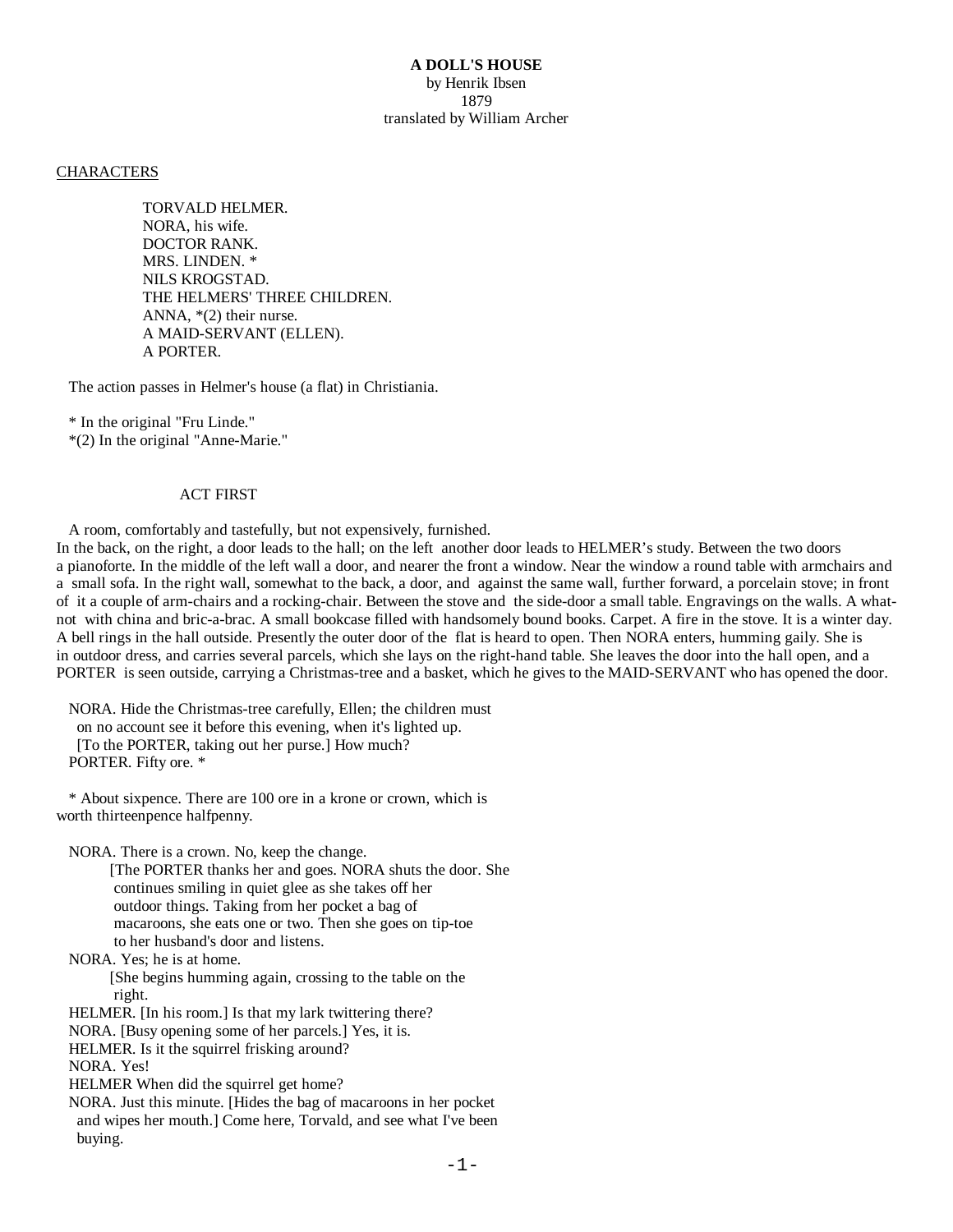- HELMER. Don't interrupt me. [A little later he opens the door and looks in, pen in hand.] Buying, did you say? What! All that? Has my little spendthrift been making the money fly again?
- NORA. Why, Torvald, surely we can afford to launch out a little now. It's the first Christmas we haven't had to pinch.
- HELMER. Come come; we can't afford to squander money.
- NORA. Oh yes, Torvald, do let us squander a little, now- just the least little bit! You know you'll soon be earning heaps of money.
- HELMER. Yes, from New Year's Day. But there's a whole quarter before my first salary is due.
- NORA. Never mind; we can borrow in the meantime.
- HELMER. Nora! [He goes up to her and takes her playfully by the ear.] Still my little featherbrain! Supposing I borrowed a thousand crowns to-day, and you made ducks and drakes of them during Christmas week, and then on New Year's Eve a tile blew off the roof and knocked my brains out-
- NORA. [Laying her hand on his mouth.] Hush! How can you talk so horridly?
- HELMER. But supposing it were to happen- what then?
- NORA. If anything so dreadful happened, it would be all the same to me whether I was in debt or not.
- HELMER. But what about the creditors?
- NORA. They! Who cares for them? They're only strangers.
- HELMER. Nora, Nora! What a woman you are! But seriously, Nora, you know my principles on these points. No debts! No borrowing! Home life ceases to be free and beautiful as soon as it is founded on borrowing and debt. We two have held out bravely till now, and we are not going to give in at the last.
- NORA. [Going to the fireplace.] Very well- as you please, Torvald.
- HELMER. [Following her.] Come come; my little lark mustn't droop her wings like that. What? Is my squirrel in the sulks? [Takes
- out his purse.] Nora, what do you think I have here?
- NORA. [Turning round quickly.] Money!
- HELMER. There! [Gives her some notes.] Of course I know all sorts of things are wanted at Christmas.
- NORA. [Counting.] Ten, twenty, thirty, forty. Oh, thank you, thank you, Torvald! This will go a long way.
- HELMER. I should hope so.
- NORA. Yes, indeed; a long way! But come here, and let me show you all I've been buying. And so cheap! Look, here's a new suit for Ivar, and a little sword. Here are a horse and a trumpet for Bob. And here are a doll and a cradle for Emmy. They're only common; but they're good enough for her to pull to pieces. And dress-stuffs and kerchiefs for the servants. I ought to have got something better for old Anna.
- HELMER. And what's in that other parcel?
- NORA. [Crying out.] No, Torvald, you're not to see that until this evening.
- HELMER. Oh! Ah! But now tell me, you little spendthrift, have you thought of anything for yourself?
- NORA. For myself! Oh, I don't want anything.
- HELMER. Nonsense! Just tell me something sensible you would like to have.
- NORA. No, really I don't know of anything- Well, listen, Torvald- HELMER. Well?
- NORA. [Playing with his coat-buttons, without looking him in the face.] If you really want to give me something, you might, you know- you might-
- HELMER. Well? Out with it!
- NORA. [Quickly.] You might give me money, Torvald. Only just what you think you can spare; then I can buy something with it later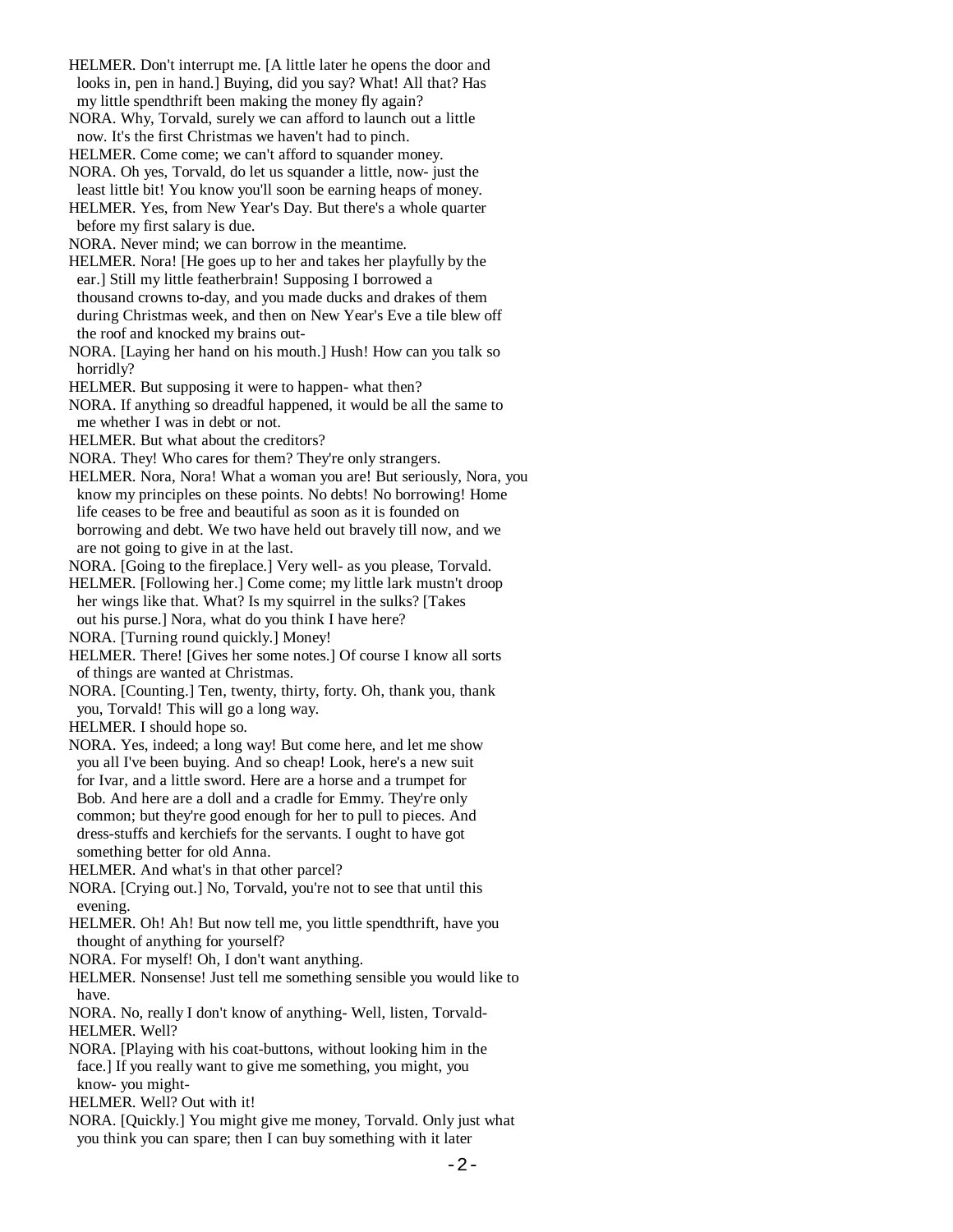on.

HELMER. But, Nora-

- NORA. Oh, please do, dear Torvald, please do! I should hang the money in lovely gilt paper on the Christmas-tree. Wouldn't that be fun?
- HELMER. What do they call the birds that are always making the money fly?
- NORA. Yes, I know- spendthrifts, \* of course. But please do as I ask you, Torvald. Then I shall have time to think what I want most. Isn't that very sensible, now?

\* "Spillefugl," literally "playbird," means a gambler.

 HELMER. [Smiling.] Certainly; that is to say, if you really kept the money I gave you, and really spent it on something for yourself. But it all goes in housekeeping, and for all manner of useless things, and then I have to pay up again.

NORA. But, Torvald-

- HELMER. Can you deny it, Nora dear? [He puts his arm round her.] It's a sweet little lark, but it gets through a lot of money. No one would believe how much it costs a man to keep such a little bird as you.
- NORA. For shame! How can you say so? Why, I save as much as ever I can.
- HELMER. [Laughing.] Very true- as much as you can- but that's precisely nothing.
- NORA. [Hums and smiles with covert glee.] H'm! If you only knew, Torvald, what expenses we larks and squirrels have.
- HELMER. You're a strange little being! Just like your father always on the look-out for all the money you can lay your hands on; but the moment you have it, it seems to slip through your fingers; you never know what becomes of it. Well, one must take you as you are. It's in the blood. Yes, Nora, that sort of thing is hereditary.
- NORA. I wish I had inherited many of papa's qualities.
- HELMER. And I don't wish you anything but just what you are- my own, sweet little song-bird. But I say- it strikes me you look so- so- what shall I call it?- so suspicious to-day-

NORA. Do I?

- HELMER. You do, indeed. Look me full in the face.
- NORA. [Looking at him.] Well?
- HELMER. [Threatening with his finger.] Hasn't the little

sweet-tooth been playing pranks to-day?

NORA. No; how can you think such a thing!

HELMER. Didn't she just look in at the confectioner's?

NORA. No, Torvald; really-

HELMER. Not to sip a little jelly?

- NORA. No; certainly not.
- HELMER. Hasn't she even nibbled a macaroon or two?
- NORA. No, Torvald, indeed, indeed!
- HELMER. Well, well, well; of course I'm only joking.
- NORA. [Goes to the table on the right.] I shouldn't think of doing what you disapprove of.
- HELMER. No, I'm sure of that; and, besides, you've given me your word- [Going towards her.] Well, keep your little Christmas secrets to yourself, Nora darling. The Christmas-tree will bring them all to light, I daresay.

NORA. Have you remembered to invite Doctor Rank?

 HELMER. No. But it's not necessary; he'll come as a matter of course. Besides, I shall ask him when he looks in to-day. I've ordered some capital wine. Nora, you can't think how I look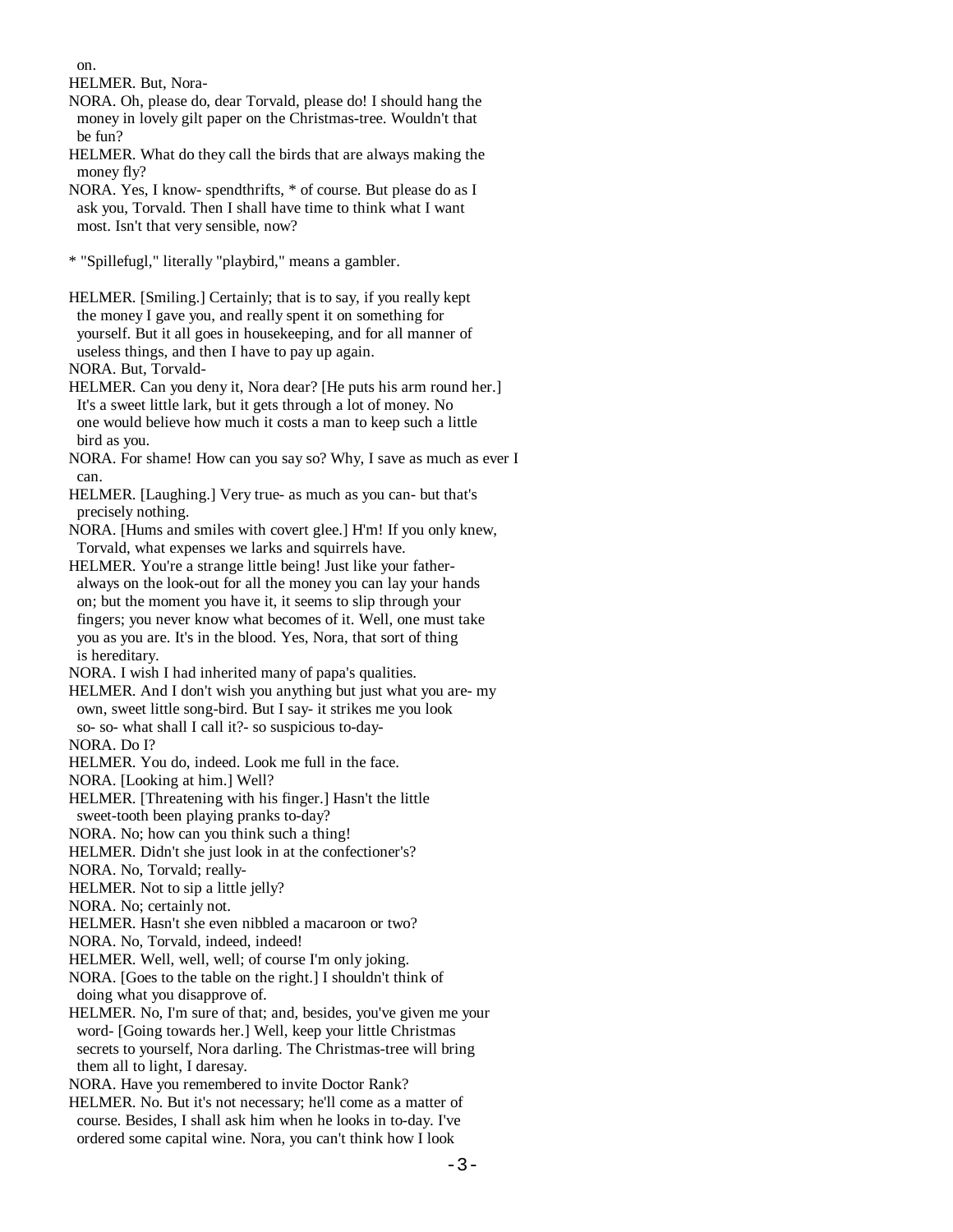forward to this evening. NORA. And I too. How the children will enjoy themselves, Torvald! HELMER. Ah, it's glorious to feel that one has an assured position and ample means. Isn't it delightful to think of? NORA. Oh, it's wonderful! HELMER. Do you remember last Christmas? For three whole weeks beforehand you shut yourself up every evening till long past midnight to make flowers for the Christmas-tree, and all sorts of other marvels that were to have astonished us. I was never so bored in my life. NORA. I didn't bore myself at all. HELMER. [Smiling.] But it came to little enough in the end, Nora. NORA. Oh, are you going to tease me about that again? How could I help the cat getting in and pulling it all to pieces? HELMER. To be sure you couldn't, my poor little Nora. You did your best to give us all pleasure, and that's the main point. But, all the same, it's a good thing the hard times are over. NORA. Oh, isn't it wonderful? HELMER. Now I needn't sit here boring myself all alone; and you needn't tire your blessed eyes and your delicate little fingers- NORA. [Clapping her hands.] No, I needn't, need I, Torvald? Oh, how wonderful it is to think of? [Takes his arm.] And now I'll tell you how I think we ought to manage, Torvald. As soon as Christmas is over- [The hall-door bell rings.] Oh, there's a ring! [Arranging the room.] That's somebody come to call. How tiresome! HELMER. I'm "not at home" to callers; remember that. ELLEN. [In the doorway.] A lady to see you, ma'am. NORA. Show her in. ELLEN. [To HELMER.] And the doctor has just come, sir. HELMER. Has he gone into my study? ELLEN. Yes, sir. [HELMER goes into his study. ELLEN ushers in MRS. LINDEN, in travelling costume, and goes out, closing the door. MRS. LINDEN. [Embarrassed and hesitating.] How do you do, Nora? NORA. [Doubtfully.] How do you do? MRS. LINDEN. I see you don't recognise me! NORA. No, I don't think- oh yes!- I believe- [Suddenly brightening.] What, Christina! Is it really you? MRS. LINDEN. Yes; really I! NORA. Christina! And to think I didn't know you! But how could I- [More softly.] How changed you are; Christina! MRS. LINDEN. Yes, no doubt. In nine or ten years- NORA. Is it really so long since we met? Yes, so it is. Oh, the last eight years have been a happy time, I can tell you. And now you have come to town? All that long journey in mid-winter! How brave of you! MRS. LINDEN. I arrived by this morning's steamer. NORA. To have a merry Christmas, of course. Oh, how delightful! Yes, we will have a merry Christmas. Do take your things off. Aren't you frozen? [Helping her.] There; now we'll sit cosily by the fire. No, you take the arm-chair; I shall sit in this rocking-chair. [Seizes her hands.] Yes, now I can see the dear old face again. It was only at the first glance- But you're a little paler, Christina- and perhaps a little thinner. MRS. LINDEN. And much, much older, Nora. NORA. Yes, perhaps a little older- not much- ever so little. [She suddenly checks herself; seriously.] Oh, what a thoughtless wretch I am! Here I sit chattering on, and- Dear, dear Christina, can you forgive me!

MRS. LINDEN. What do you mean, Nora?

NORA. [Softly.] Poor Christina! I forgot: you are a widow.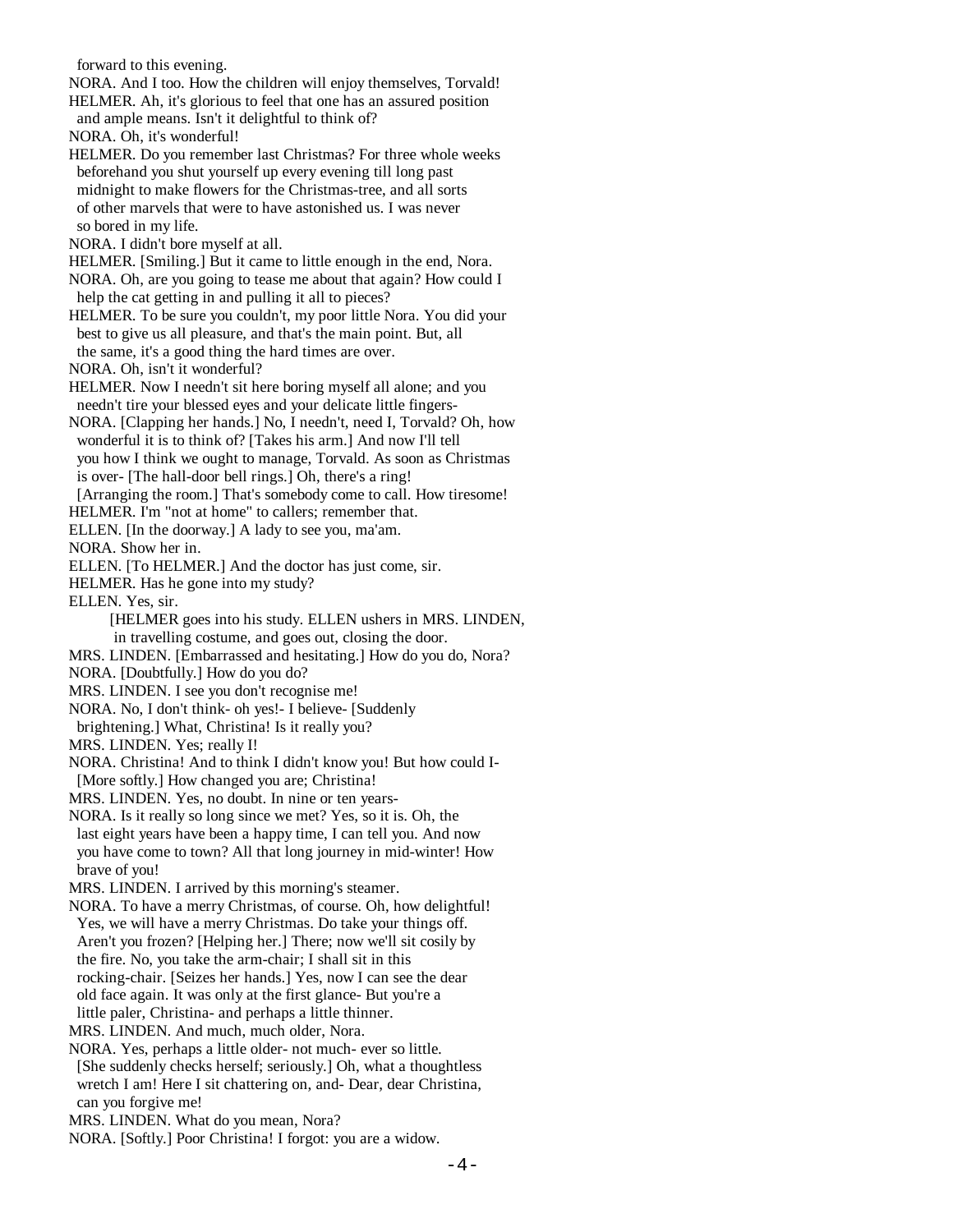- MRS. LINDEN. Yes; my husband died three years ago.
- NORA. I know, I know; I saw it in the papers. Oh, believe me, Christina, I did mean to write to you; but I kept putting it off, and something always came in the way.
- MRS. LINDEN. I can quite understand that, Nora dear.
- NORA. No, Christina; it was horrid of me. Oh, you poor darling! how much you must have gone through!- And he left you nothing?
- MRS. LINDEN. Nothing.
- NORA. And no children?
- MRS. LINDEN. None.
- NORA. Nothing, nothing at all?
- MRS. LINDEN. Not even a sorrow or a longing to dwell upon.
- NORA. [Looking at her incredulously.] My dear Christina, how is that possible?
- MRS. LINDEN. [Smiling sadly and stroking her hair.] Oh, it happens so sometimes, Nora.
- NORA. So utterly alone! How dreadful that must be! I have three of the loveliest children. I can't show them to you just now; they're out with their nurse. But now you must tell me everything.
- MRS. LINDEN. No, no; I want you to tell me-
- NORA. No, you must begin; I won't be egotistical to-day. To-day I'll think only of you. Oh! but I must tell you one thing perhaps you've heard of our great stroke of fortune?
- MRS. LINDEN. No. What is it?
- NORA. Only think! my husband has been made manager of the Joint Stock Bank.
- MRS. LINDEN. Your husband! Oh, how fortunate!
- NORA. Yes; isn't it? A lawyer's position is so uncertain, you see, especially when he won't touch any business that's the least bit shady, as of course Torvald never would; and there I quite agree with him. Oh! you can imagine how glad we are. He is to enter on his new position at the New Year, and then he'll have a large salary, and percentages. In future we shall be able to live quite differently- just as we please, in fact. Oh, Christina, I feel so lighthearted and happy! It's delightful to have lots of money, and no need to worry about things, isn't it?
- MRS. LINDEN. Yes; at any rate it must be delightful to have what you need.
- NORA. No, not only what you need, but heaps of money- heaps!
- MRS. LINDEN. [Smiling.] Nora, Nora, haven't you learnt reason yet? In our school days you were a shocking little spendthrift.
- NORA. [Quietly smiling.] Yes; that's what Torvald says I am still. [Holding up her forefinger.] But "Nora, Nora" is not so silly as you all think. Oh! I haven't had the chance to be much of a spendthrift. We have both had to work.
- MRS. LINDEN. You too?
- NORA. Yes, light fancy work: crochet, and embroidery, and things of that sort; [Carelessly] and other work too. You know, of course, that Torvald left the Government service when we were married. He had little chance of promotion, and of course he required to make more money. But in the first year after our marriage he overworked himself terribly. He had to undertake all sorts of extra work, you know, and to slave early and late. He couldn't stand it, and fell dangerously ill. Then the doctors declared he must go to the South.
- MRS. LINDEN. You spent a whole year in Italy, didn't you?
- NORA. Yes, we did. It wasn't easy to manage, I can tell you. It was just after Ivar's birth. But of course we had to go. Oh, it was a wonderful, delicious journey! And it saved Torvald's life. But it cost a frightful lot of money, Christina.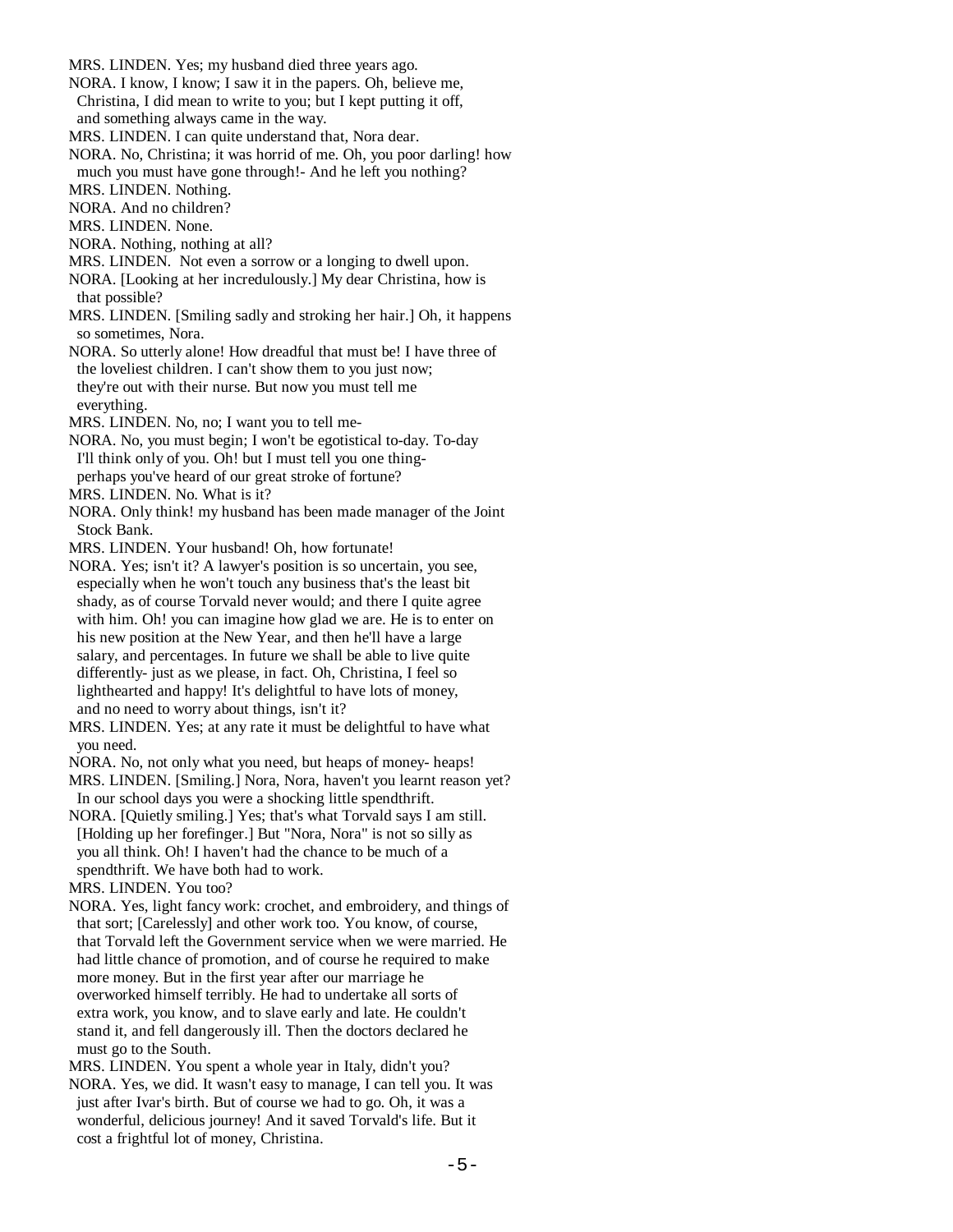MRS. LINDEN. So I should think.

 NORA. Twelve hundred dollars! Four thousand eight hundred crowns! \* Isn't that a lot of money?

 \* The dollar (4s. 6d.) was the old unit of currency in Norway. The crown was substituted for it shortly before the date of this play.

MRS. LINDEN. How lucky you had the money to spend!

NORA. We got it from father, you must know.

 MRS. LINDEN. Ah, I see. He died just about that time, didn't he? NORA. Yes, Christina, just then. And only think! I couldn't go and nurse him! I was expecting little Ivar's birth daily; and then I had my poor sick Torvald to attend to. Dear, kind old father! I never saw him again, Christina. Oh! that's the hardest thing I have had to bear since my marriage.

 MRS. LINDEN. I know how fond you were of him. But then you went to Italy?

 NORA. Yes; you see, we had the money, and the doctors said we must lose no time. We started a month later.

MRS. LINDEN. And your husband came back completely cured.

NORA. Sound as a bell.

MRS. LINDEN. But- the doctor?

NORA. What do you mean?

 MRS. LINDEN. I thought as I came in your servant announced the doctor-

 NORA. Oh, yes; Doctor Rank. But he doesn't come professionally. He is our best friend, and never lets a day pass without looking in. No, Torvald hasn't had an hour's illness since that time. And the children are so healthy and well, and so am I. [Jumps up and claps her hands.] Oh, Christina, Christina, what a wonderful thing it is to live and to be happy!- Oh, but it's really too horrid of me! Here am I talking about nothing but my own concerns. [Seats herself upon a footstool close to CHRISTINA, and lays her arms on her friend's lap.] Oh. don't be angry with me! Now tell me, is it really true that you didn't love your husband? What made you marry him, then?

 MRS. LINDEN. My mother was still alive, you see, bedridden and helpless; and then I had my two younger brothers to think of. I didn't think it would be right for me to refuse him.

NORA. Perhaps it wouldn't have been. I suppose he was rich then?

 MRS. LINDEN. Very well off, I believe. But his business was uncertain. It fell to pieces at his death, and there was nothing left.

NORA. And then-?

 MRS. LINDEN. Then I had to fight my way by keeping a shop, a little school, anything I could turn my hand to. The last three years have been one long struggle for me. But now it is over, Nora. My poor mother no longer needs me; she is at rest. And the boys are in business, and can look after themselves.

NORA. How free your life must feel!

 MRS. LINDEN. No, Nora; only inexpressibly empty. No one to live for! [Stands up restlessly.] That's why I could not bear to stay any longer in that out-of-the-way corner. Here it must be easier to find something to take one up- to occupy one's thoughts. If I could only get some settled employment- some office work.

 NORA. But, Christina, that's such drudgery, and you look worn out already. It would be ever so much better for you to go to some watering-place and rest.

 MRS. LINDEN [Going to the window.] I have no father to give me the money, Nora.

NORA. [Rising.] Oh, don't be vexed with me.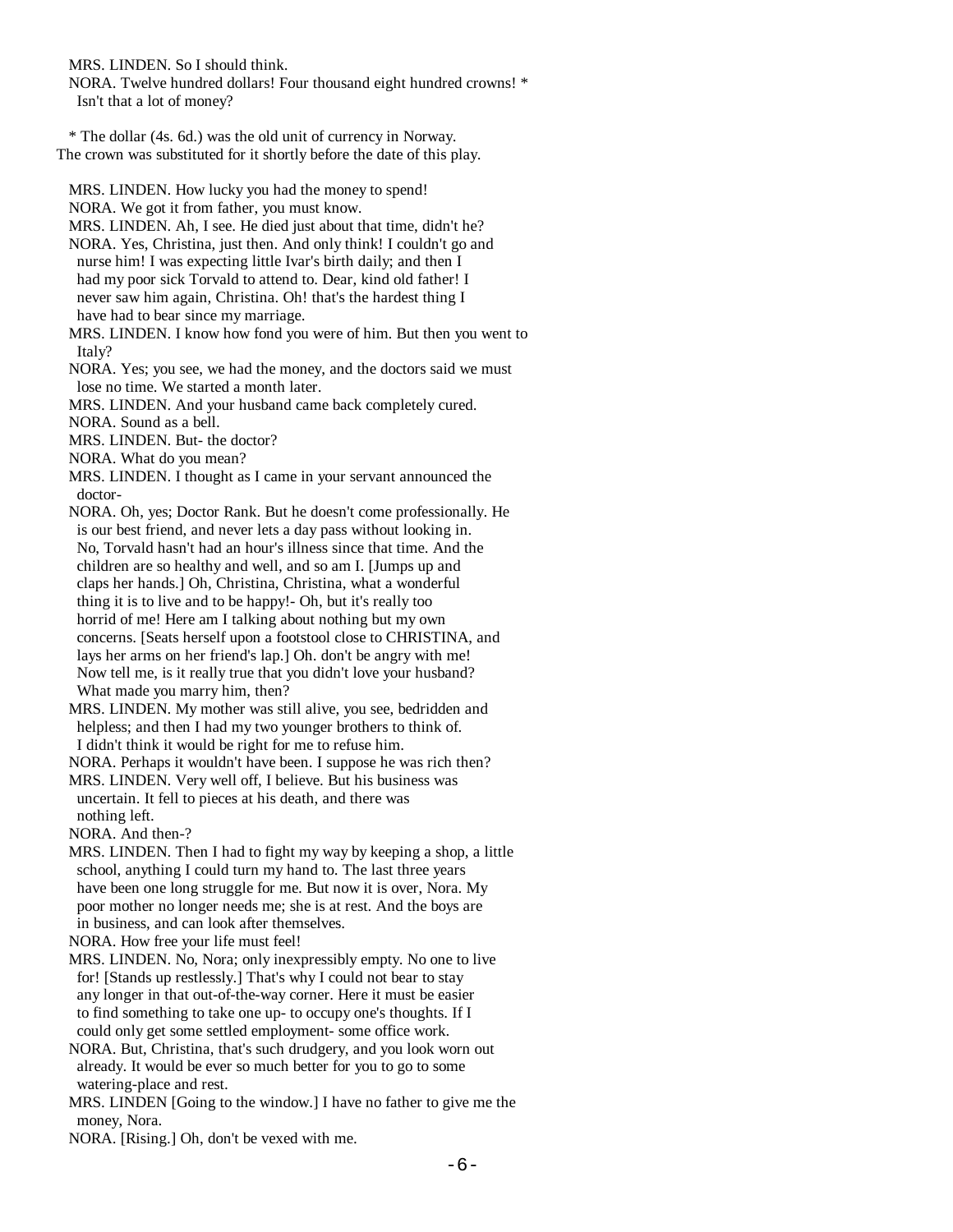MRS. LINDEN. [Going to her.] My dear Nora, don't you be vexed with me. The worst of a position like mine is that it makes one so bitter. You have no one to work for, yet you have to be always on the strain. You must live; and so you become selfish. When I heard of the happy change in your fortunes- can you believe it?- I was glad for my own sake more than for yours. NORA. How do you mean? Ah, I see! You think Torvald can perhaps do something for you. MRS. LINDEN. Yes; I thought so. NORA. And so he shall, Christina. Just you leave it all to me. I shall lead up to it beautifully!- I shall think of some delightful plan to put him in a good humour! Oh, I should so love to help you. MRS. LINDEN. How good of you, Nora, to stand by me so warmly! Doubly good in you, who knows so little of the troubles and burdens of life. NORA. I? I know so little of-? MRS. LINDEN. [Smiling.] Oh, well- a little fancy-work, and so forth.- You're a child, Nora. NORA. [Tosses her head and paces the room.] Oh, come, you mustn't be so patronising! MRS. LINDEN. No? NORA. You're like the rest. You all think I'm fit for nothing really serious- MRS. LINDEN. Well, well- NORA. You think I've had no troubles in this weary world. MRS. LINDEN. My dear Nora, you've just told me all your troubles. NORA. Pooh- those trifles! [Softly.] I haven't told you the great thing. MRS. LINDEN. The great thing? What do you mean? NORA. I know you look down upon me, Christina; but you have no right to. You are proud of having worked so hard and so long for your mother. MRS. LINDEN. I am sure I don't look down upon any one; but it's true I am both proud and glad when I remember that I was able to keep my mother's last days free from care. NORA. And you're proud to think of what you have done for your brothers, too. MRS. LINDEN. Have I not the right to be? NORA. Yes indeed. But now let me tell you, Christina- I, too, have something to be proud and glad of. MRS. LINDEN. I don't doubt it. But what do you mean? NORA. Hush! Not so loud. Only think, if Torvald were to hear! He mustn't- not for worlds! No one must know about it, Christina- no one but you. MRS LINDEN. Why, what can it be? NORA. Come over here. [Draws her down beside her on the sofa.] Yes, Christina- I, too, have something to be proud and glad of. I saved Torvald's life. MRS. LINDEN. Saved his life? How? NORA. I told you about our going to Italy. Torvald would have died but for that. MRS. LINDEN. Well- and your father gave you the money. NORA. [Smiling.] Yes, so Torvald and every one believes; but- MRS. LINDEN. But-? NORA. Papa didn't give us one penny. It was I that found the money. MRS. LINDEN. You? All that money? NORA. Twelve hundred dollars. Four thousand eight hundred crowns. What do you say to that? MRS. LINDEN. My dear Nora, how did you manage it? Did you win it in the lottery?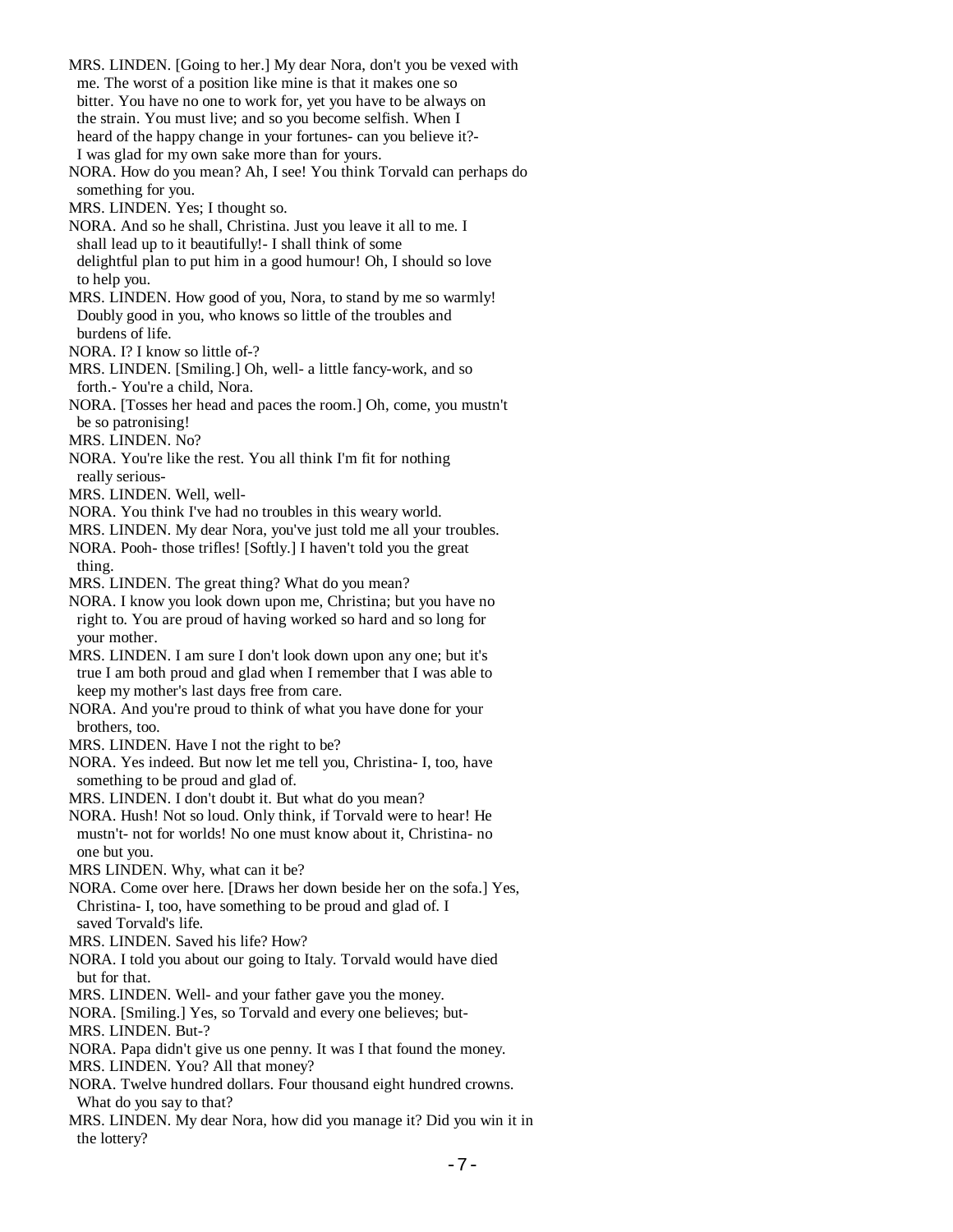- NORA. [Contemptuosly.] In the lottery? Pooh! Any one could have done that!
- MRS. LINDEN. Then wherever did you get it from?
- NORA. [Hums and smiles mysteriously.] H'm; tra-la-la-la!
- MRS. LINDEN. Of course you couldn't borrow it.

NORA. No? Why not?

 MRS. LINDEN. Why, a wife can't borrow without her husband's consent.

 NORA. [Tossing her head.] Oh! when the wife has some idea of business, and knows how to set about things-

MRS. LINDEN. But, Nora, I don't understand-

 NORA. Well, you needn't. I never said I borrowed the money. There are many ways I may have got it. [Throws herself back on the sofa.] I may have got it from some admirer. When one is so attractive as I am-

MRS. LINDEN. You're too silly, Nora.

NORA. Now I'm sure you're dying of curiosity, Christina-

 MRS. LINDEN. Listen to me, Nora dear: haven't you been a little rash?

 NORA. [Sitting upright again.] Is it rash to save one's husband's life?

 MRS. LINDEN. I think it was rash of you, without his knowledge- NORA. But it would have been fatal for him to know! Can't you understand that? He wasn't even to suspect how ill he was. The doctors came to me privately and told me his life was in danger that nothing could save him but a winter in the South. Do you think I didn't try diplomacy first? I told him how I longed to have a trip abroad, like other young wives; I wept and prayed; I said he ought to think of my condition, and not to thwart me; and then I hinted that he could borrow the money. But then, Christina, he got almost angry. He said I was frivolous, and that it was his duty as a husband not to yield to my whims and fancies- so he called them. Very well, thought I, but saved you must be; and then I found the way to do it.

 MRS. LINDEN. And did your husband never learn from your father that the money was not from him?

 NORA. No; never. Papa died at that very time. I meant to have told him all about it, and begged him to say nothing. But he was so ill- unhappily, it wasn't necessary.

 MRS. LINDEN. And you have never confessed to your husband? NORA. Good heavens! What can you be thinking of of? Tell him when he has such a loathing of debt And besides- how painful and humiliating it would he for Torvald, with his manly self-respect, to know that he owed anything to me! It would utterly upset the relation between us; our beautiful, happy home would never again be what it is.

MRS. LINDEN. Will you never tell him?

 NORA. [Thoughtfully, half-smiling.] Yes, some time perhaps- many, many years hence, when I'm- not so pretty. You mustn't laugh at me! Of course I mean when Torvald is not so much in love with me as he is now; when it doesn't amuse him any longer to see me dancing about, and dressing up and acting. Then it might be well to have something in reserve. [Breaking off.] Nonsense! nonsense! That time will never come. Now, what do you say to my grand secret, Christina? Am I fit for nothing now? You may believe it has cost me a lot of anxiety. It has been no joke to meet my engagements punctually. You must know, Christina, that in business there are things called instalments, and quarterly interest, that are terribly hard to provide for. So I've had to pinch a little here and there, wherever I could. I couldn't save much out of the housekeeping, for of course Torvald had to live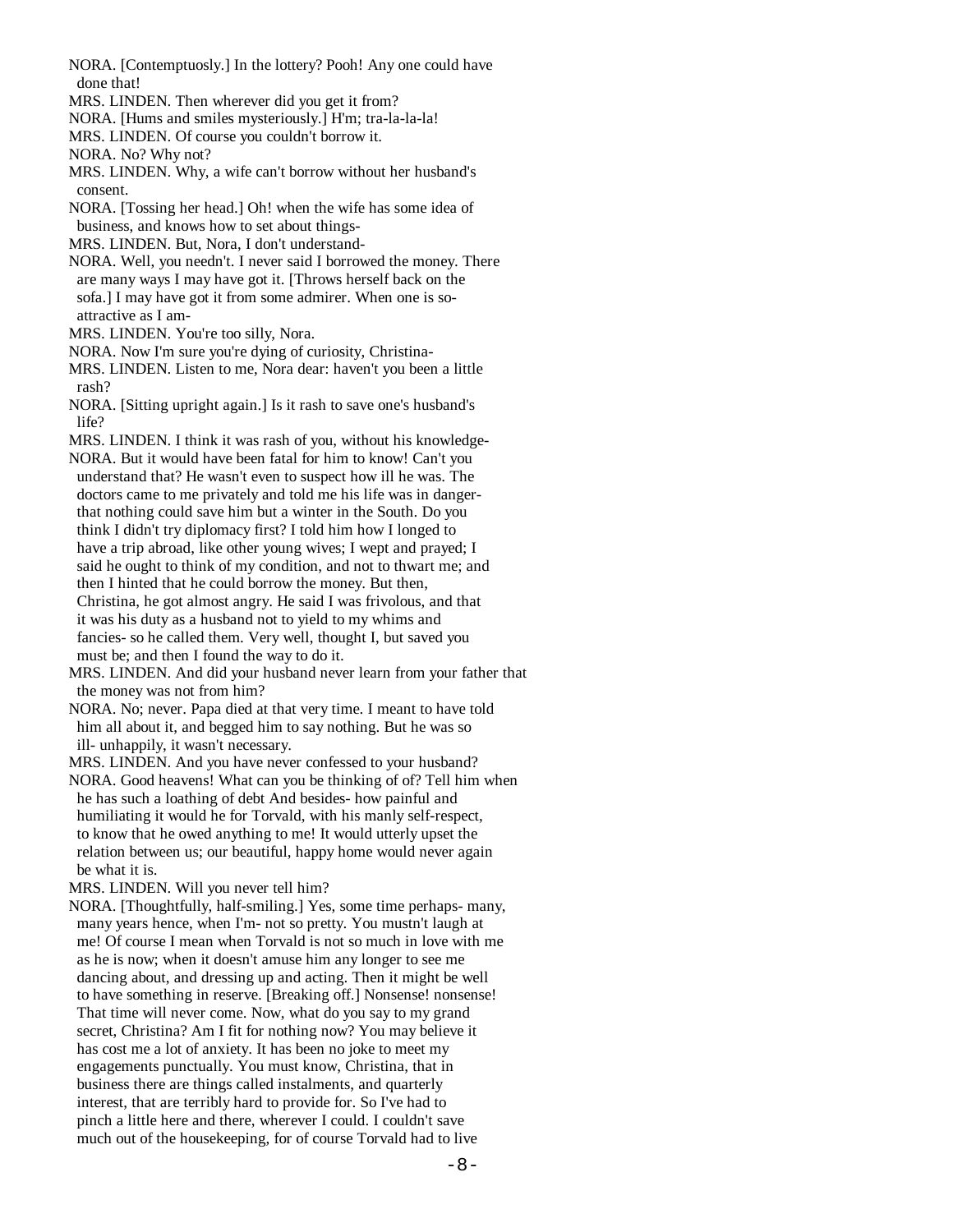well. And I couldn't let the children go about badly dressed; all I got for them, I spent on them, the blessed darlings!

 MRS. LINDEN. Poor Nora! So it had to come out of your own pocket-money.

 NORA. Yes, of course. After all, the whole thing was my doing. When Torvald gave me money for clothes, and so on, I never spent more than half of it; I always bought the simplest and cheapest things. It's a mercy that everything suits me so well- Torvald never had any suspicions. But it was often very hard, Christina dear. For it's nice to be beautifully dressed- now, isn't it? MRS.LINDEN. Indeed it is.

 NORA. Well, and besides that, I made money in other ways. Last winter I was so lucky- I got a heap of copying to do. I shut myself up every evening and wrote far into the night. Oh, sometimes I was so tired, so tired. And yet it was splendid to work in that way and earn money. I almost felt as if I was a man.

 MRS. LINDEN. Then how much have you been able to pay off? NORA. Well, I can't precisely say. It's difficult to keep that sort of business clear. I only know that I've paid everything I could scrape together. Sometimes I really didn't know where to turn. [Smiles.] Then I used to sit here and pretend that a rich old gentleman was in love with me-

MRS. LINDEN. What! gentleman?

 NORA. Oh, nobody!- that he was dead now, and that when his will was opened, there stood in large letters: "Pay over at once everything of which I die possessed to that charming person, Mrs. Nora Helmer."

MRS. LINDEN. But, my dear Nora- what gentleman do you mean?

 NORA. Oh dear, can't you understand? There wasn't any old gentleman: it was only what I used to dream and dream when I was at my wits' end for money. But it doesn't matter now- the tiresome old creature may stay where he is for me. I care nothing for him or his will; for now my troubles are over. [Springing up.] Oh, Christina, how glorious it is to think of! Free from all anxiety! Free, quite free. To be able to play and romp about with the children; to have things tasteful and pretty in the house, exactly as Torvald likes it! And then the spring will soon be here, with the great blue sky. Perhaps then we shall have a little holiday. Perhaps I shall see the sea again. Oh, what a wonderful thing it is to live and to be happy!

## [The hall-door bell rings.

 MRS. LINDEN. [Rising.] There's a ring. Perhaps I had better go. NORA. No; do stay. No one will come here. It's sure to be some one for Torvald.

 ELLEN. [In the doorway.] If you please, ma'am, there's a gentleman to speak to Mr. Helmer.

NORA. Who is the gentleman?

KROGSTAD. [In the doorway.] It is I, Mrs. Helmer.

[MRS. LINDEN starts and turns away to the window.

 NORA. [Goes a step towards him, anxiously, speaking low.] You? What is it? What do you want with my husband?

 KROGSTAD. Bank business- in a way. I hold a small post in the Joint Stock Bank, and your husband is to be our new chief, I hear.

NORA. Then it is-?

KROGSTAD. Only tiresome business, Mrs. Helmer; nothing more.

NORA. Then will you please go to his study.

 [KROGSTAD goes. She bows indifferently while she closes the door into the hall. Then she goes to the stove and looks to the fire.

MRS. LINDEN. Nora- who was that man?

NORA. A Mr. Krogstad- a lawyer.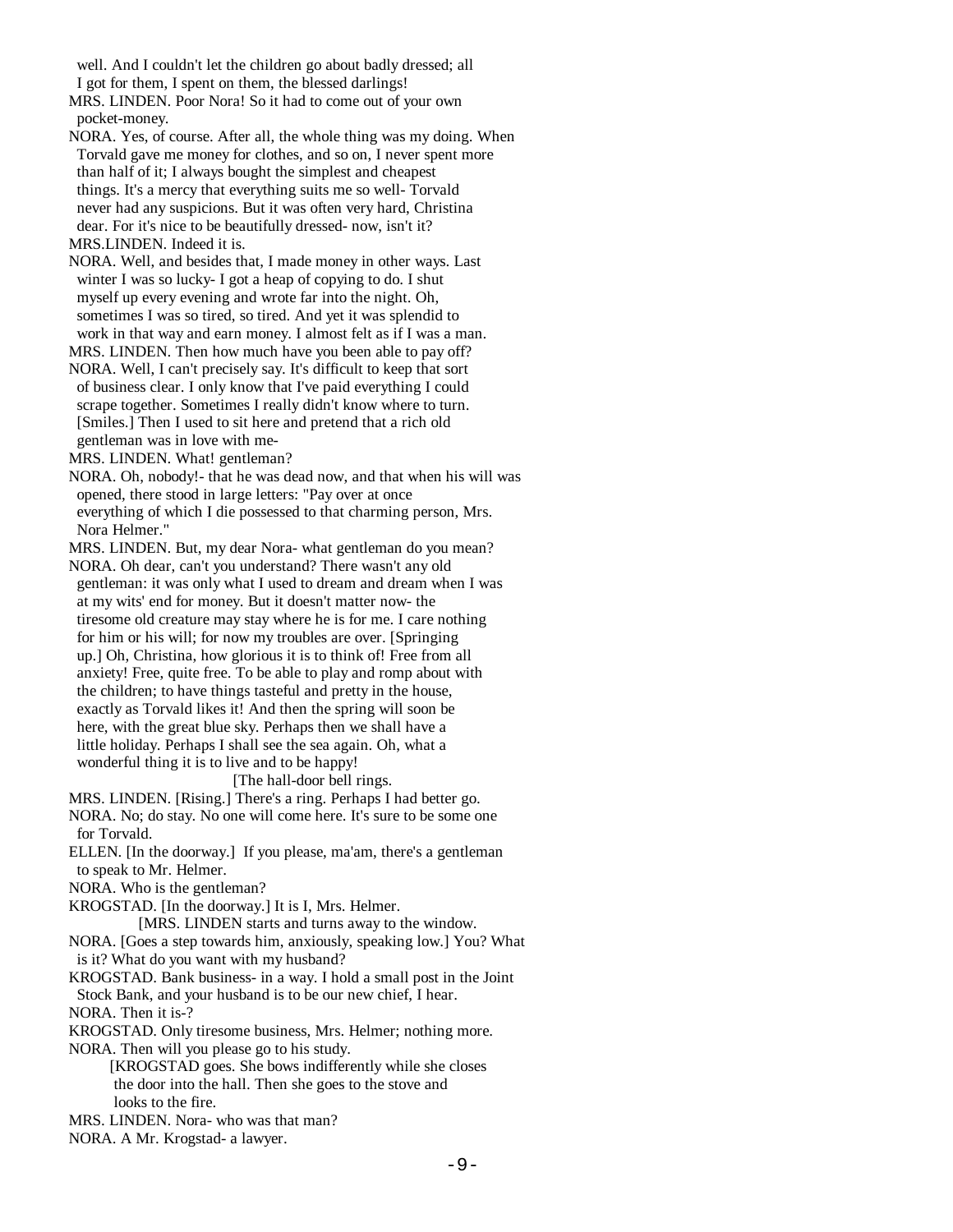MRS. LINDEN. Then it was really he?

NORA. Do you know him?

MRS. LINDEN. I used to know him- many years ago. He was in a

lawyer's office in our town.

NORA. Yes, so he was.

MRS. LINDEN. How he has changed!

NORA. I believe his marriage was unhappy.

MRS. LINDEN. And he is a widower now?

NORA. With a lot of children. There! Now it will burn up. [She

closes the stove, and pushes the rocking-chair a little aside.]

MRS. LINDEN. His business is not of the most creditable, they say?

NORA. Isn't it? I daresay not. I don't know. But don't let us think

of business- it's so tiresome.

DR. RANK comes out of HELMER'S room.

 RANK. [Still in the doorway.] No, no; I'm in your way. I shall go and have a chat with your wife. [Shuts the door and sees MRS. LINDEN.] Oh, I beg your pardon. I'm in the way here too.

 NORA. No, not in the least. [Introduces them.] Doctor Rank- Mrs. Linden.

 RANK. Oh, indeed; I've often heard Mrs. Linden's name; I think I passed you on the stairs as I came up.

MRS. LINDEN. Yes; I go so very slowly. Stairs try me so much.

RANK. Ah- you are not very strong?

MRS. LINDEN. Only overworked.

 RANK. Nothing more? Then no doubt you've come to town to find rest in a round of dissipation?

MRS. LINDEN. I have come to look for employment.

RANK. Is that an approved remedy for overwork?

MRS. LINDEN. One must live, Doctor Rank.

RANK. Yes, that seems to be the general opinion.

NORA. Come, Doctor Rank- you want to live yourself.

 RANK. To be sure I do. However wretched I may be, I want to drag on as long as possible. All my patients, too, have the same mania. And it's the same with people whose complaint is moral. At this very moment Helmer is talking to just such a moral incurable-

MRS. LINDEN. [Softly.] Ah!

NORA. Whom do you mean?

- RANK. Oh, a fellow named Krogstad, a man you know nothing about corrupt to the very core of his character. But even he began by announcing, as a matter of vast importance, that he must live.
- NORA. Indeed? And what did he want with Torvald?

 RANK. I haven't an idea; I only gathered that it was some bank business.

 NORA. I didn't know that Krog- that this Mr. Krogstad had anything to do with the Bank?

 RANK. Yes. He has got some sort of place there. [To MRS. LINDEN.] I don't know whether in your part of the country, you have people who go grubbing and sniffing around in search of moral rottenness- and then, when they have found a "case," don't rest till they have got their man into some good position, where they can keep a watch upon him. Men with a clean bill of health they leave out in the cold.

 MRS. LINDEN. Well, I suppose the- delicate characters require most care.

 RANK. [Shrugs his shoulders.] There we have it! It's that notion that makes society a hospital.

 [NORA, deep in her own thoughts, breaks into half-stifled laughter and claps her hands.

RANK. Why do you laugh at that? Have you any idea what "society"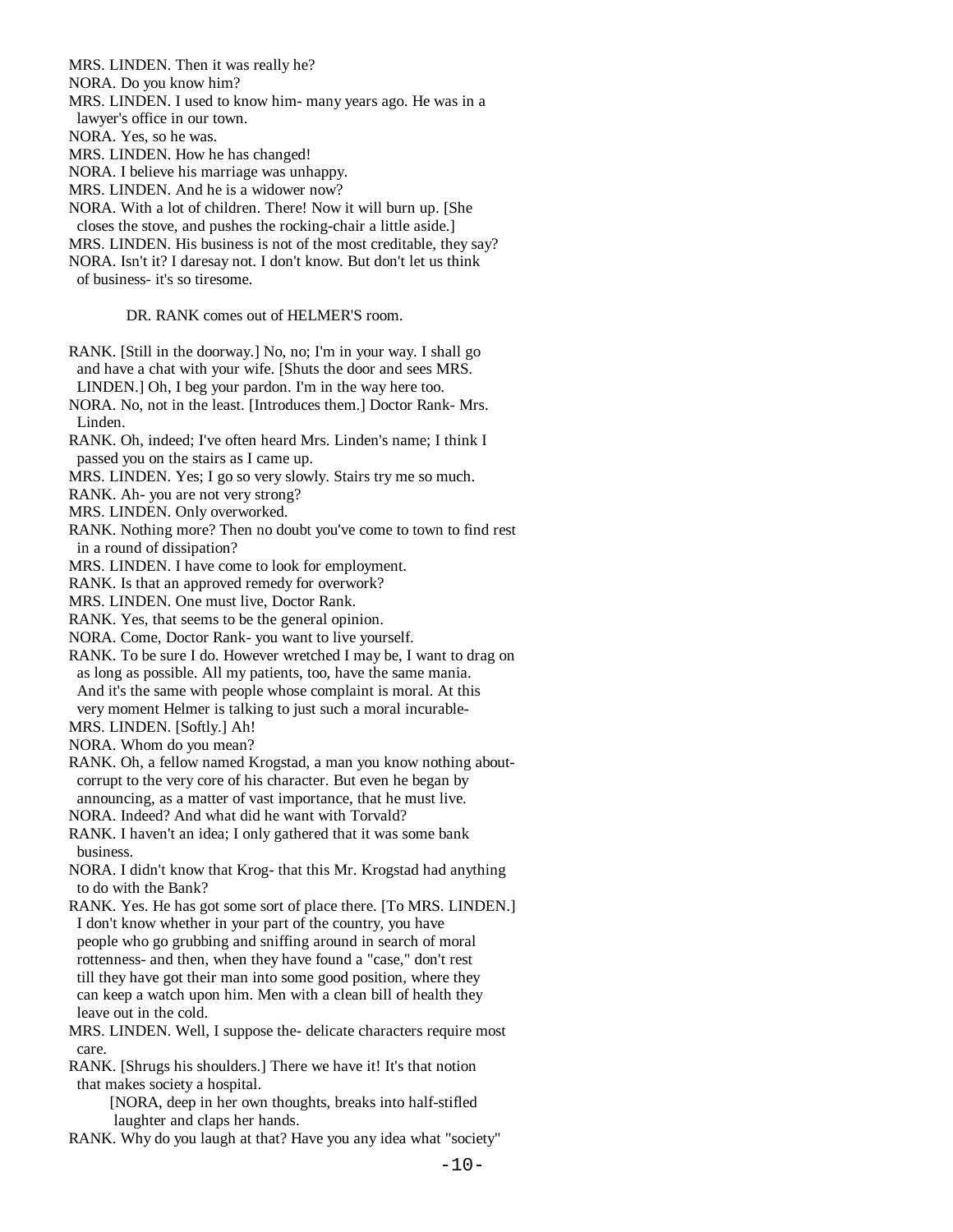NORA. What do I care for your tiresome society? I was laughing at something else- something excessively amusing. Tell me, Doctor Rank, are all the employees at the Bank dependent on Torvald now?

RANK. Is that what strikes you as excessively amusing?

 NORA. [Smiles and hums.] Never mind, never mind! [Walks about the room.] Yes, it is funny to think that we- that Torvald has such power over so many people. [Takes the bag from her pocket.] Doctor Rank, will you have a macaroon?

RANK. What!- macaroons! I thought they were contraband here.

NORA. Yes; but Christina brought me these.

MRS. LINDEN. What! I-?

 NORA. Oh, well! Don't be frightened. You couldn't possibly know that Torvald had forbidden them. The fact is, he's afraid of me spoiling my teeth. But, oh bother, just for once!- That's for you, Doctor Rank! [Puts a macaroon into his mouth.] And you too, Christina. And I'll have one while we're about it- only a tiny one, or at most two. [Walks about again.] Oh dear, I am happy! There's only one thing in the world I really want. RANK. Well; what's that?

 NORA. There's something I should so like to say- in Torvald's hearing.

RANK. Then why don't you say it?

NORA. Because I daren't, it's so ugly.

MRS. LINDEN. Ugly!

 RANK. In that case you'd better not. But to us you might- What is it you would so like to say in Helmer's hearing? NORA. I should so love to say "Damn it all!" \*

 \* "Dod og pine," literally "death and torture"; but by usage a comparatively mild oath.

 RANK. Are you out of your mind? MRS. LINDEN. Good gracious, Nora-! RANK. Say it- there he is! NORA. [Hides the macaroons.] Hush- sh- sh!

> HELMER comes out of his room, hat in hand, with his overcoat on his arm.

 NORA. [Going to him.] Well, Torvald dear, have you got rid of him? HELMER. Yes; he has just gone. NORA. Let me introduce you- this is Christina, who has come to town- HELMER. Christina? Pardon me, I don't know- NORA. Mrs. Linden, Torvald dear- Christina Linden. HELMER. [To MRS. LINDEN.] Indeed! A school-friend of my wife's, no doubt? MRS. LINDEN. Yes; we knew each other as girls. NORA. And only think! she has taken this long journey on purpose to speak to you. HELMER. To speak to me! MRS. LINDEN. Well, not quite- NORA. You see, Christina is tremendously clever at office-work, and she's so anxious to work under a first-rate man of business in order to learn still more- HELMER. [To MRS. LINDEN.] Very sensible indeed. NORA. And when she heard you were appointed manager it was telegraphed, you know- she started off at once, and- Torvald, dear, for my sake, you must do something for Christina. Now can't you?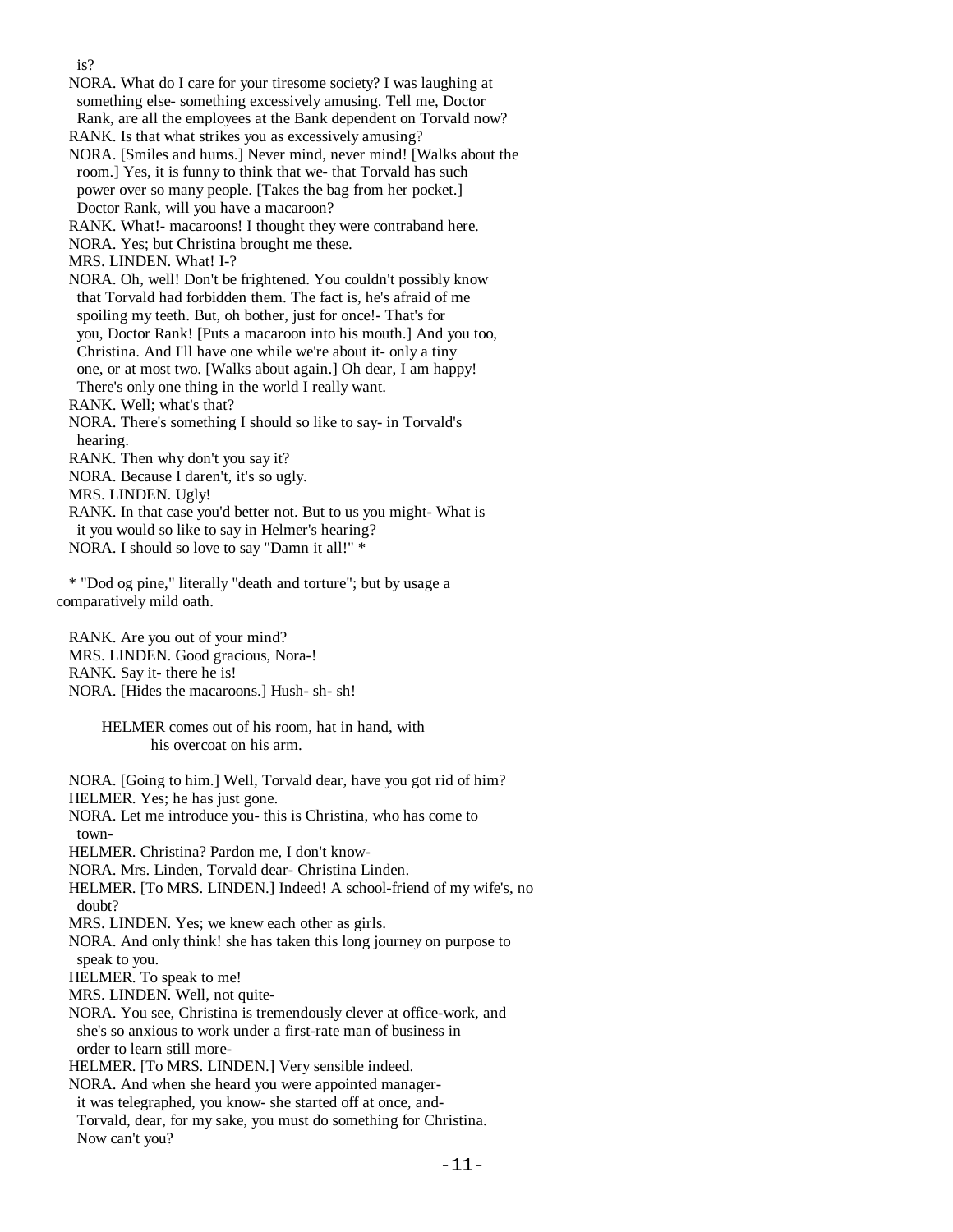HELMER. It's not impossible. I presume Mrs. Linden is a widow? MRS. LINDEN. Yes.

 HELMER. And you have already had some experience of business? MRS. LINDEN. A good deal.

 HELMER. Well, then, it's very likely I may be able to find a place for you.

NORA. [Clapping her hands.] There now! There now!

HELMER. You have come at a fortunate moment, Mrs. Linden.

MRS. LINDEN. Oh, how can I thank you-?

 HELMER. [Smiling.] There is no occasion. [Puts on his overcoat.] But for the present you must excuse me-

 RANK. Wait; I am going with you. [Fetches his fur coat from the hall and warms it at the fire.]

NORA. Don't be long, Torvald dear.

HELMER. Only an hour; not more.

NORA. Are you going too, Christina?

 MRS. LINDEN. [Putting on her walking things.] Yes; I must set about looking for lodgings.

HELMER. Then perhaps we can go together?

 NORA. [Helping her.] What a pity we haven't a spare room for you; but it's impossible-

 MRS. LINDEN. I shouldn't think of troubling you. Good-bye, dear Nora, and thank you for all your kindness.

- NORA. Good-bye for the present. Of course you'll come back this evening. And you, too, Doctor Rank. What! If you're well enough? Of course you'll be well enough. Only wrap up warmly. [They go out, talking, into the hall. Outside on the stairs are heard children's voices.] There they are! There they are! [She runs to the outer door and opens it. The nurse, ANNA, enters the hall with the children.] Come in! Come in! [Stoops down and kisses the children.] Oh, my sweet darlings! Do you see them, Christina? Aren't they lovely?
- RANK. Don't let us stand here chattering in the draught.

 HELMER. Come, Mrs. Linden; only mothers can stand such a temperature.

 [DR. RANK, HELMER, and MRS. LINDEN go down the stairs; ANNA enters the room with the children; NORA also, shutting the door.

 NORA. How fresh and bright you look! And what red cheeks you've got! Like apples and roses. [The children chatter to her during what follows.] Have you had great fun? That's splendid! Oh, really! You've been giving Emmy and Bob a ride on your sledge! both at once, only think, Why, you're quite a man, Ivar. Oh, give her to me a little, Anna. My sweet little dolly! [Takes the smallest from the nurse and dances with her.] Yes, yes; mother will dance with Bob too. What! Did you have a game of snowballs? Oh, I wish I'd been there. No; leave them, Anna; I'll take their things off. Oh, yes, let me do it; it's such fun. Go to the nursery; you look frozen. You'll find some hot coffee on the stove.

> [The NURSE goes into the room on the left. NORA takes off the children's things and throws them down anywhere, while the children talk all together.

 Really! A big dog ran after you? But he didn't bite you? No; dogs don't bite dear little dolly children. Don't peep into those parcels, Ivar. What is it? Wouldn't you like to know? Take care it'll bite! What? Shall we have a game? What shall we play at? Hide-and-seek? Yes, let's play hide-and-seek. Bob shall hide first. Am I to? Yes, let me hide first.

 [She and the children play, with laughter and shouting, in the room and the adjacent one to the right. At last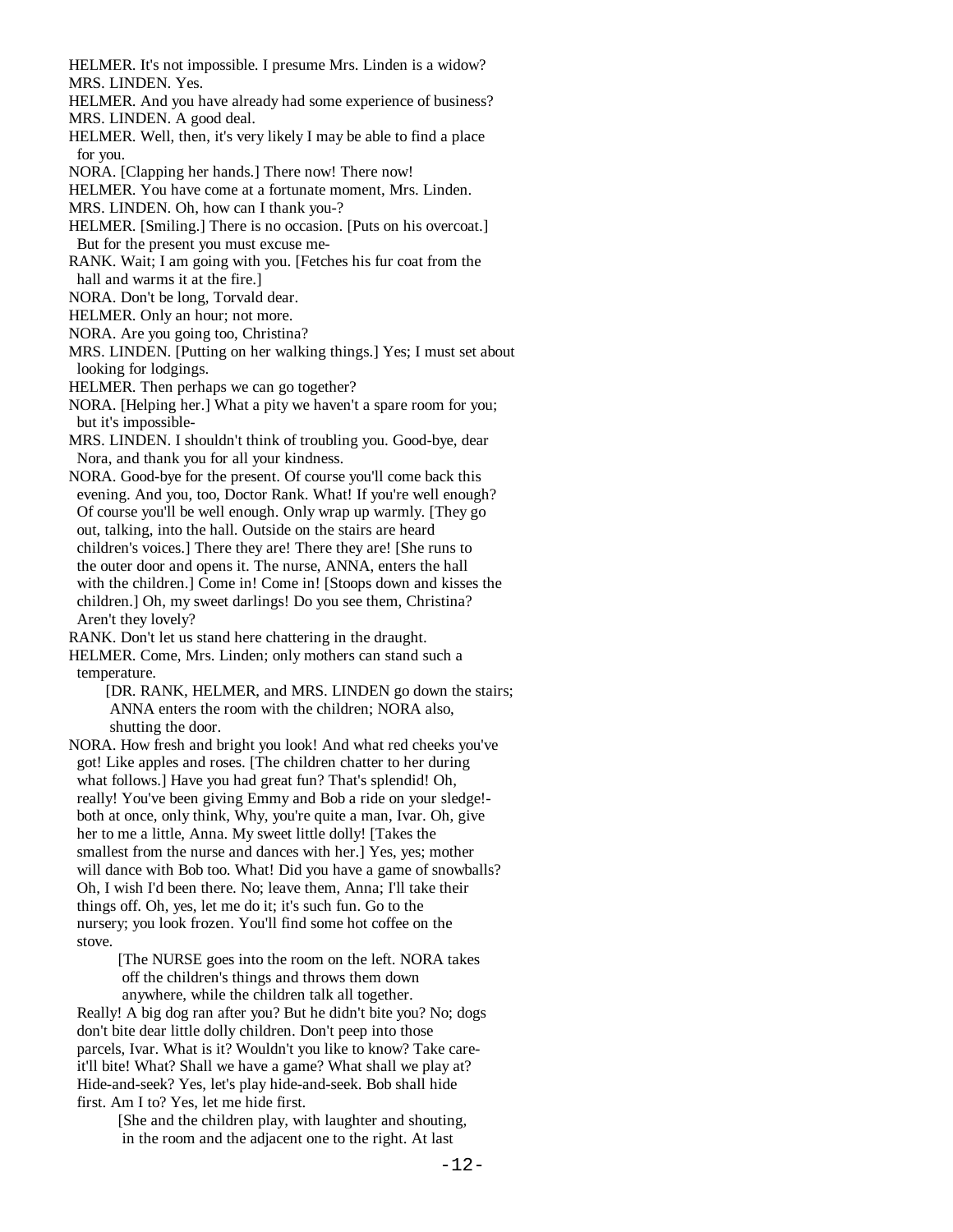NORA hides under the table; the children come rushing in, look for her, but cannot find her, hear her half-choked laughter, rush to the table, lift up the cover and see her. Loud shouts. She creeps out, as though to frighten them. Fresh shouts. Meanwhile there has been a knock at the door leading into the hall. No one has heard it. Now the door is half opened and KROGSTAD appears. He waits a little; the game is renewed. KROGSTAD. I beg your pardon, Mrs. Helmer- NORA. [With a suppressed cry, turns round and half jumps up.] Ah! What do you want? KROGSTAD. Excuse me; the outer door was ajar- somebody must have forgotten to shut it- NORA. [Standing up.] My husband is not at home, Mr. Krogstad. KROGSTAD. I know it. NORA. Then what do you want here? KROGSTAD. To say a few words to you. NORA. To me? [To the children, softly.] Go in to Anna. What? No, the strange man won't hurt mamma. When he's gone we'll go on playing. [She leads the children into the left-hand room, and shuts the door behind them. Uneasy, in suspense.] It is to me you wish to speak? KROGSTAD. Yes, to you. NORA. To-day? But it's not the first yet- KROGSTAD. No, to-day is Christmas Eve. It will depend upon yourself whether you have a merry Christmas. NORA. What do you want? I'm not ready to-day- KROGSTAD. Never mind that just now. I have come about another matter. You have a minute to spare? NORA. Oh, yes, I suppose so; although- KROGSTAD. Good. I was sitting in the restaurant opposite, and I saw your husband go down the street- NORA. Well? KROGSTAD. -with a lady. NORA. What then? KROGSTAD. May I ask if the lady was a Mrs Linden? NORA. Yes. KROGSTAD. Who has just come to town? NORA. Yes. To-day. KROGSTAD. I believe she is an intimate friend of yours. NORA. Certainly. But I don't understand- KROGSTAD. I used to know her too. NORA. I know you did. KROGSTAD. Ah! You know all about it. I thought as much. Now, frankly, is Mrs. Linden to have a place in the Bank? NORA. How dare you catechise me in this way, Mr. Krogstad- you, a subordinate of my husband's? But since you ask, you shall know. Yes, Mrs. Linden is to be employed. And it is I who recommended her, Mr. Krogstad. Now you know. KROGSTAD. Then my guess was right. NORA. [Walking up and down.] You see one has a wee bit of influence, after all. It doesn't follow because one's only a woman- When people are in a subordinate position, Mr. Krogstad, they ought really to be careful how they offend anybody who- h'm- KROGSTAD. -who has influence? NORA. Exactly. KROGSTAD. [Taking another tone.] Mrs. Helmer, will you have the kindness to employ your influence on my behalf? NORA. What? How do you mean? KROGSTAD. Will you be so good as to see that I retain my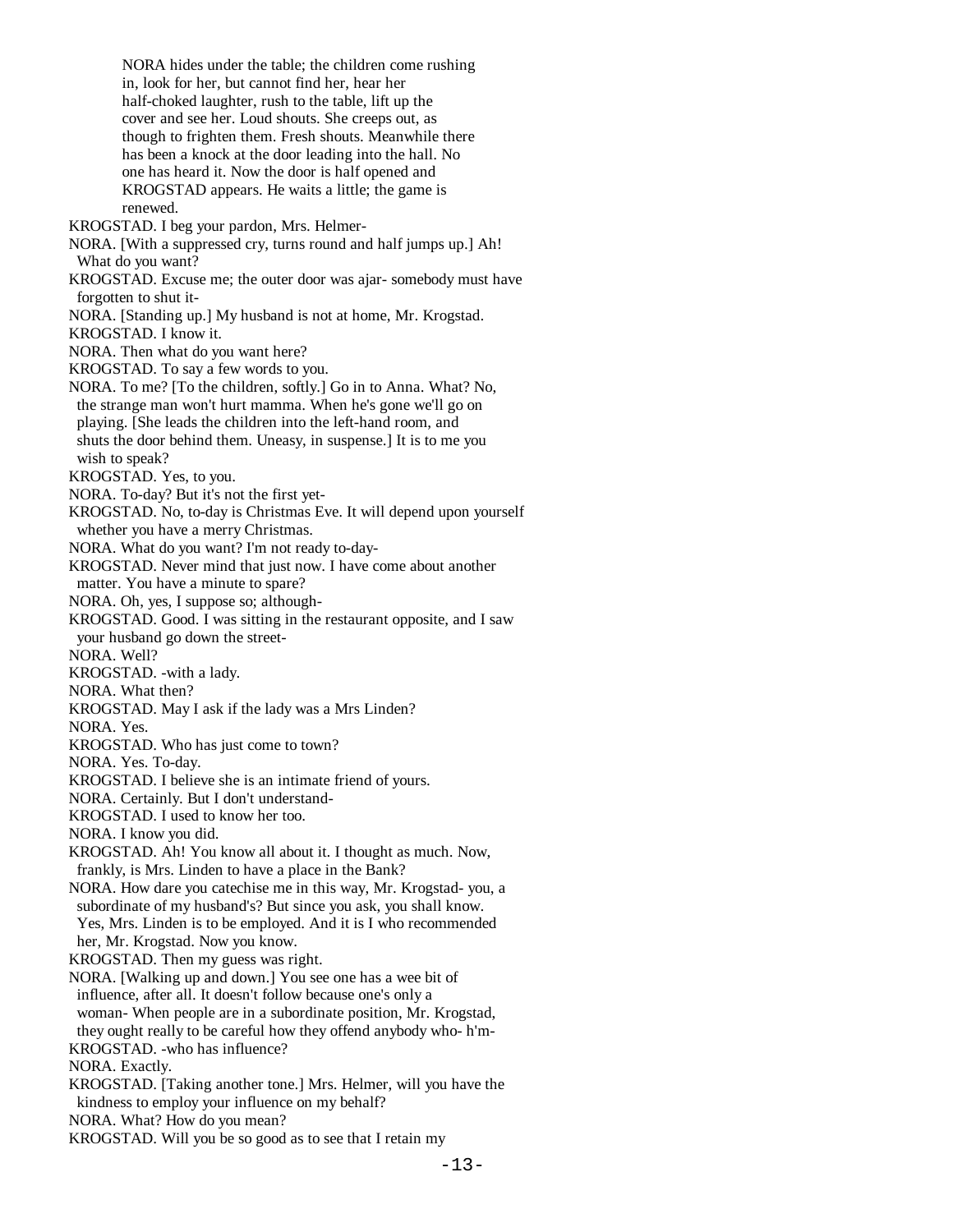subordinate position in the Bank?

 NORA. What do you mean? Who wants to take it from you? KROGSTAD. Oh, you needn't pretend ignorance. I can very well understand that it cannot be pleasant for your friend to meet me; and I can also understand now for whose sake I am to be hounded out. NORA. But I assure you- KROGSTAD. Come come now, once for all: there is time yet, and I advise you to use your influence to prevent it. NORA. But, Mr. Krogstad, I have no influence- absolutely none. KROGSTAD. None? I thought you said a moment ago- NORA. Of course not in that sense. I! How can you imagine that I should have any such influence over my husband? KROGSTAD. Oh, I know your husband from our college days. I don't think he is any more inflexible than other husbands. NORA. If you talk disrespectfully of my husband, I must request you to leave the house. KROGSTAD. You are bold, madam. NORA. I am afraid of you no longer. When New Year's Day is over, I shall soon be out of the whole business. KROGSTAD. [Controlling himself.] Listen to me, Mrs. Helmer. If need be, I shall fight as though for my life to keep my little place in the Bank. NORA. Yes, so it seems. KROGSTAD. It's not only for the salary: that is what I care least about. It's something else- Well, I had better make a clean breast of it. Of course you know, like every one else, that some years ago I- got into trouble. NORA. I think I've heard something of the sort. KROGSTAD. The matter never came into court; but from that moment all paths were barred to me. Then I took up the business you know about. I had to turn my hand to something; and I don't think I've been one of the worst. But now I must get clear of it all. My sons are growing up; for their sake I must try to recover my character as well as I can. This place in the Bank was the first step; and now your husband wants to kick me off the ladder, back into the mire. NORA. But I assure you, Mr. Krogstad, I haven't the least power to help you. KROGSTAD. That is because you have not the will; but I can compel you. NORA. You won't tell my husband that I owe you money? KROGSTAD. H'm; suppose I were to? NORA. It would be shameful of you. [With tears in her voice.] The secret that is my joy and my pride- that he should learn it in such an ugly, coarse way- and from you. It would involve me in all sorts of unpleasantness- KROGSTAD. Only unpleasantness? NORA. [Hotly.] But just do it. It's you that will come off worst, for then my husband will see what a bad man you are, and then you certainly won't keep your place. KROGSTAD. I asked whether it was only domestic unpleasantness you feared? NORA. If my husband gets to know about it, he will of course pay

 you off at once, and then we shall have nothing more to do with you.

 KROGSTAD. [Coming a pace nearer.] Listen, Mrs. Helmer: either your memory is defective, or you don't know much about business. I must make the position a little clearer to you.

NORA. How so?

KROGSTAD. When your husband was ill, you came to me to borrow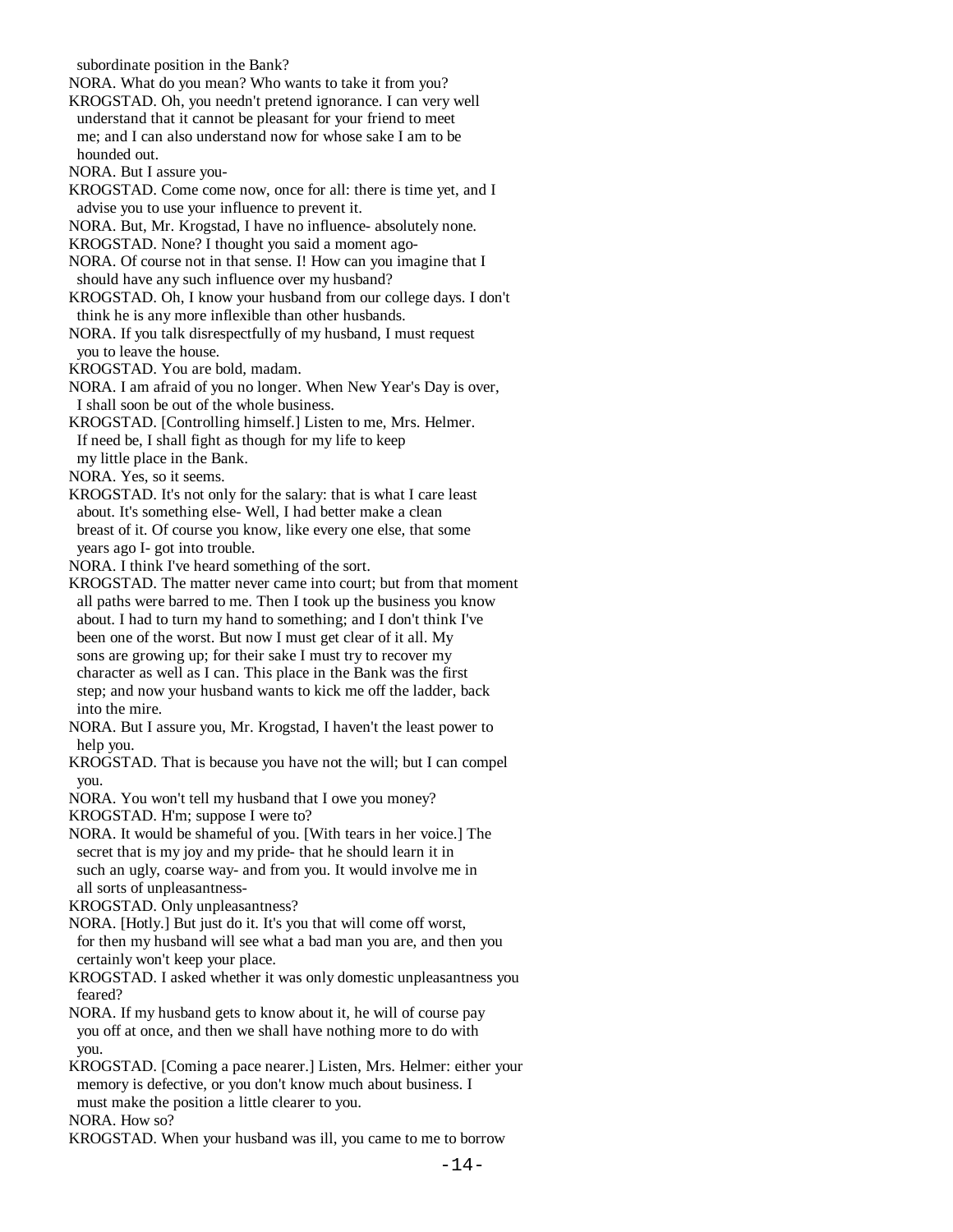twelve hundred dollars. NORA. I knew of nobody else. KROGSTAD. I promised to find you the money- NORA. And you did find it. KROGSTAD. I promised to find you the money, on certain conditions. You were so much taken up at the time about your husband's illness, and so eager to have the wherewithal for your journey, that you probably did not give much thought to the details. Allow me to remind you of them. I promised to find you the amount in exchange for a note of hand, which I drew up. NORA. Yes, and I signed it. KROGSTAD. Quite right. But then I added a few lines, making your father security for the debt. Your father was to sign this. NORA. Was to-? He did sign it! KROGSTAD. I had left the date blank. That is to say, your father was himself to date his signature. Do you recollect that? NORA. Yes, I believe- KROGSTAD. Then I gave you the paper to send to your father, by post. Is not that so? NORA. Yes. KROGSTAD. And of course you did so at once; for within five or six days you brought me back the document with your father's signature; and I handed you the money. NORA. Well? Have I not made my payments punctually? KROGSTAD. Fairly- yes. But to return to the point: You were in great trouble at the time, Mrs. Helmer. NORA. I was indeed! KROGSTAD. Your father was very ill, I believe? NORA. He was on his death-bed. KROGSTAD. And died soon after? NORA. Yes. KROGSTAD. Tell me, Mrs. Helmer: do you happen to recollect the day of his death? The day of the month, I mean? NORA. Father died on the 29th of September. KROGSTAD. Quite correct. I have made inquiries. And here comes in the remarkable point- [Produces a paper.] which I cannot explain. NORA. What remarkable point? I don't know- KROGSTAD. The remarkable point, madam, that your father signed this paper three days after his death! NORA. What! I don't understand- KROGSTAD. Your father died on the 29th of September. But look here: he has dated his signature October 2nd! Is not that remarkable, Mrs. Helmer? [NORA is silent.] Can you explain it? [NORA continues silent.] It is noteworthy, too, that the words "October 2nd" and the year are not in your father's handwriting, but in one which I believe I know. Well, this may be explained; your father may have forgotten to date his signature, and somebody may have added the date at random, before the fact of your father's death was known. There is nothing wrong in that. Everything depends on the signature. Of course it is genuine, Mrs. Helmer? It was really your father himself who wrote his name here? NORA. [After a short silence, throws her head back and looks defiantly at him.] No, it was not. I wrote father's name. KROGSTAD. Ah!- Are you aware, madam, that that is a dangerous admission? NORA. How so? You will soon get your money. KROGSTAD. May I ask you one more question? Why did you not send the paper to your father? NORA. It was impossible. Father was ill. If I had asked him for his signature, I should have had to tell him why I wanted the money;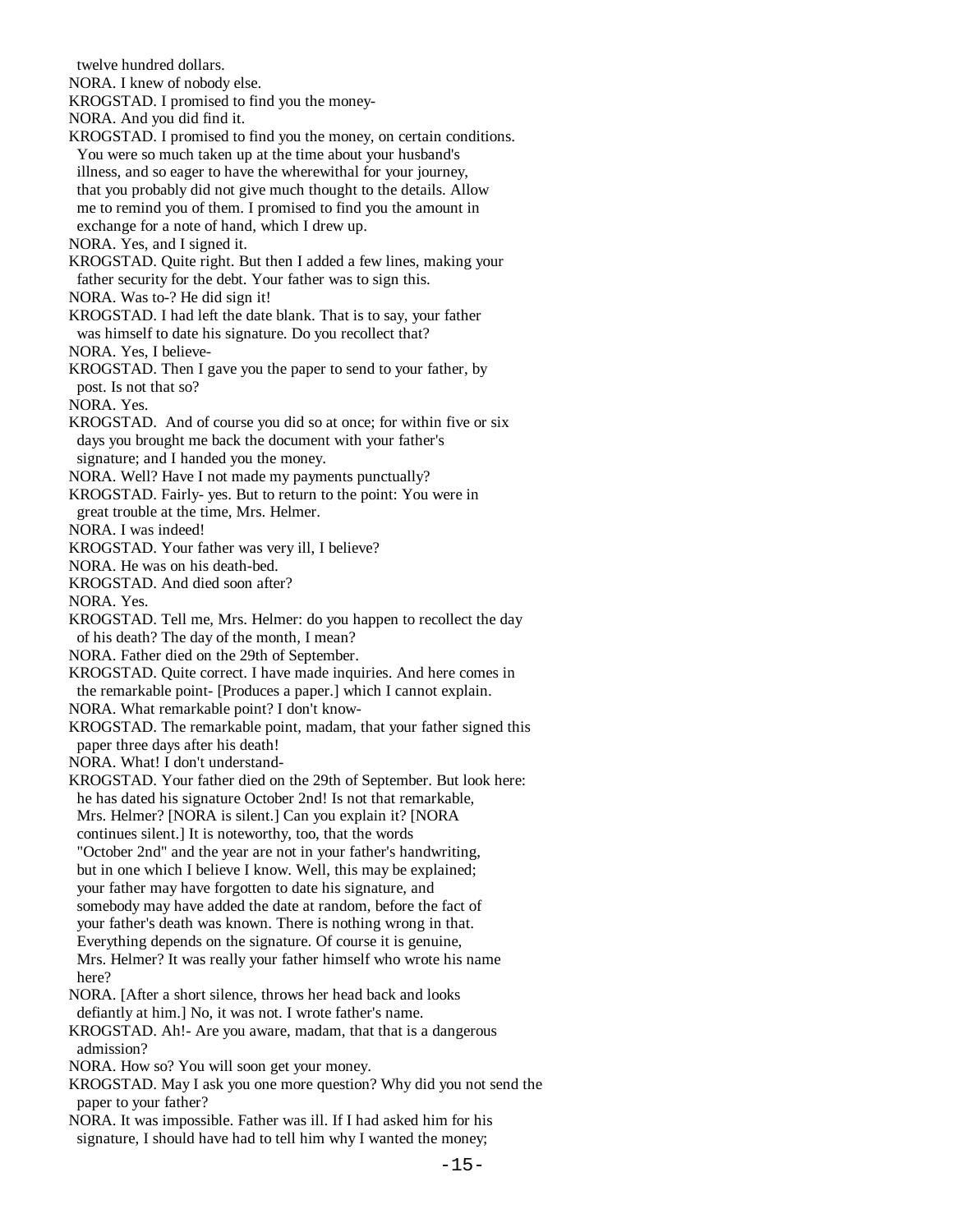but he was so ill I really could not tell him that my husband's life was in danger. It was impossible.

 KROGSTAD. Then it would have been better to have given up your tour.

 NORA. No, I couldn't do that; my husband's life depended on that journey. I couldn't give it up.

 KROGSTAD. And did it never occur to you that you were playing me false?

 NORA. That was nothing to me. I didn't care in the least about you. I couldn't endure you for all the cruel difficulties you made, although you knew how ill my husband was.

 KROGSTAD. Mrs. Helmer, you evidently do not realise what you have been guilty of. But I can assure you it was nothing more and nothing worse that made me an outcast from society.

 NORA. You! You want me to believe that you did a brave thing to save your wife's life?

KROGSTAD. The law takes no account of motives.

NORA. Then it must be a very bad law.

 KROGSTAD. Bad or not, if I produce this document in court, you will be condemned according to law.

 NORA. I don't believe that. Do you mean to tell me that a daughter has no right to spare her dying father trouble and anxiety?- that a wife has no right to save her husband's life? I don't know much about the law, but I'm sure you'll find, somewhere or another, that that is allowed. And you don't know that- you, a lawyer! You must be a bad one, Mr. Krogstad.

 KROGSTAD. Possibly. But business- such business as ours- I do understand. You believe that? Very well; now do as you please. But this I may tell you, that if I am flung into the gutter a second time, you shall keep me company.

 [Bows and goes out through hall. NORA. [Stands a while thinking, then tosses her head.] Oh nonsense! He wants to frighten me. I'm not so foolish as that. [Begins folding the children's clothes. Pauses.] But-? No, it's impossible! Why, I did it for love!

CHILDREN. [At the door, left.] Mamma, the strange man has gone now.

NORA. Yes, yes, I know. But don't tell any one about the strange

man. Do you hear? Not even papa!

 CHILDREN. No, mamma; and now will you play with us again? NORA. No, no; not now.

CHILDREN. Oh, do, mamma; you know you promised.

- NORA. Yes, but I can't just now. Run to the nursery; I have so much to do. Run along,- run along, and be good, my darlings! [She pushes them gently into the inner room, and closes the door behind them. Sits on the sofa, embroiders a few stitches, but soon pauses.] No! [Throws down the work, rises, goes to the hall door and calls out.] Ellen, bring in the Christmas-tree! [Goes to table, left, and opens the drawer, again pauses.] No, it's quite impossible!
- ELLEN. [With Christmas-tree.] Where shall I stand it, ma'am?

NORA. There, in the middle of the room.

ELLEN. Shall I bring in anything else?

NORA. No, thank you, I have all I want.

 [ELLEN, having put down the tree, goes out. NORA. [Busy dressing the tree.] There must be a candle here- and

 flowers there.- That horrible man! Nonsense, nonsense! there's nothing to be afraid of. The Christmas-tree shall be beautiful. I'll do everything to please you, Torvald; I'll sing and dance,-

Enter HELMER by the hall door, with a bundle of documents.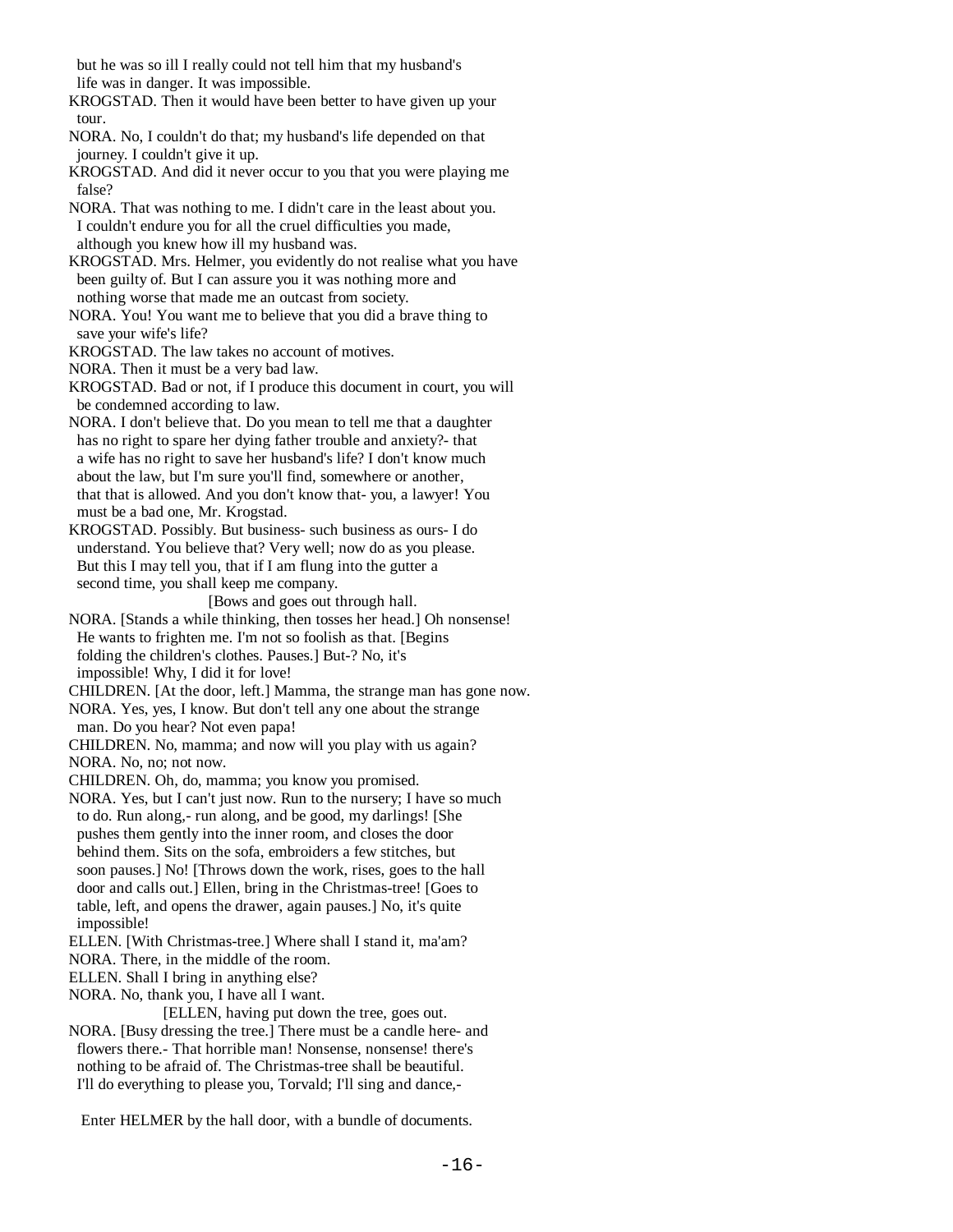NORA. Oh! You're back already? HELMER. Yes. Has anybody been here? NORA. No. HELMER. That's odd. I saw Krogstad come out of the house. NORA. Did you? Oh, yes, by-the-bye, he was here for a minute. HELMER. Nora, I can see by your manner that he has been begging you to put in a good word for him. NORA. Yes. HELMER. And you were to do it as if of your own accord? You were to say nothing to me of his having been here. Didn't he suggest that too? NORA. Yes, Torvald; but- HELMER. Nora, Nora! And you could condescend to that! To speak to such a man, to make him a promise! And then to tell me an untruth about it! NORA. An untruth! HELMER. Didn't you say that nobody had been here? [Threatens with his finger.] My little bird must never do that again! A song-bird must sing clear and true; no false notes. [Puts his arm round her.] That's so, isn't it? Yes, I was sure of it. [Lets her go] And now we'll say no more about it. [Sits down before the fire.] Oh, how cosy and quiet it is here! [Glances into his documents.] NORA. [Busy with the tree, after a short silence.] Torvald! HELMER. Yes. NORA. I'm looking forward so much to the Stenborgs' fancy ball the day after to-morrow. HELMER. And I'm on tenterhooks to see what surprise you have in store for me. NORA. Oh, it's too tiresome! HELMER. What is? NORA. I can't think of anything good. Everything seems so foolish and meaningless. HELMER. Has little Nora made that discovery? NORA. [Behind his chair, with her arms on the back.] Are you very busy, Torvald? HELMER. Well- NORA. What papers are those? HELMER. Bank business. NORA. Already! HELMER. I have got the retiring manager to let me make some necessary changes in the staff and the organization. I can do this during Christmas week. I want to have everything straight by the New Year. NORA. Then that's why that poor Krogstad- HELMER. H'm. NORA. [Still leaning over the chair-back and slowly stroking his hair.] If you hadn't been so very busy, I should have asked you a great, great favour, Torvald. HELMER. What can it be? Out with it. NORA. Nobody has such perfect taste as you; and I should so love to look well at the fancy ball. Torvald, dear, couldn't you take me in hand, and settle what I'm to be, and arrange my costume for me? HELMER. Aha! So my wilful little woman is at a loss, and making signals of distress. NORA. Yes, please, Torvald. I can't get on without your help. HELMER. Well, well, I'll think it over, and we'll soon hit upon something. NORA. Oh, how good that is of you! [Goes to the tree again; pause.] How well the red flowers show.- Tell me, was it anything so very dreadful this Krogstad got into trouble about?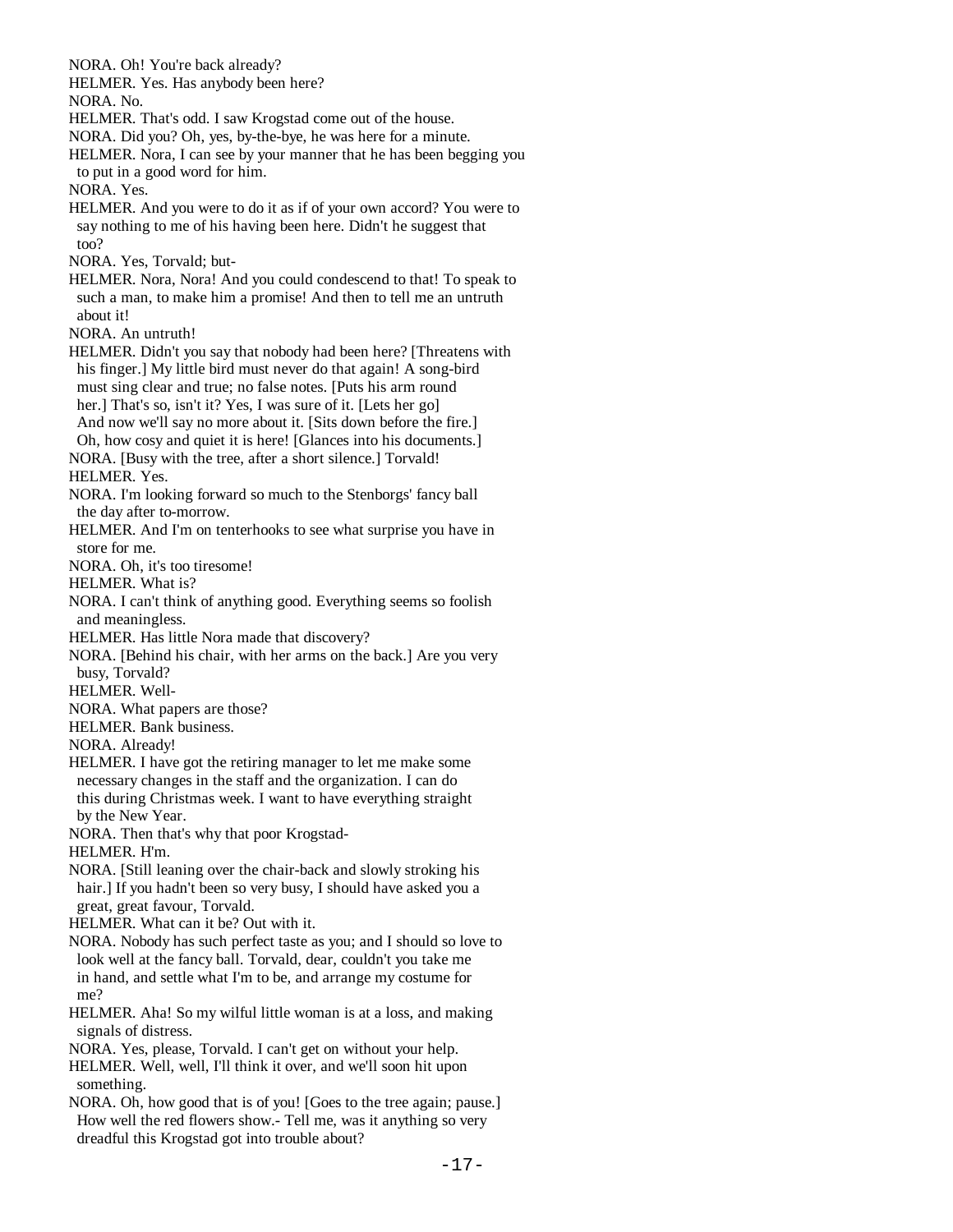HELMER. Forgery, that's all. Don't you know what that means? NORA. Mayn't he have been driven to it by need? HELMER. Yes; or, like so many others, he may have done it in pure heedlessness. I am not so hard-hearted as to condemn a man absolutely for a single fault. NORA. No, surely not, Torvald! HELMER. Many a man can retrieve his character, if he owns his crime and takes the punishment. NORA. Punishment-? HELMER. But Krogstad didn't do that. He evaded the law by means of tricks and subterfuges; and that is what has morally ruined him. NORA. Do you think that-? HELMER. Just think how a man with a thing of that sort on his conscience must be always lying and canting and shamming. Think of the mask he must wear even towards those who stand nearest him- towards his own wife and children. The effect on the children- that's the most terrible part of it, Nora. NORA. Why? HELMER. Because in such an atmosphere of lies home life is poisoned and contaminated in every fibre. Every breath the children draw contains some germ of evil. NORA. [Closer behind him.] Are you sure of that? HELMER. As a lawyer, my dear, I have seen it often enough. Nearly all cases of early corruption may be traced to lying mothers. NORA. Why- mothers? HELMER. It generally comes from the mother's side; but of course the father's influence may act in the same way. Every lawyer knows it too well. And here has this Krogstad been poisoning his own children for years past by a life of lies and hypocrisy- that is why I call him morally ruined. [Holds out both hands to her.] So my sweet little Nora must promise not to plead his cause. Shake hands upon it. Come, come, what's this? Give me your hand. That's right. Then it's a bargain. I assure you it would have been impossible for me to work with him. It gives me a positive sense of physical discomfort to come in contact with such people. [NORA draws her hand away, and moves to the other side of the Christmas-tree. NORA. How warm it is here. And I have so much to do. HELMER. [Rises and gathers up his papers.] Yes, and I must try to get some of these papers looked through before dinner. And I shall think over your costume too. Perhaps I may even find something to hang in gilt paper on the Christmas-tree-. [Lays his hand on her head.] My precious little song-bird! [He goes into his room and shuts the door. NORA. [Softly, after a pause.] It can't be. It's impossible. It must be impossible! ANNA. [At the door, left.] The little ones are begging so prettily to come to mamma. NORA. No, no, no; don't let them come to me! Keep them with you, Anna. ANNA. Very well, ma'am. [Shuts the door.] NORA. [Pale with terror.] Corrupt my children!- Poison my home! [Short pause. She throws back her head.] It's not true! It can never, never be true!

#### ACT SECOND

 The same room. In the corner, beside the piano, stands the Christmas-tree, stripped, and with the candles burnt out. NORA's outdoor things lie on the sofa.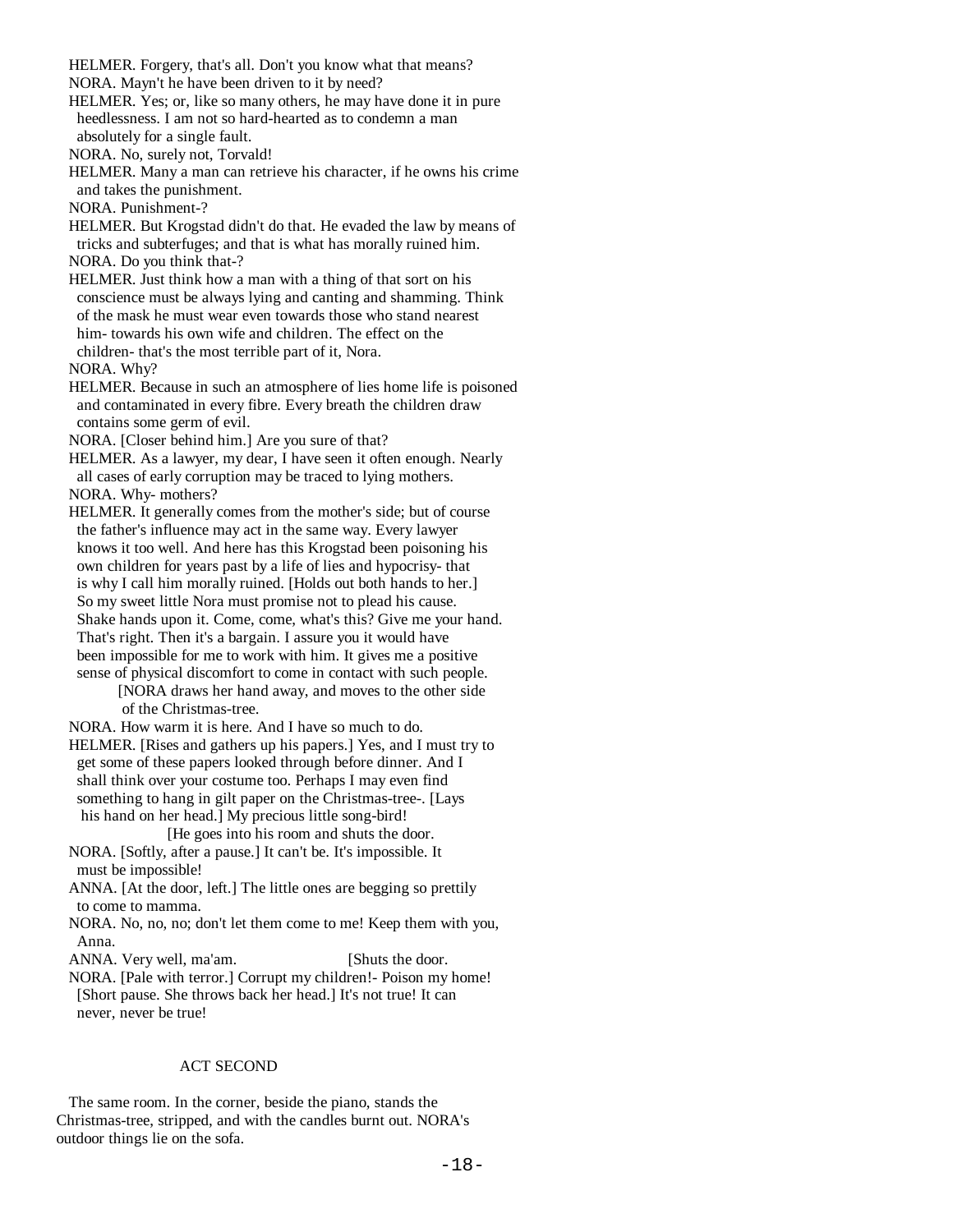NORA, alone, is walking about restlessly. At last she stops by the sofa, and takes up her cloak.

 NORA. [Dropping the cloak.] There's somebody coming! [Goes to the hall door and listens.] Nobody; of course nobody will come to-day, Christmas-day; nor to-morrow either. But perhaps- [Opens the door and looks out.]- No, nothing in the letter box; quite empty. [Comes forward.] Stuff and nonsense! Of course he won't really do anything. Such a thing couldn't happen. It's impossible! Why, I have three little children.

ANNA enters from the left, with a large cardboard box.

ANNA. I've found the box with the fancy dress at last.

NORA. Thanks; put it down on the table.

ANNA. [Does so.] But I'm afraid it's very much out of order.

NORA. Oh, I wish I could tear it into a hundred thousand pieces!

 ANNA. Oh, no. It can easily be put to rights- just a little patience.

NORA. I shall go and get Mrs. Linden to help me.

 ANNA. Going out again? In such weather as this! You'll catch cold, ma'am, and be ill.

- NORA. Worse things might happen.- What are the children doing?
- ANNA. They're playing with their Christmas presents, poor little dears; but-

NORA. Do they often ask for me?

ANNA. You see they've been so used to having their mamma with them.

NORA. Yes; but, Anna, I can't have them so much with me in future.

ANNA. Well, little children get used to anything.

 NORA. Do you think they do? Do you believe they would forget their mother if she went quite away?

ANNA. Gracious me! Quite away?

 NORA. Tell me, Anna- I've so often wondered about it- how could you bring yourself to give your child up to strangers?

ANNA. I had to when I came to nurse my little Miss Nora.

NORA. But how could you make up your mind to it?

 ANNA. When I had the chance of such a good place? A poor girl who's been in trouble must take what comes. That wicked man did nothing for me.

NORA. But your daughter must have forgotten you.

 ANNA. Oh, no, ma'am, that she hasn't. She wrote to me both when she was confirmed and when she was married.

 NORA. [Embracing her.] Dear old Anna- you were a good mother to me when I was little.

ANNA. My poor little Nora had no mother but me.

 NORA. And if my little ones had nobody else, I'm sure you would- Nonsense, nonsense! [Opens the box.] Go in to the children. Now I must- You'll see how lovely I shall be to-morrow.

 ANNA. I'm sure there will be no one at the ball so lovely as my Miss Nora.

[She goes into the room on the left.

 NORA. [Takes the costume out of the box, but soon throws it down again.] Oh, if I dared go out. If only nobody would come. If only nothing would happen here in the meantime. Rubbish; nobody is coming. Only not to think. What a delicious muff! Beautiful gloves, beautiful gloves! To forget- to forget! One, two, three, four, five, six- [With a scream.] Ah, there they come.

[Goes towards the door, then stands irresolute.

 MRS. LINDEN enters from the hall, where she has taken off her things.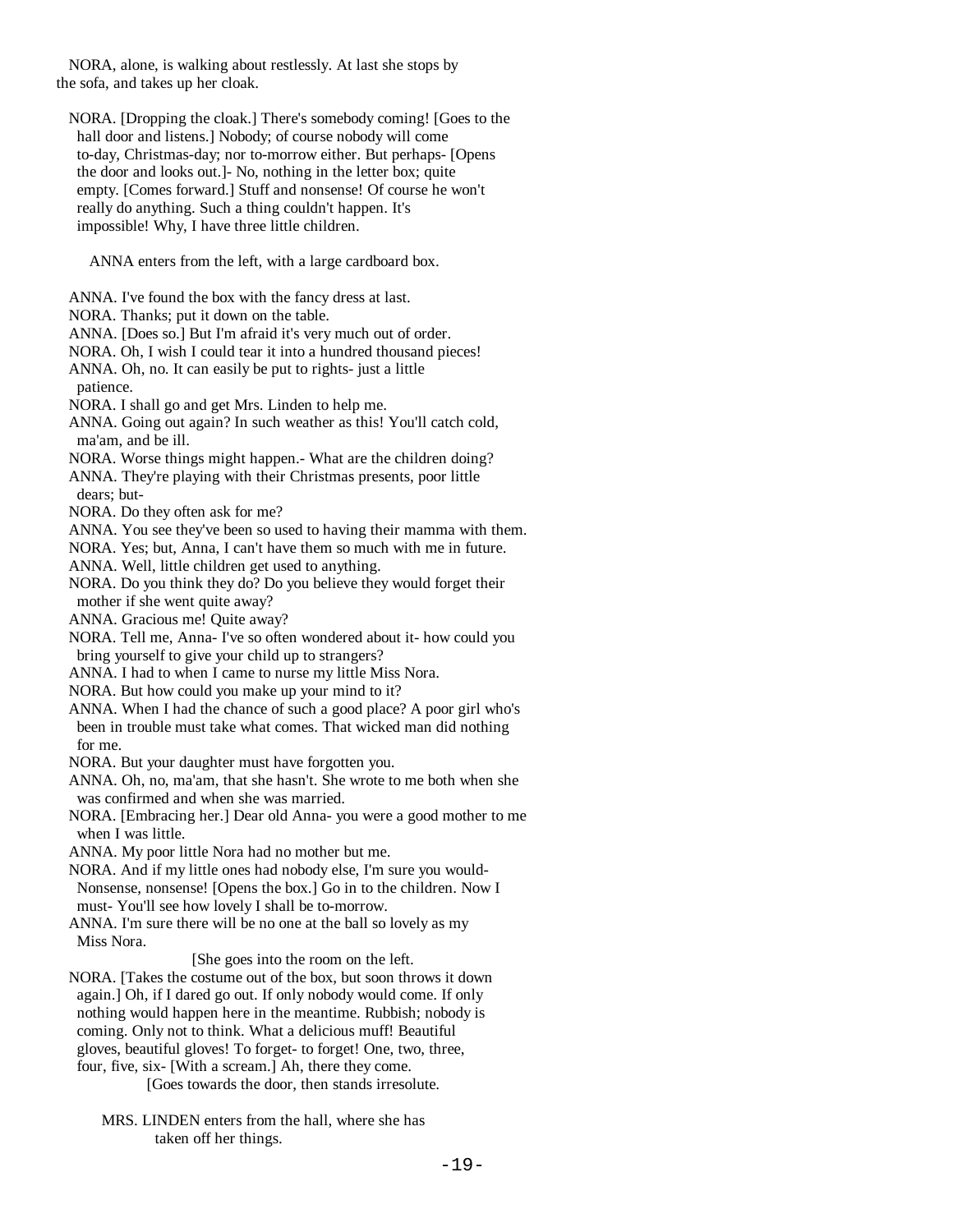NORA. Oh, it's you, Christina. There's nobody else there? I'm so glad you have come.

MRS. LINDEN. I hear you called at my lodgings.

 NORA. Yes, I was just passing. There's something you must help me with. Let us sit here on the sofa so. To-morrow evening there's to be a fancy ball at Consul Stenborg's overhead, and Torvald wants me to appear as a Neapolitan fisher-girl, and dance the tarantella; I learned it at Capri.

MRS. LINDEN. I see- quite a performance.

 NORA. Yes, Torvald wishes it. Look, this is the costume; Torvald had it made for me in Italy. But now it's all so torn, I don't know-

 MRS. LINDEN. Oh, we shall soon set that to rights. It's only the trimming that has come loose here and there. Have you a needle and thread? Ah, here's the very thing.

NORA. Oh, how kind of you.

 MRS. LINDEN. [Sewing.] So you're to be in costume to-morrow, Nora? I'll tell you what- I shall come in for a moment to see you in all your glory. But I've quite forgotten to thank you for the pleasant evening yesterday.

 NORA. [Rises and walks across the room.] Oh, yesterday, it didn't seem so pleasant as usual.- You should have come to town a little sooner, Christina.- Torvald has certainly the art of making home bright and beautiful.

 MRS. LINDEN. You too, I should think, or you wouldn't be your father's daughter. But tell me- is Doctor Rank always so depressed as he was last evening?

 NORA. No, yesterday it was particularly noticeable. You see, he suffers from a dreadful illness. He has spinal consumption, poor fellow. They say his father was a horrible man, who kept mistresses and all sorts of things- so the son has been sickly from his childhood, you understand.

 MRS. LINDEN. [Lets her sewing fall into her lap.] Why, my darling Nora, how do you come to know such things?

 NORA. [Moving about the room.] Oh, when one has three children, one sometimes has visits from women who are half- half doctors- and they talk of one thing and another.

 MRS. LINDEN. [Goes on sewing; a short pause.] Does Doctor Rank come here every day?

 NORA. Every day of his life. He has been Torvald's most intimate friend from boyhood, and he's a good friend of mine too. Doctor Rank is quite one of the family.

 MRS. LINDEN. But tell me- is he quite sincere? I mean, isn't he rather given to flattering people?

NORA. No, quite the contrary. Why should you think so?

 MRS. LINDEN. When you introduced us yesterday he said he had often heard my name; but I noticed afterwards that your husband had no notion who I was. How could Doctor Rank-?

 NORA. He was quite right, Christina. You see, Torvald loves me so indescribably, he wants to have me all to himself, as he says. When we were first married he was almost jealous if I even mentioned any of my old friends at home; so naturally I gave up doing it. But I often talk of the old times to Doctor Rank, for he likes to hear about them.

 MRS. LINDEN. Listen to me, Nora! You are still a child in many ways. I am older than you, and have had more experience. I'll tell you something? You ought to get clear of all this with Dr. Rank.

NORA. Get clear of what?

MRS. LINDEN. The whole affair, I should say. You were talking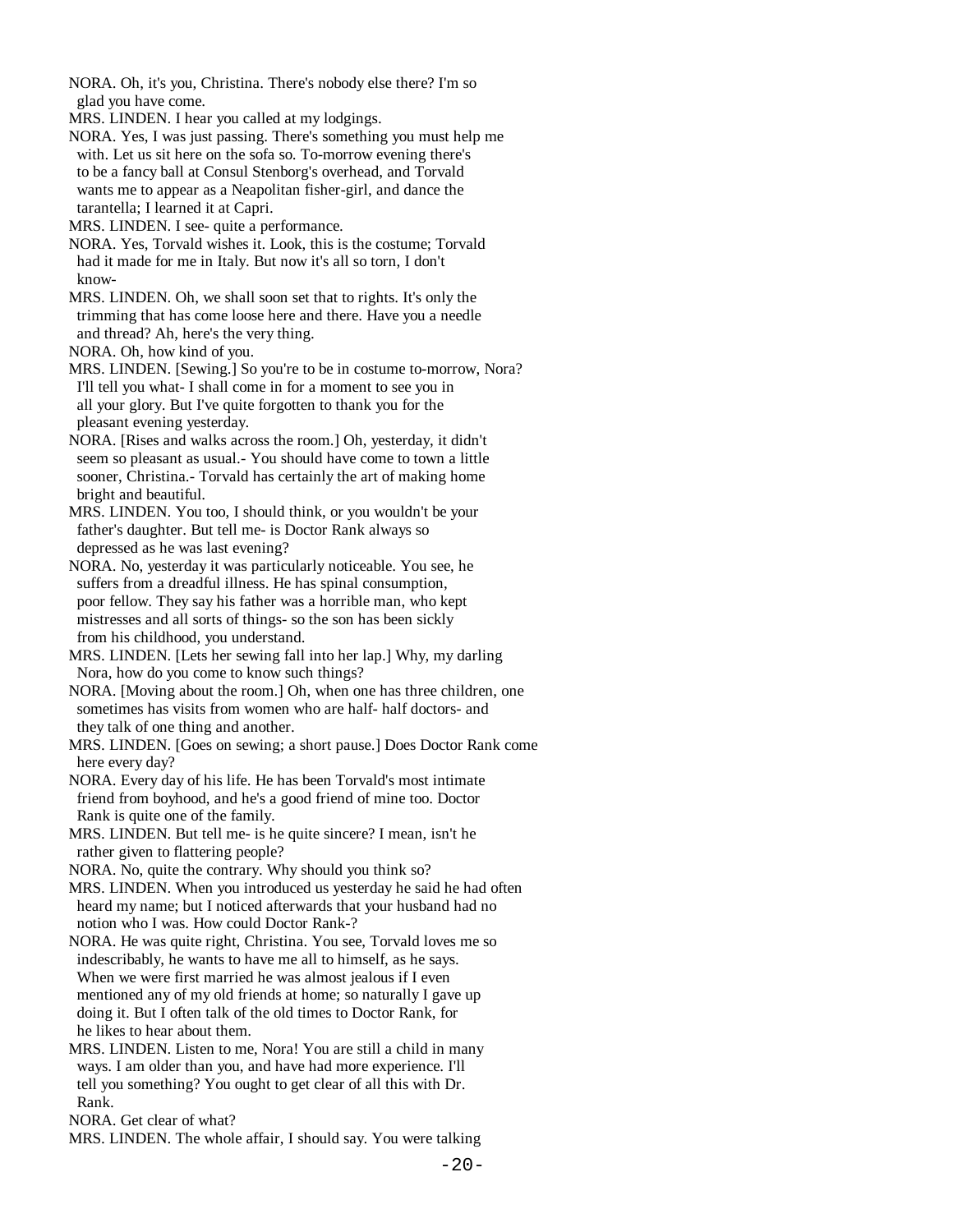yesterday of a rich admirer who was to find you money- NORA. Yes, one who never existed, worse luck. What then? MRS. LINDEN. Has Doctor Rank money? NORA. Yes, he has. MRS. LINDEN. And nobody to provide for? NORA. Nobody. But-? MRS. LINDEN. And he comes here every day? NORA. Yes, I told you so. MRS. LINDEN. I should have thought he would have had better taste. NORA. I don't understand you a bit. MRS. LINDEN. Don't pretend, Nora. Do you suppose I can't guess who lent you the twelve hundred dollars? NORA. Are you out of your senses? How can you think such a thing? A friend who comes here every day! Why, the position would be unbearable! MRS. LINDEN. Then it really is not he? NORA. No, I assure you. It never for a moment occurred to me- Besides, at that time he had nothing to lend; he came into his property afterwards. MRS. LINDEN. Well, I believe that was lucky for you, Nora dear. NORA. No, really, it would never have struck me to ask Dr. Rank- And yet, I'm certain that if I did- MRS. LINDEN. But of course you never would. NORA. Of course not. It's inconceivable that it should ever be necessary. But I'm quite sure that if I spoke to Doctor Rank- MRS. LINDEN. Behind your husband's back? NORA. I must get clear of the other thing; that's behind his back too. I must get clear of that. MRS. LINDEN. Yes, yes, I told you so yesterday; but- NORA. [Walking up and down.] A man can manage these things much better than a woman. MRS. LINDEN. One's own husband, yes. NORA. Nonsense. [Stands still.] When everything is paid, one gets back the paper. MRS. LINDEN. Of course. NORA. And can tear it into a hundred thousand pieces, and burn it up, the nasty, filthy thing! MRS. LINDEN. [Looks at her fixedly, lays down her work, and rises slowly.] Nora, you are hiding something from me. NORA. Can you see it in my face? MRS. LINDEN. Something has happened since yesterday morning. Nora, what is it? NORA. [Going towards her.] Christina-! [Listens.] Hush! There's Torvald coming home. Do you mind going into the nursery for the present? Torvald can't bear to see dressmaking going on. Get Anna to help you. MRS. LINDEN. [Gathers some of the things together.] Very well; but I shan't go away until you have told me all about it. [She goes out to the left, as HELMER enters from the hall. NORA. [Runs to meet him.] Oh, how I've been longing for you to come, Torvald dear! HELMER. Was that the dressmaker-? NORA. No, Christina. She's helping me with my costume. You'll see how nice I shall look. HELMER. Yes, wasn't that a happy thought of mine? NORA. Splendid! But isn't it good of me, too, to have given in to you about the tarantella? HELMER. [Takes her under the chin.] Good of you! To give in to your own husband? Well well, you little madcap, I know you don't mean it. But I won't disturb you. I daresay you want to be "trying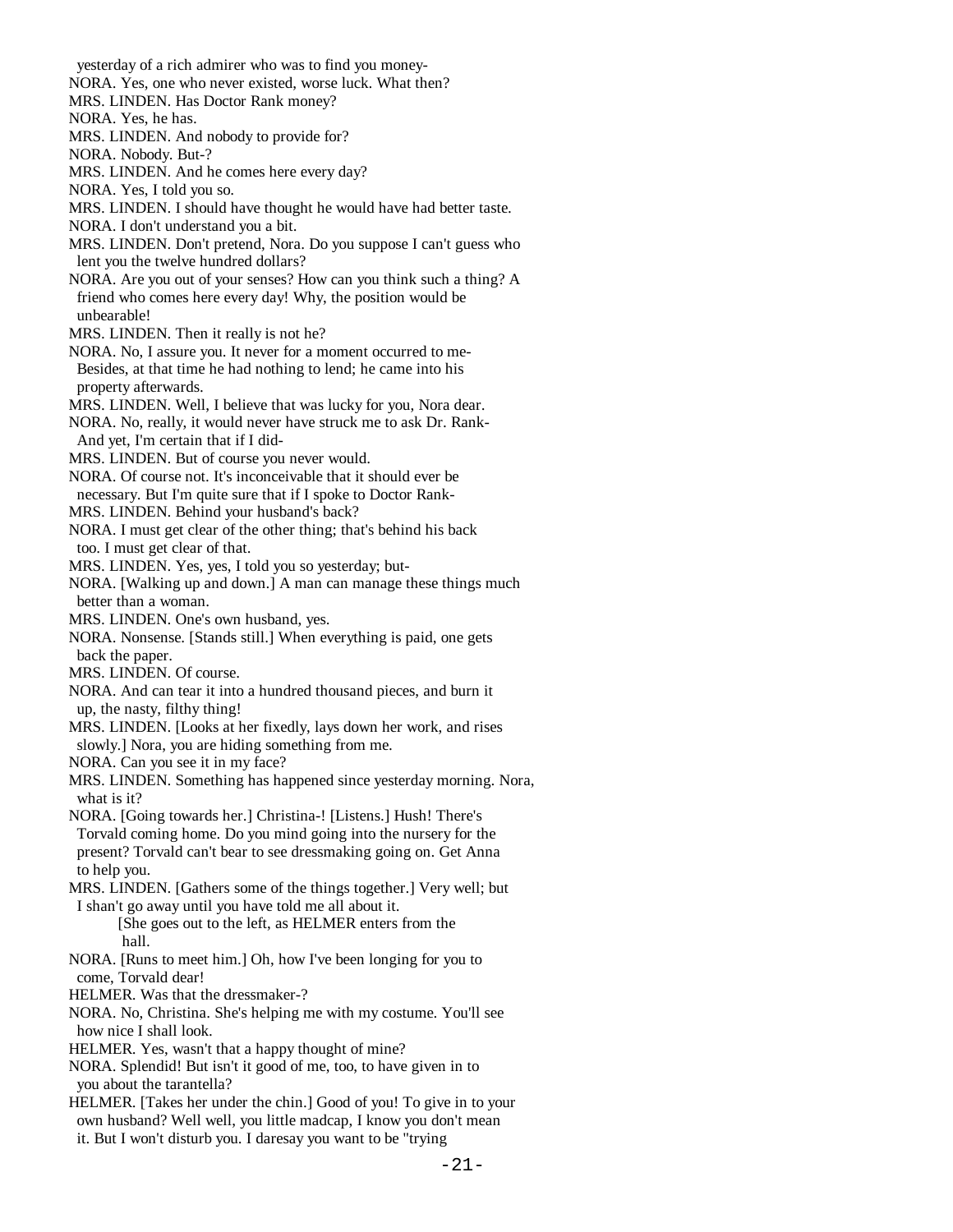on."

NORA. And you are going to work, I suppose?

 HELMER. Yes. [Shows her a bundle of papers.] Look here. I've just come from the Bank-

[Goes towards his room.

NORA. Torvald.

HELMER. [Stopping.] Yes?

NORA. If your little squirrel were to beg you for something so

prettily-

HELMER. Well?

NORA. Would you do it?

HELMER. I must know first what it is.

NORA. The squirrel would skip about and play all sorts of tricks if

you would only be nice and kind.

HELMER. Come, then, out with it.

NORA. Your lark would twitter from morning till night-

HELMER. Oh, that she does in any case.

NORA. I'll be an elf and dance in the moonlight for you, Torvald.

HELMER. Nora- you can't mean what you were hinting at this morning?

NORA. [Coming nearer.] Yes, Torvald, I beg and implore you!

HELMER. Have you really the courage to begin that again?

 NORA. Yes, yes; for my sake, you must let Krogstad keep his place in the Bank.

HELMER. My dear Nora, it's his place I intend for Mrs. Linden.

 NORA. Yes, that's so good of you. But instead of Krogstad, you could dismiss some other clerk.

 HELMER. Why, this is incredible obstinacy! Because you have thoughtlessly promised to put in a word for him, I am to-!

 NORA. It's not that, Torvald. It's for your own sake. This man writes for the most scurrilous newspapers; you said so yourself. He can do you no end of harm. I'm so terribly afraid of him-

 HELMER. Ah, I understand; it's old recollections that are frightening you.

NORA. What do you mean?

HELMER. Of course you're thinking of your father.

 NORA. Yes- yes, of course. Only think of the shameful slanders wicked people used to write about father. I believe they would have got him dismissed if you hadn't been sent to look into the thing, and been kind to him, and helped him.

 HELMER. My little Nora, between your father and me there is all the difference in the world. Your father was not altogether unimpeachable. I am; and I hope to remain so.

 NORA. Oh, no one knows what wicked men may hit upon. We could live so quietly and happily now, in our cosy, peaceful home, you and I and the children, Torvald! That's why I beg and implore you-

 HELMER. And it is just by pleading his cause that you make it impossible for me to keep him. It's already known at the Bank that I intend to dismiss Krogstad. If it were now reported that the new manager let himself be turned round his wife's little finger-

NORA. What then?

 HELMER. Oh, nothing, so long as a wilful woman can have her way-! I am to make myself a laughing-stock to the whole staff, and set people saying that I am open to all sorts of outside influence? Take my word for it, I should soon feel the consequences. And besides there is one thing that makes Krogstad impossible for me to work with-

NORA. What thing?

 HELMER. I could perhaps have overlooked his moral failings at a pinch-

NORA. Yes, couldn't you, Torvald?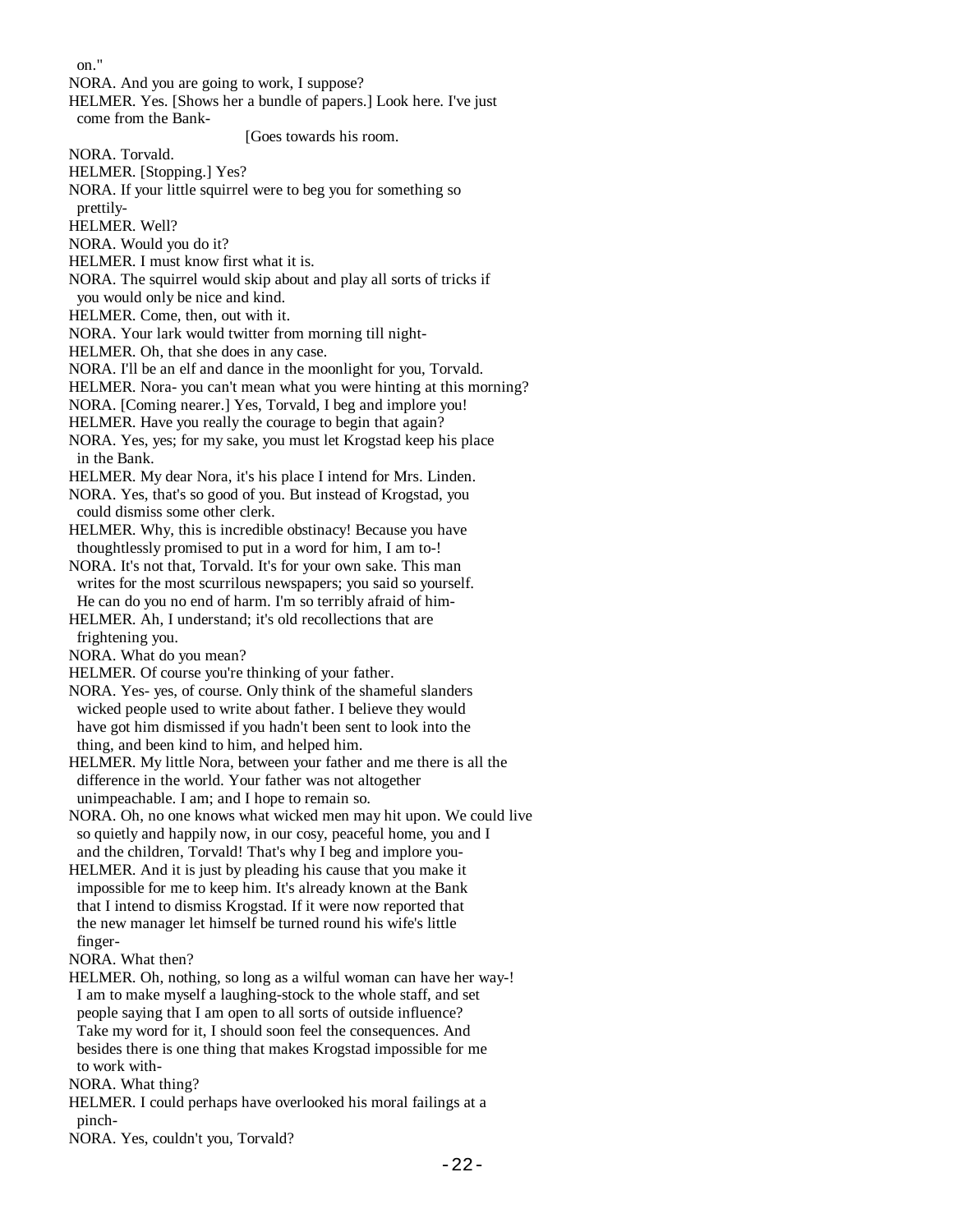HELMER. And I hear he is good at his work. But the fact is, he was a college chum of mine- there was one of those rash friendships between us that one so often repents of later. I may as well confess it at once- he calls me by my Christian name; \* and he is tactless enough to do it even when others are present. He delights in putting on airs of familiarity- Torvald here, Torvald there! I assure you it's most painful to me. He would make my position at the Bank perfectly unendurable.

\* In the original, "We say 'thou' to each other."

 NORA. Torvald, surely you're not serious? HELMER. No? Why not? NORA. That's such a petty reason. HELMER. What! Petty! Do you consider me petty! NORA. No, on the contrary, Torvald dear; and that's just why- HELMER. Never mind; you call my motives petty; then I must be petty too. Petty! Very well!- Now we'll put an end to this, once for all. [Goes to the door into the hall and calls.] Ellen! NORA. What do you want? HELMER. [Searching among his papers.] To settle the thing. [ELLEN enters.] Here; take this letter; give it to a messenger. See that he takes it at once. The address is on it. Here's the money. ELLEN. Very well, sir. [Goes with the letter. HELMER. [Putting his papers together.] There, Madam Obstinacy. NORA. [Breathless.] Torvald- what was in the letter? HELMER. Krogstad's dismissal. NORA. Call it back again, Torvald! There's still time. Oh, Torvald, call it back again! For my sake, for your own, for the children's sake! Do you hear, Torvald? Do it! You don't know what that letter may bring upon us all. HELMER. Too late. NORA. Yes, too late. HELMER. My dear Nora, I forgive your anxiety, though it's anything but flattering to me. Why should you suppose that I would be afraid of a wretched scribbler's spite? But I forgive you all the same, for it's a proof of your great love for me. [Takes her in his arms.] That's as it should be, my own dear Nora. Let what will happen- when it comes to the pinch, I shall have strength and courage enough. You shall see: my shoulders are broad enough to bear the whole burden. NORA. [Terror-struck.] What do you mean by that? HELMER. The whole burden, I say- NORA. [With decision.] That you shall never, never do! HELMER. Very well; then we'll share it, Nora, as man and wife. That is how it should be. [Petting her.] Are you satisfied now? Come, come, come, don't look like a scared dove. It's all nothing foolish fancies.- Now you ought to play the tarantella through and practise with the tambourine. I shall sit in my inner room and shut both doors, so that I shall hear nothing. as much noise as you please. [Turns round in doorway.] And when Rank comes, just tell him where I'm to be found. [He nods to her, and goes with his papers into his room, closing the door. NORA. [Bewildered with terror, stands as though rooted to the ground, and whispers.] He would do it. Yes, he would do it. He

 would do it, in spite of all the world.- No, never that, never, never! Anything rather than that! Oh, for some way of escape! What shall I do-! [Hall bell rings.] Doctor Rank-!- Anything, anything, rather than-!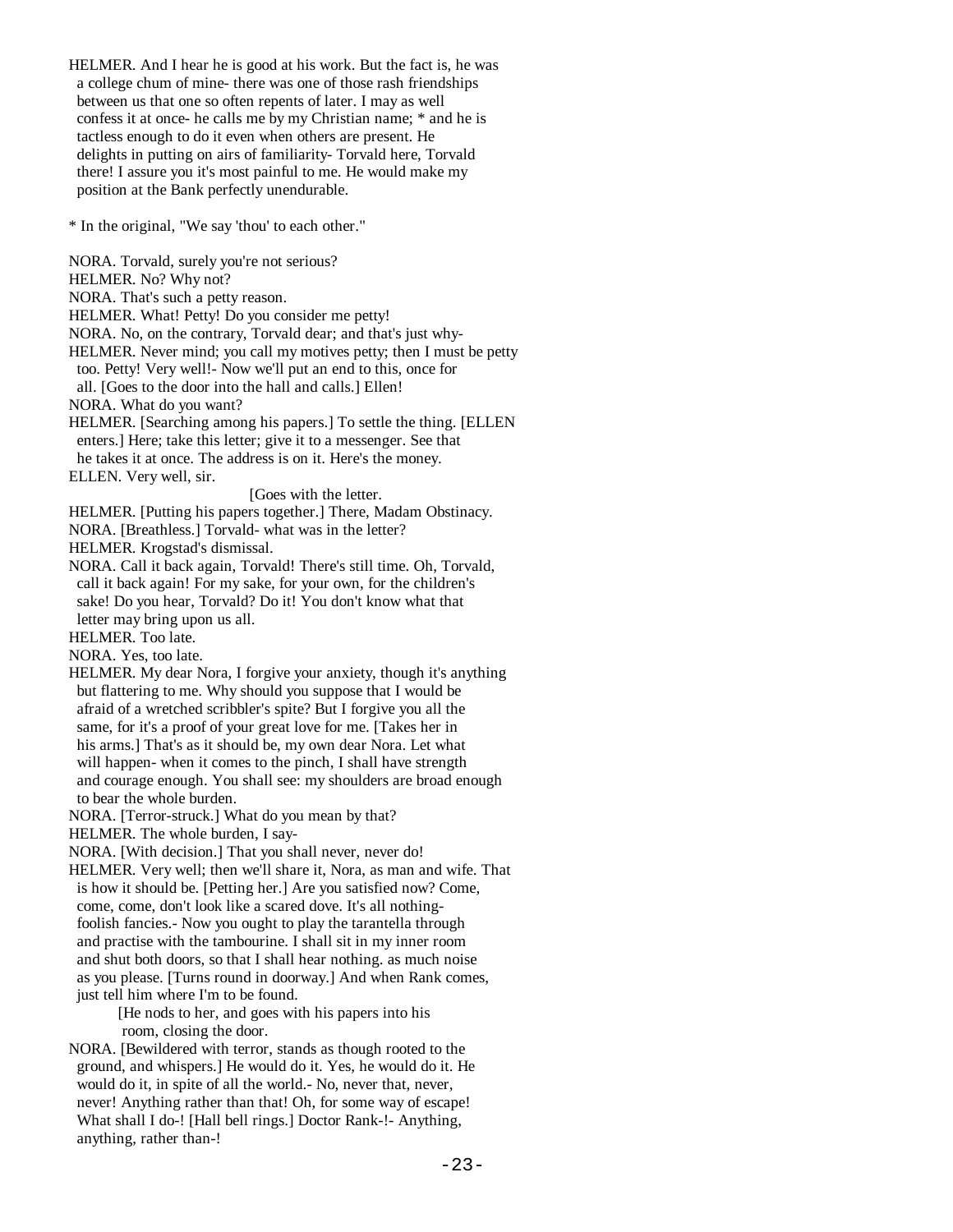[NORA draws her hands over her face, pulls herself together, goes to the door and opens it. RANK stands outside hanging up his fur coat. During what follows it begins to grow dark.

 NORA. Good afternoon, Doctor Rank, I knew you by your ring. But you mustn't go to Torvald now. I believe he's busy.

RANK. And you?

Enters and closes the door.

- NORA. Oh, you know very well, I have always time for you.
- RANK. Thank you. I shall avail myself of your kindness as long as I can.
- NORA. What do you mean? As long as you can?
- RANK. Yes. Does that frighten you?
- NORA. I think it's an odd expression. Do you expect anything to happen?
- RANK. Something I have long been prepared for; but I didn't think it would come so soon.
- NORA. [Catching at his arm.] What have you discovered? Doctor Rank, you must tell me!
- RANK. [Sitting down by the stove.] I am running down hill. There's no help for it.
- NORA. [Draws a long breath of relief.] It's you-?
- RANK. Who else should it be?- Why lie to one's self? I am the most wretched of all my patients, Mrs. Helmer. In these last days I have been auditing my life-account- bankrupt! Perhaps before a month is over, I shall lie rotting in the church-yard.
- NORA. Oh! What an ugly way to talk.
- RANK. The thing itself is so confoundedly ugly, you see. But the worst of it is, so many other ugly things have to be gone through first. There is only one last investigation to be made, and when that is over I shall know pretty certainly when the break-up will begin. There's one thing I want to say to you: Helmer's delicate nature shrinks so from all that is horrible: I will not have him in my sick-room-
- NORA. But, Doctor Rank-
- RANK. I won't have him, I say- not on any account! I shall lock my door against him.- As soon as I am quite certain of the worst, I shall send you my visiting-card with a black cross on it; and then you will know that the final horror has begun.
- NORA. Why, you're perfectly unreasonable to-day; and I did so want you to be in a really good humour.
- RANK. With death staring me in the face?- And to suffer thus for another's sin! Where's the justice of it? And in one way or another you can trace in every family some such inexorable retribution-
- NORA. [Stopping her ears.] Nonsense, nonsense! Now cheer up! RANK. Well, after all, the whole thing's only worth laughing at. My
- poor innocent spine must do penance for my father's wild oats.
- NORA. [At table, left.] I suppose he was too fond of asparagus and Strasbourg pate, wasn't he?
- RANK. Yes; and truffles.
- NORA. Yes, truffles, to be sure. And oysters, I believe?
- RANK. Yes, oysters; oysters, of course.
- NORA. And then all the port and champagne! It's sad that all these good things should attack the spine.
- RANK. Especially when the luckless spine attacked never had any good of them.
- NORA. Ah, yes, that's the worst of it.
- RANK. [Looks at her searchingly.] H'm-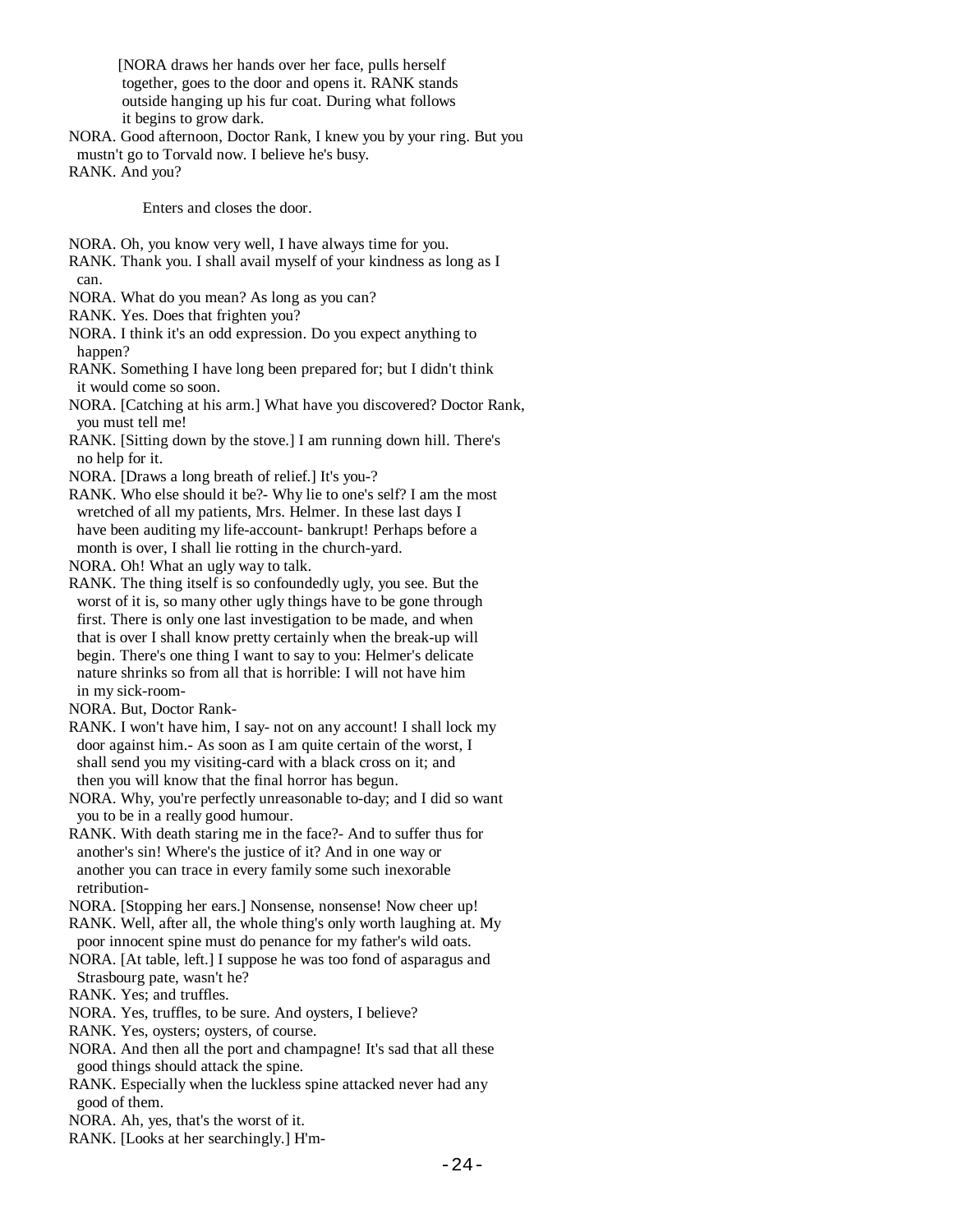- NORA. [A moment later.] Why did you smile? RANK. No; it was you that laughed. NORA. No; it was you that smiled, Doctor Rank. RANK. [Standing up.] I see you're deeper than I thought. NORA. I'm in such a crazy mood to-day. RANK. So it seems. NORA. [With her hands on his shoulders.] Dear, dear Doctor Rank, death shall not take you away from Torvald and me. RANK. Oh, you'll easily get over the loss. The absent are soon forgotten. NORA. [Looks at him anxiously.] Do you think so? RANK. People make fresh ties, and then- NORA. Who make fresh ties? RANK. You and Helmer will,- when I am gone. You yourself are taking time by the forelock, it seems to me. What was that Mrs. Linden doing here yesterday? NORA. Oh!- you're surely not jealous of poor Christina? RANK. Yes, I am. She will be my successor in this house. When I am out of the way, this woman will perhaps- NORA. Hush! Not so loud! She's in there. RANK. To-day as well? You see! NORA. Only to put my costume in order- dear me, how unreasonable you are! [Sits on sofa.] Now do be good, Doctor Rank! To-morrow you shall see how beautifully I shall dance; and then you may fancy that I'm doing it all to please you- and of course Torvald as well. [Takes various things out of box.] Doctor Rank, sit down here, and I'll show you something. RANK. [Sitting.] What is it? NORA. Look here. Look! RANK. Silk stockings. NORA. Flesh-coloured. Aren't they lovely? It's so dark here now; but to-morrow- No, no, no; you must only look at the feet. Oh, well, I suppose you may look at the rest too. RANK. H'm- NORA. What are you looking so critical about? Do you think they won't fit me? RANK. I can't possibly give any competent opinion on that point. NORA. Looking at him a moment.] For shame! [Hits him lightly on the ear with the stockings.] Take that. [Rolls them up again. RANK. And what other wonders am I to see? NORA. You sha'n't see anything more; for you don't behave nicely. [She hums a little and searches among the things. RANK. [After a short silence.] When I sit here gossiping with you, I can't imagine- I simply cannot conceive- what would have become of me if I had never entered this house. NORA. [Smiling.] Yes, I think you do feel at home with us. RANK. [More softly- looking straight before him.] And now to have to leave it all- NORA. Nonsense. You sha'n't leave us. RANK. [In the same tone.] And not to be able to leave behind the slightest token of gratitude; scarcely even a passing regret nothing but an empty place, that can be filled by the first comer. NORA. And if I were to ask you for-? No- RANK. For what? NORA. For a great proof of your friendship. RANK. Yes- yes? NORA. I mean- for a very, very great service- RANK. Would you really, for once, make me so happy?
- NORA. Oh, you don't know what it is.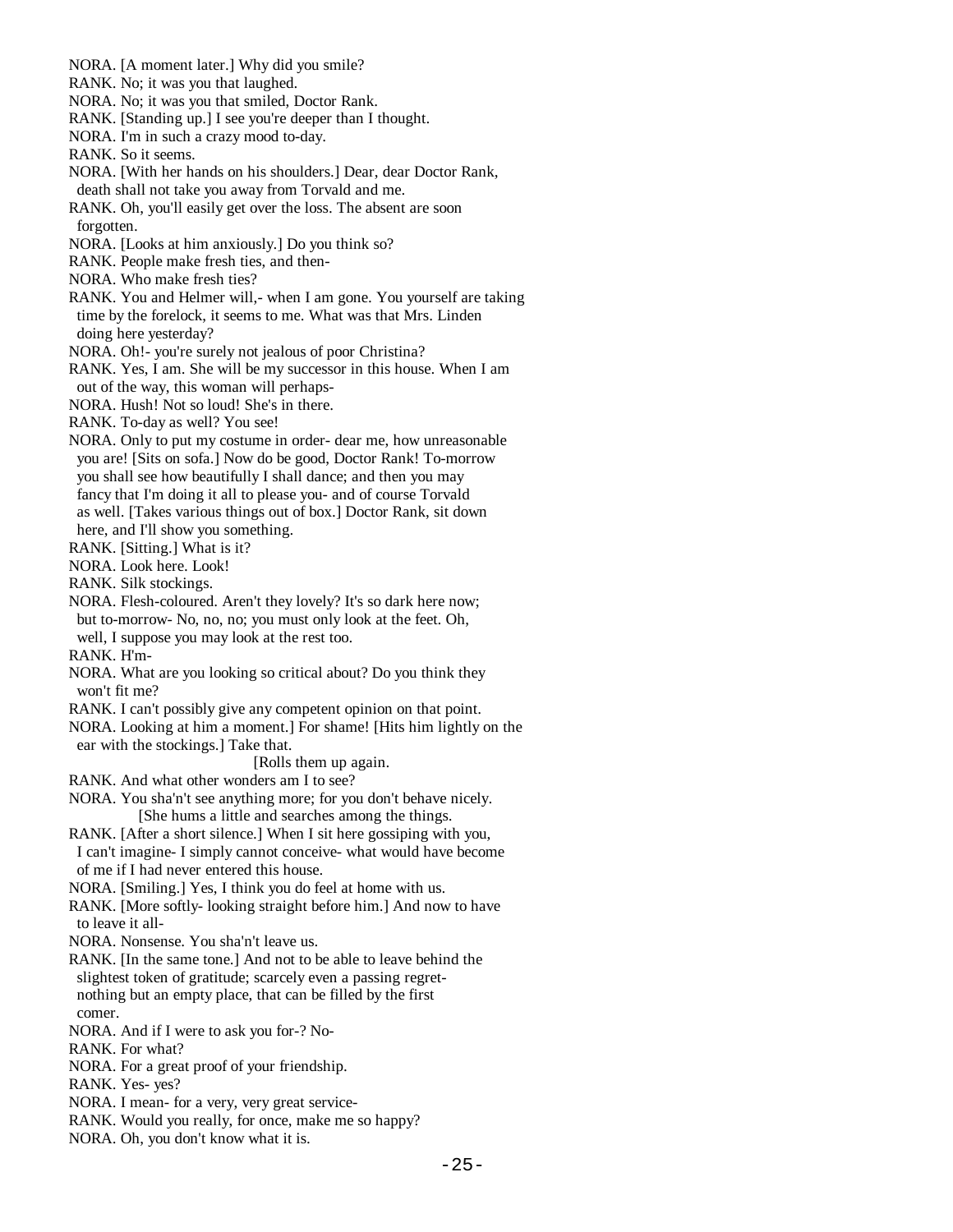RANK. Then tell me.

- NORA. No, I really can't, Doctor Rank. It's far, far too much- not only a service, but help and advice besides-
- RANK. So much the better. I can't think what you can mean. But go on. Don't you trust me?
- NORA. As I trust no one else. I know you are my best and truest friend. So I will tell you. Well then, Doctor Rank, there is something you must help me to prevent. You know how deeply, how wonderfully Torvald loves me; he wouldn't hesitate a moment to give his very life for my sake.
- RANK. [Bending towards her.] Nora- do you think he is the only one who-?
- NORA. [With a slight start.] Who-?
- RANK. Who would gladly give his life for you?

NORA. [Sadly.] Oh!

- RANK. I have sworn that you shall know it before I- go. I shall never find a better opportunity.- Yes, Nora, now I have told you; and now you know that you can trust me as you can no one else.
- NORA. [Standing up; simply and calmly.] Let me pass, please.
- RANK. [Makes way for her, but remains sitting.] Nora-
- NORA. [In the doorway.] Ellen, bring the lamp. [Crosses to the stove.] Oh dear, Doctor Rank, that was too bad of you.
- RANK. [Rising.] That I have loved you as deeply as- any one else? Was that too bad of me?
- NORA. No, but that you should have told me so. It was so unnecessary-
- RANK. What do you mean? Did you know-?

 ELLEN enters with the lamp; sets it on the table and goes out again.

RANK. Nora- Mrs. Helmer- I ask you, did you know?

- NORA. Oh, how can I tell what I knew or didn't know? I really can't say- How could you be so clumsy, Doctor Rank? It was all so nice!
- RANK. Well, at any rate, you know now that I am at your service,
- body and soul. And now, go on.
- NORA. [Looking at him.] Go on- now?
- RANK. I beg you to tell me what you want.
- NORA. I can tell you nothing now.
- RANK. Yes, yes! You mustn't punish me in that way. Let me do for you whatever a man can.
- NORA. You can do nothing for me now.- Besides, I really want no help. You shall see it was only my fancy. Yes, it must be so. Of course! [Sits in the rocking-chair, looks at him and smiles.] You are a nice person, Doctor Rank! Aren't you ashamed of yourself, now that the lamp is on the table?
- RANK. No; not exactly. But perhaps I ought to go- for ever.
- NORA. No, indeed you mustn't. Of course you must come and go as you've always done. You know very well that Torvald can't do without you.
- RANK. Yes, but you?
- NORA. Oh, you know I always like to have you here.
- RANK. That is just what led me astray. You are a riddle to me. It has often seemed to me as if you liked being with me almost as much as being with Helmer.
- NORA. Yes; don't you see? There are people one loves, and others one likes to talk to.

RANK. Yes- there's something in that.

 NORA. When I was a girl, of course I loved papa best. But it always delighted me to steal into the servants' room. In the first place they never lectured me, and in the second it was such fun to hear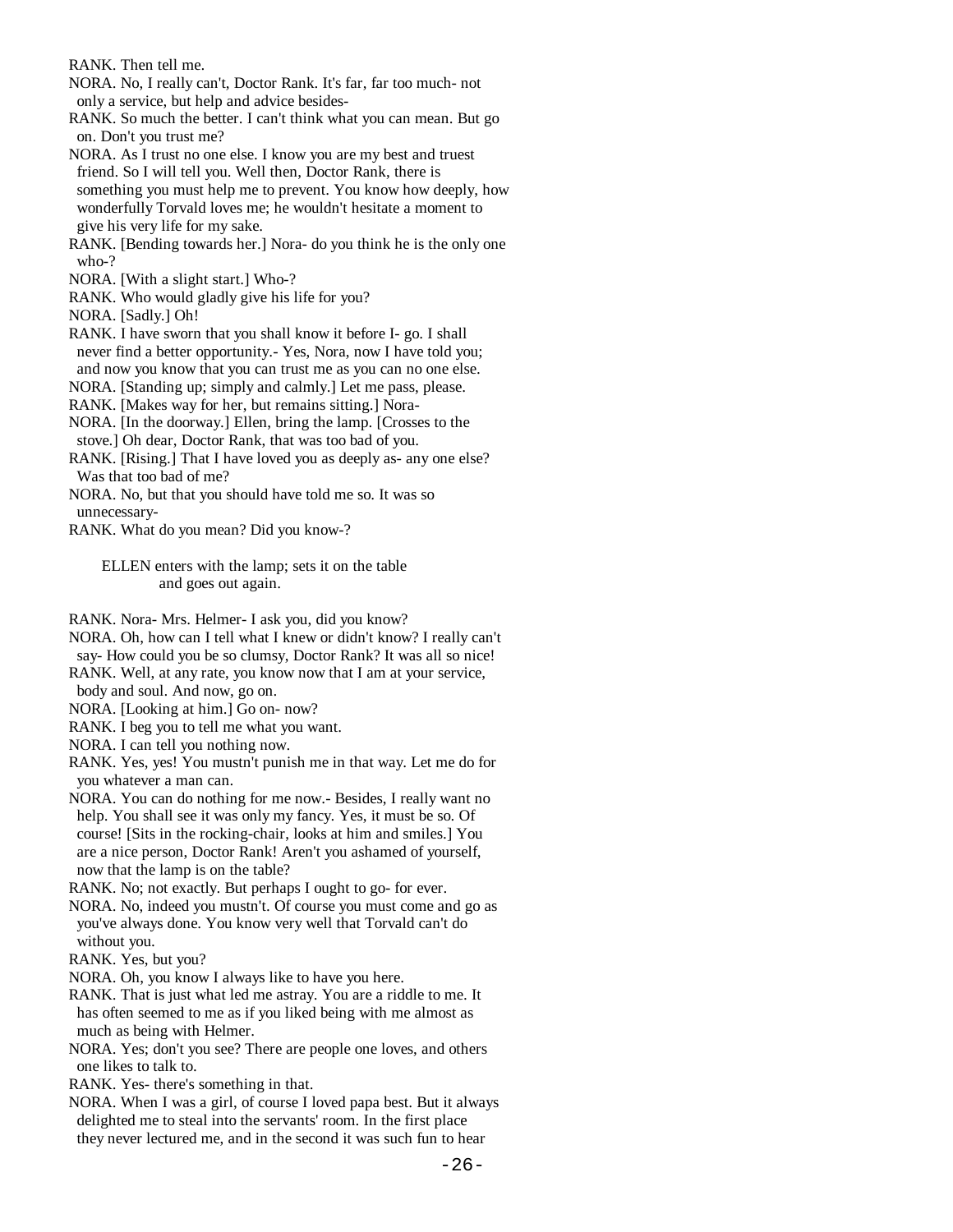them talk. RANK. Ah, I see; then it's their place I have taken? NORA. [Jumps up and hurries towards him.] Oh, my dear Doctor Rank, I don't mean that. But you understand, with Torvald it's the same as with papa- ELLEN enters from the hall. ELLEN. Please, ma'am- [Whispers to NORA, and gives her a card.] NORA. [Glancing at card.] Ah! [Puts it in her pocket. RANK. Anything wrong? NORA. No, no, not in the least. It's only- it's my new costume- RANK. Your costume! Why, it's there. NORA. Oh, that one, yes. But this is another that- I have ordered it- Torvald mustn't know- RANK. Aha! So that's the great secret. NORA. Yes, of course. Please go to him; he's in the inner room. Do keep him while I- RANK. Don't be alarmed; he sha'n't escape. [RANK goes into HELMER's room. NORA. [To ELLEN.] Is he waiting in the kitchen? ELLEN. Yes, he came up the back stair- NORA. Didn't you tell him I was engaged? ELLEN. Yes, but it was no use. NORA. He won't go away? ELLEN. No, ma'am, not until he has spoken to you. NORA. Then let him come in; but quietly. And, Ellen- say nothing about it; it's a surprise for my husband. ELLEN. Oh, yes, ma'am, I understand. [She goes out. NORA. It is coming! The dreadful thing is coming, after all. No, no, no, it can never be; it shall not! [She goes to HELMER'S door and slips the bolt. ELLEN opens the hall door for KROGSTAD, and shuts it after him. He wears a travelling-coat, high boots, and a fur cap. NORA. [Goes towards him.] Speak softly; my husband is at home. KROGSTAD. All right. That's nothing to me. NORA. What do you want? KROGSTAD. A little information. NORA. Be quick, then. What is it? KROGSTAD. You know I have got my dismissal. NORA. I couldn't prevent it, Mr. Krogstad. I fought for you to the last, but it was of no use. KROGSTAD. Does your husband care for you so little? He knows what I can bring upon you, and yet he dares- NORA. How could you think I should tell him? KROGSTAD. Well, as a matter of fact, I didn't think it. It wasn't like my friend Torvald Helmer to show so much courage- NORA. Mr. Krogstad, be good enough to speak respectfully of my husband. KROGSTAD. Certainly, with all due respect. But since you are so anxious to keep the matter secret, I suppose you are a little clearer than yesterday as to what you have done. NORA. Clearer than you could ever make me. KROGSTAD. Yes, such a bad lawyer as I- NORA. What is it you want? KROGSTAD. Only to see how you are getting on, Mrs. Helmer. I've been thinking about you all day. Even a mere money-lender, a gutter-journalist, a- in short, a creature like me- has a little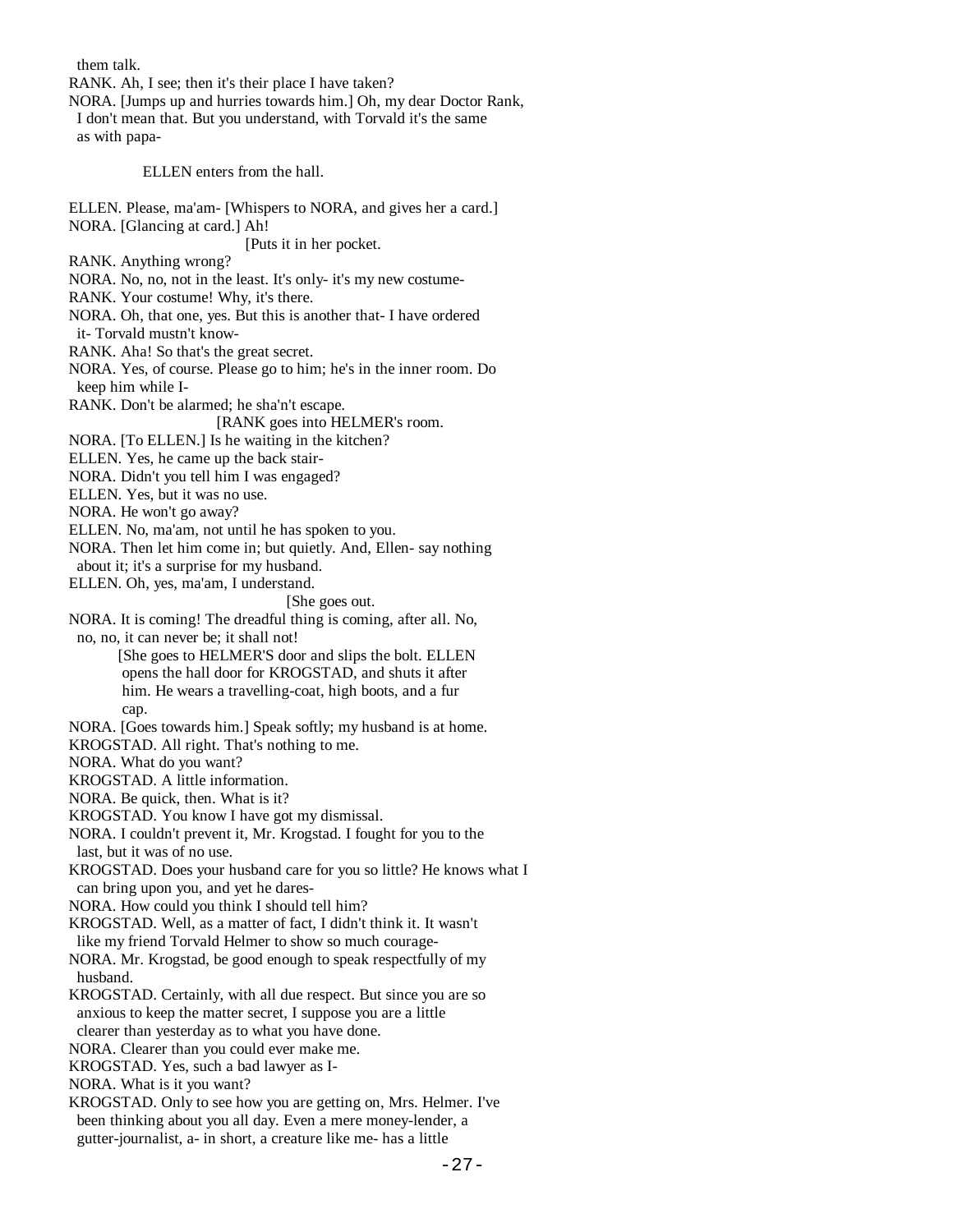bit of what people call feeling. NORA. Then show it; think of my little children. KROGSTAD. Did you and your husband think of mine? But enough of that. I only wanted to tell you that you needn't take this matter too seriously. I shall not lodge any information, for the present. NORA. No, surely not. I knew you wouldn't. KROGSTAD. The whole thing can be settled quite amicably. Nobody need know. It can remain among us three. NORA. My husband must never know. KROGSTAD. How can you prevent it? Can you pay off the balance? NORA. No, not at once. KROGSTAD. Or have you any means of raising the money in the next few days? NORA. None- that I will make use of. KROGSTAD. And if you had, it would not help you now. If you offered me ever so much money down, you should not get back your I.O.U. NORA. Tell me what you want to do with it. KROGSTAD. I only want to keep it- to have it in my possession. No outsider shall hear anything of it. So, if you have any desperate scheme in your head- NORA. What if I have? KROGSTAD. If you should think of leaving your husband and children- NORA. What if I do? KROGSTAD. Or if you should think of- something worse- NORA. How do you know that? KROGSTAD. Put all that out of your head. NORA. How did you know what I had in my mind? KROGSTAD. Most of us think of that at first. I thought of it, too; but I hadn't the courage- NORA. [Tonelessly.] Nor I. KROGSTAD. [Relieved.] No, one hasn't. You haven't the courage either, have you? NORA. I haven't, I haven't. KROGSTAD. Besides, it would be very foolish.- Just one domestic storm, and it's all over. I have a letter in my pocket for your husband- NORA. Telling him everything? KROGSTAD. Sparing you as much as possible. NORA. [Quickly.] He must never read that letter. Tear it up. I will manage to get the money somehow- KROGSTAD. Pardon me, Mrs. Helmer, but I believe I told you- NORA. Oh, I'm not talking about the money I owe you. Tell me how much you demand from my husband- I will get it. KROGSTAD. I demand no money from your husband. NORA. What do you demand then? KROGSTAD. I will tell you. I want to regain my footing in the world. I want to rise; and your husband shall help me to do it. For the last eighteen months my record has been spotless; I have been in bitter need all the time; but I was content to fight my way up, step by step. Now, I've been thrust down again, and I will not be satisfied with merely being reinstated as a matter of grace. I want to rise, I tell you. I must get into the Bank again, in a higher position than before. Your husband shall create a place on purpose for me-. NORA. He will never do that! KROGSTAD. He will do it; I know him- he won't dare to show fight! And when he and I are together there, you shall soon see! Before a year is out I shall be the manager's right hand. It won't be Torvald Helmer, but Nils Krogstad, that manages the Joint Stock Bank.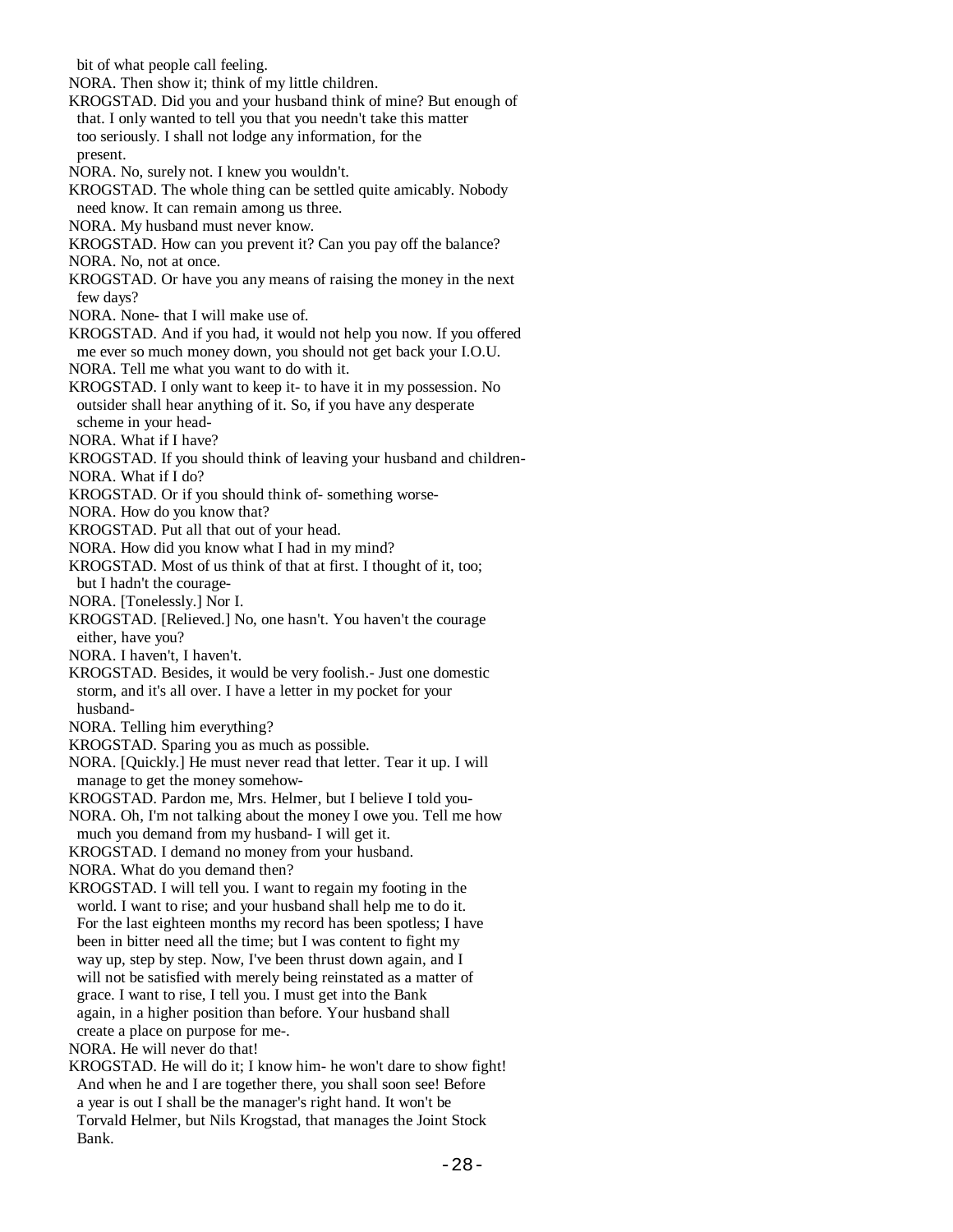NORA. That shall never be.

KROGSTAD. Perhaps you will-?

NORA. Now I have the courage for it.

 KROGSTAD. Oh, you don't frighten me! A sensitive, petted creature like you-

NORA. You shall see, you shall see!

 KROGSTAD. Under the ice, perhaps? Down into the cold, black water? And next spring to come up again, ugly, hairless, unrecognisable-

NORA. You can't terrify me.

 KROGSTAD. Nor you me. People don't do that sort of thing, Mrs. Helmer. And, after all, what would be the use of it? I have your husband in my pocket, all the same.

NORA. Afterwards? When I am no longer-?

 KROGSTAD. You forget, your reputation remains in my hands! [NORA stands speechless and looks at him.] Well, now you are prepared. Do nothing foolish. As soon as Helmer has received my letter, I shall expect to hear from him. And remember that it is your husband himself who has forced me back again into such paths. That I will never forgive him. Good-bye, Mrs. Helmer.

 [Goes out through the hall. NORA hurries to the door, opens it a little, and listens.

 NORA. He's going. He's not putting the letter into the box. No, no, it would be impossible! [Opens the door further and further.] What's that. He's standing still; not going downstairs. Has he changed his mind? Is he-? [A letter falls into the box. KROGSTAD's footsteps are heard gradually receding down the stair. NORA utters a suppressed shriek, and rushes forward towards the sofa-table; pause.] In the letter-box! [Slips shrinkingly up to the hall door.] There it lies.- Torvald, Torvald- now we are lost!

MRS. LINDEN enters from the left with the costume.

 MRS. LINDEN. There, I think it's all right now. Shall we just try it on?

NORA. [Hoarsely and softly.] Christina, come here.

 MRS. LINDEN. [Throws down the dress on the sofa.] What's the matter? You look quite distracted.

 NORA. Come here. Do you see that letter? There, see- through the glass of the letter-box.

MRS. LINDEN. Yes, yes, I see it.

NORA. That letter is from Krogstad-

MRS. LINDEN. Nora- it was Krogstad who lent you the money?

NORA. Yes; and now Torvald will know everything.

MRS. LINDEN. Believe me, Nora, it's the best thing for both of you.

NORA. You don't know all yet. I have forged a name-

MRS. LINDEN. Good heavens!

NORA. Now, listen to me, Christina; you shall bear me witness-

MRS. LINDEN. How "witness"? What am I to-?

NORA. If I should go out of my mind- it might easily happen-

MRS. LINDEN. Nora!

 NORA. Or if anything else should happen to me- so that I couldn't be here-!

MRS. LINDEN. Nora, Nora, you're quite beside yourself!

 NORA. In case any one wanted to take it all upon himself- the whole blame- you understand-

MRS. LINDEN. Yes, yes; but how can you think-?

 NORA. You shall bear witness that it's not true, Christina. I'm not out of my mind at all; I know quite well what I'm saying; and I tell you nobody else knew anything about it; I did the whole thing, I myself. Remember that.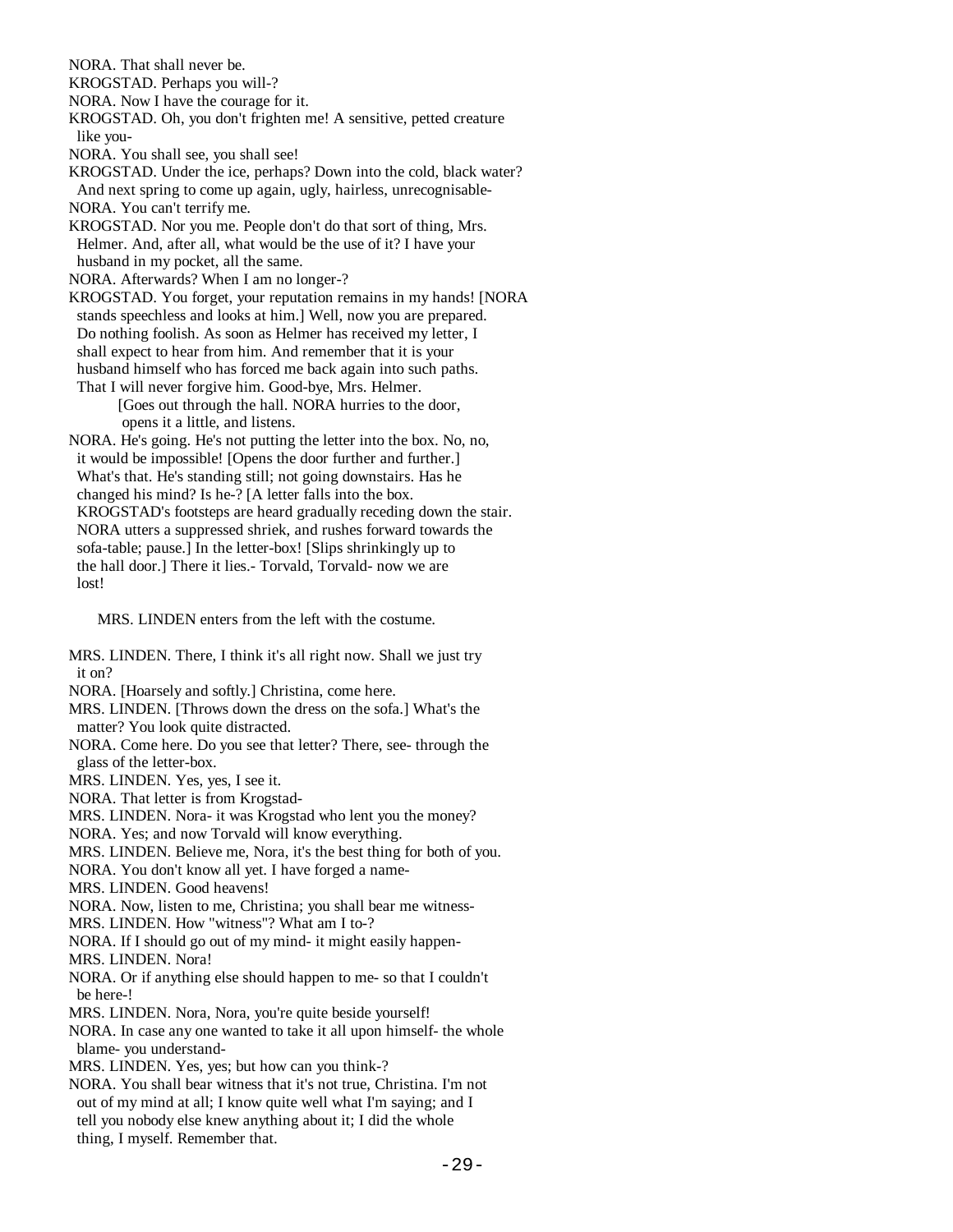MRS. LINDEN. I shall remember. But I don't understand what you mean- NORA. Oh, how should you? It's the miracle coming to pass. MRS. LINDEN. The miracle? NORA. Yes, the miracle. But it's so terrible, Christina; it mustn't happen for all the world. MRS. LINDEN. I shall go straight to Krogstad and talk to him. NORA. Don't; he'll do you some harm. MRS. LINDEN. Once he would have done anything for me. NORA. He? MRS. LINDEN. Where does he live? NORA. Oh, how can I tell-? Yes- [Feels in her pocket.] Here's his card. But the letter, the letter-! HELMER. [Knocking outside.] Nora! NORA. [Shrieks in terror.] Oh, what is it? What do you want? HELMER. Well, well, don't be frightened. We're not coming in; you've bolted the door. Are you trying on your dress? NORA. Yes, yes, I'm trying it on. It suits me so well, Torvald. MRS. LINDEN. [Who has read the card.] Why, he lives close by here. NORA. Yes, but it's no use now. We are lost. The letter is there in the box. MRS. LINDEN. And your husband has the key? NORA. Always. MRS. LINDEN. Krogstad must demand his letter back, unread. He must find some pretext- NORA. But this is the very time when Torvald generally- MRS. LINDEN. Prevent him. Keep him occupied. I shall come back as quickly as I can. [She goes out hastily by the hall door. NORA. [Opens HELMER'S door and peeps in.] Torvald! HELMER. Well, may one come into one's own room again at last? Come, Rank, we'll have a look- [In the doorway.] But how's this? NORA. What, Torvald dear? HELMER. Rank led me to expect a grand transformation. RANK. [In the doorway.] So I understood. I suppose I was mistaken. NORA. No, no one shall see me in my glory till to-morrow evening. HELMER. Why, Nora dear, you look so tired. Have you been practising too hard? NORA. No, I haven't practised at all yet. HELMER. But you'll have to- NORA. Oh yes, I must, I must! But, Torvald, I can't get on at all without your help. I've forgotten everything. HELMER. Oh, we shall soon freshen it up again. NORA. Yes, do help me, Torvald. You must promise me- Oh, I'm so nervous about it. Before so many people- This evening you must give yourself up entirely to me. You mustn't do a stroke of work; you mustn't even touch a pen. Do promise, Torvald dear! HELMER. I promise. All this evening I shall be your slave. Little helpless thing-! But, by-the-bye, I must just- [Going to hall door. NORA. What do you want there? HELMER. Only to see if there are any letters. NORA. No, no, don't do that, Torvald. HELMER. Why not? NORA. Torvald, I beg you not to. There are none there. HELMER. Let me just see. [Is going.] [NORA, at the piano, plays the first bars of the tarantella. HELMER. [At the door, stops.] Aha! NORA. I can't dance to-morrow if I don't rehearse with you first. HELMER. [Going to her.] Are you really so nervous, dear Nora?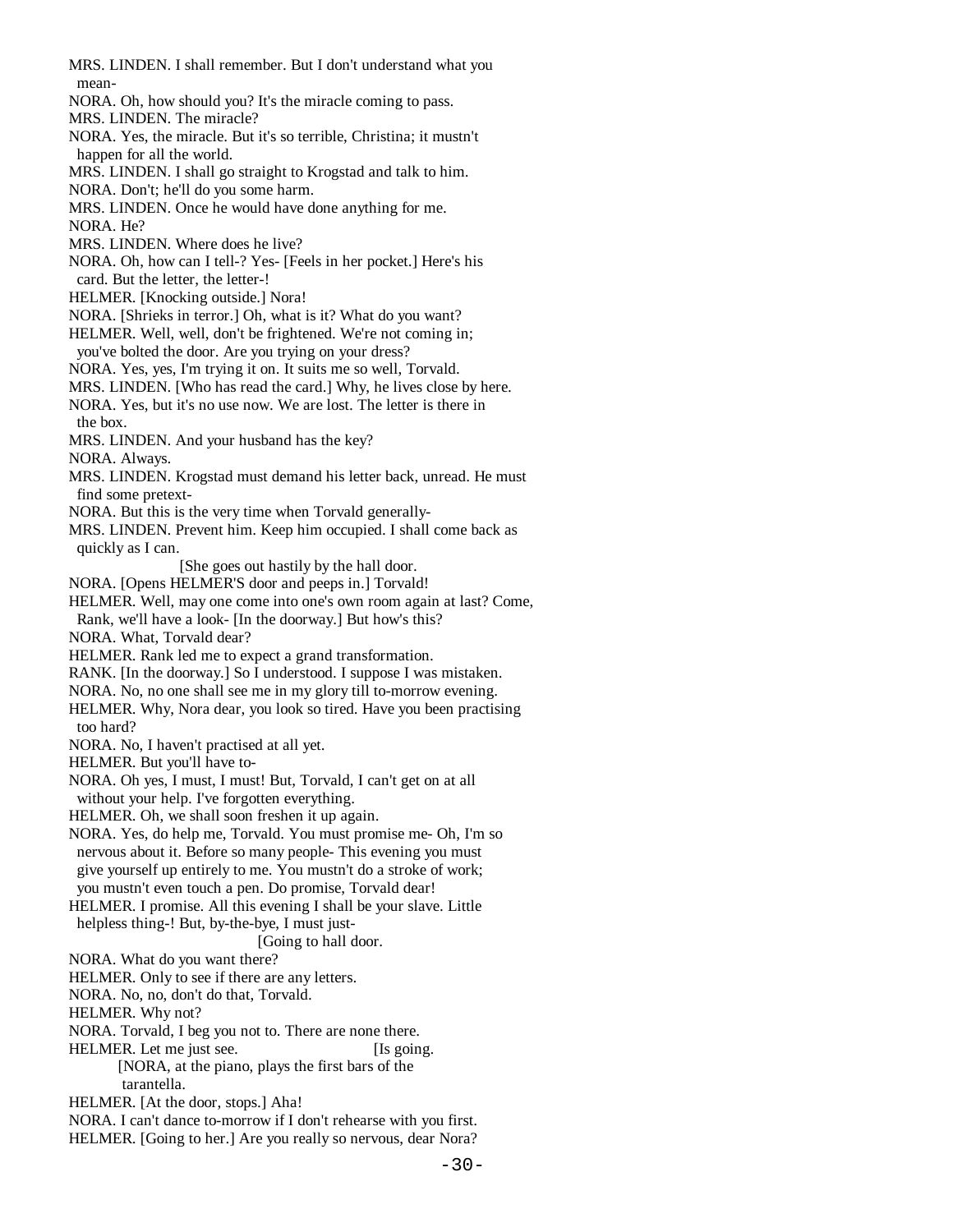NORA. Yes, dreadfully! Let me rehearse at once. We have time before dinner. Oh, do sit down and play for me, Torvald dear; direct me and put me right, as you used to do. HELMER. With all the pleasure in life, since you wish it. [Sits at piano. [NORA snatches the tambourine out of he box, and hurriedly drapes herself in a long parti-coloured shawl; then, with a bound, stands in the middle of the floor. NORA. Now play for me! Now I'll dance! [HELMER plays and NORA dances. RANK stands at the piano behind HELMER and looks on. HELMER. [Playing.] Slower! Slower! NORA. Can't do it slower! HELMER. Not so violently, Nora. NORA. I must! I must!

HELMER. [Stops.] No, no, Nora- that will never do.

 NORA. [Laughs and swings her tambourine.] Didn't I tell you so! RANK. Let me play for her.

HELMER. [Rising.] Yes, do- then I can direct her better.

 [RANK sits down to the piano and plays; NORA dances more and more wildly. HELMER stands by the stove and addresses frequent corrections to her; she seems not to hear. Her hair breaks loose, and falls over her shoulders. She does not notice it, but goes on dancing. MRS. LINDEN enters and stands spellbound in the doorway.

MRS. LINDEN. Ah-!

NORA. [Dancing.] We're having such fun here, Christina!

 HELMER. Why, Nora dear, you're dancing as if it were a matter of life and death.

NORA. So it is.

HELMER. Rank, stop! This is the merest madness. Stop, I say! [RANK stops playing, and NORA comes to a sudden standstill.

 HELMER. [Going towards her.] I couldn't have believed it. You've positively forgotten all I taught you.

NORA. [Throws the tambourine away.] You see for yourself.

HELMER. You really do want teaching.

 NORA. Yes, you see how much I need it. You must practise with me up to the last moment. Will you promise me, Torvald?

HELMER. Certainly, certainly.

 NORA. Neither to-day nor to-morrow must you think of anything but me. You mustn't open a single letter- mustn't look at the letter-

box.

HELMER. Ah, you're still afraid of that man-

NORA. Oh yes, yes, I am.

 HELMER. Nora, I can see it in your face- there's a letter from him in the box.

NORA. I don't know, I believe so. But you're not to read anything

now; nothing ugly must come between us until all is over.

RANK. [Softly, to HELMER.] You mustn't contradict her.

HELMER. [Putting his arm around her.] The child shall have her own

way. But to-morrow night, when the dance is over-

NORA. Then you shall be free.

ELLEN appears in the doorway, right.

 ELLEN. Dinner is on the table, ma'am. NORA. We'll have some champagne, Ellen. ELLEN. Yes, ma'am. [Goes out.]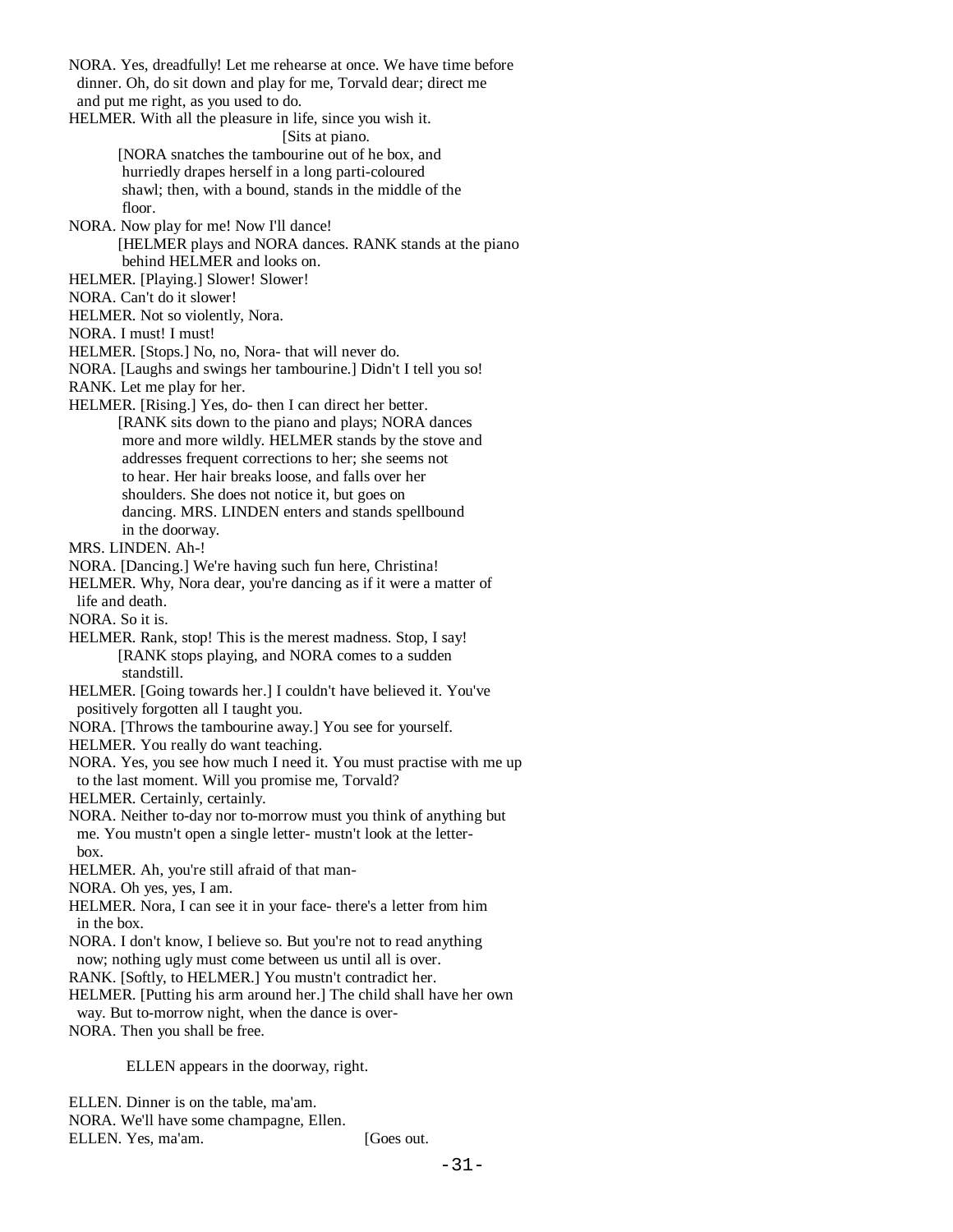HELMER. Dear me! Quite a banquet.

 NORA. Yes, and we'll keep it up till morning. [Calling out.] And macaroons, Ellen- plenty- just this once.

 HELMER. [Seizing her hand.] Come, come, don't let us have this wild excitement! Be my own little lark again.

 NORA. Oh yes, I will. But now go into the dining-room; and you too, Doctor Rank. Christina, you must help me to do up my hair.

 RANK. [Softly, as they go.] There's nothing in the wind? Nothing- I mean-?

 HELMER. Oh no, nothing of the kind. It's merely this babyish anxiety I was telling you about.

[They go out to the right.

NORA. Well?

MRS. LINDEN. He's gone out of town.

NORA. I saw it in your face.

 MRS. LINDEN. He comes back to-morrow evening. I left a note for him.

NORA. You shouldn't have done that. Things must take their course.

After all, there's something glorious in waiting for the miracle.

MRS. LINDEN. What is it you're waiting for?

 NORA. Oh, you can't understand. Go to them in the dining-room; I shall come in a moment.

> [MRS. LINDEN goes into the dining-room. NORA stands for a moment as though collecting her thoughts; then looks at her watch.

 NORA. Seven hours till midnight. Then twenty-four hours till the next midnight. Then the tarantella will be over. Twenty-four and seven? Thirty-one hours to live.

HELMER appears at the door, right.

 HELMER. What has become of my little lark? NORA. [Runs to him with open arms.] Here she is!

# ACT THIRD

 The same room. The table, with the chairs around it, in the middle. A lighted lamp on the table. The door to the hall stands open. Dance music is heard from the floor above.

 MRS. LINDEN sits by the table and absently turns the pages of a book. She tries to read, but seems unable to fix her attention; she frequently listens and looks anxiously towards the hall door.

 MRS. LINDEN. [Looks at her watch.] Not here yet; and the time is nearly up. If only he hasn't- [Listens again.] Ah, there he is. [She goes into the hall and cautiously opens the outer door; soft footsteps are heard on the stairs; she whispers.] Come in; there is no one here.

 KROGSTAD. [In the doorway.] I found a note from you at my house. What does it mean?

MRS. LINDEN. I must speak to you.

KROGSTAD. Indeed? And in this house?

 MRS. LINDEN. I could not see you at my rooms. They have no separate entrance. Come in; we are quite alone. The servants are asleep, and the Helmers are at the ball upstairs.

 KROGSTAD. [Coming into the room.] Ah! So the Helmers are dancing this evening? Really?

MRS. LINDEN. Yes. Why not?

KROGSTAD. Quite right. Why not?

MRS. LINDEN. And now let us talk a little.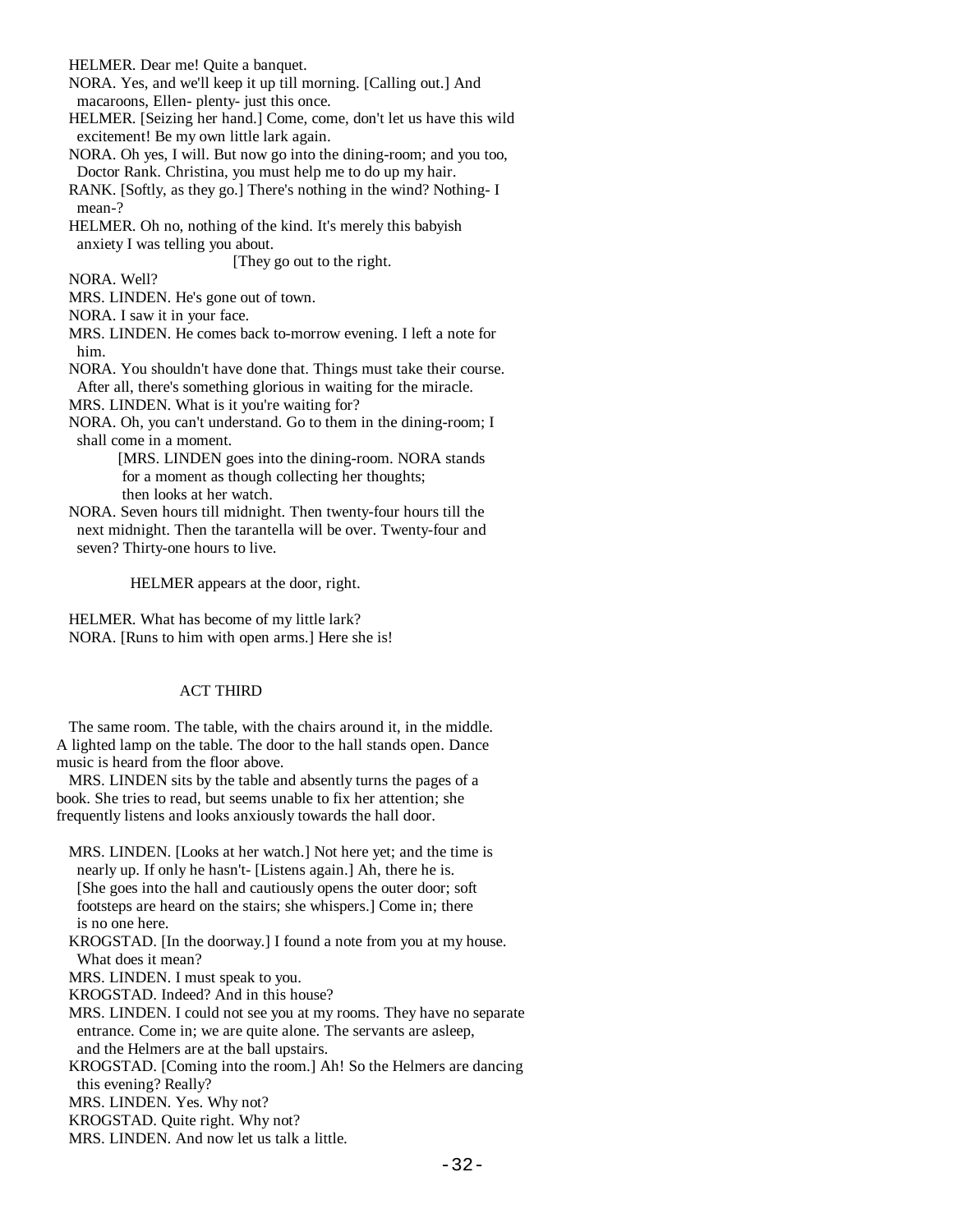KROGSTAD. Have we two anything to say to each other?

MRS. LINDEN. A great deal.

KROGSTAD. I should not have thought so.

MRS. LINDEN. Because you have never really understood me.

- KROGSTAD. What was there to understand? The most natural thing in the world- a heartless woman throws a man over when a better match offers.
- MRS. LINDEN. Do you really think me so heartless? Do you think I broke with you lightly?
- KROGSTAD. Did you not?

MRS. LINDEN. Do you really think so?

- KROGSTAD. If not, why did you write me that letter?
- MRS. LINDEN. Was it not best? Since I had to break with you, was it not right that I should try to put an end to all that you felt
- for me?
- KROGSTAD. [Clenching his hands together.] So that was it? And all this- for the sake of money!
- MRS. LINDEN. You ought not to forget that I had a helpless mother and two little brothers. We could not wait for you, Nils, as your prospects then stood.
- KROGSTAD. Perhaps not; but you had no right to cast me off for the sake of others, whoever the others might be.
- MRS. LINDEN. I don't know. I have often asked myself whether I had the right.
- KROGSTAD. [More softly.] When I had lost you, I seemed to have no firm ground left under my feet. Look at me now. I am a

shipwrecked man clinging to a spar.

MRS. LINDEN. Rescue may be at hand.

KROGSTAD. It was at hand; but then you came and stood in the way.

 MRS. LINDEN. Without my knowledge, Nils. I did not know till today that it was you I was to replace in the Bank.

- KROGSTAD. Well, I take your word for it. But now that you do know, do you mean to give way?
- MRS. LINDEN. No, for that would not help you in the least.
- KROGSTAD. Oh, help, help-! I should do it whether or no.
- MRS. LINDEN. I have learnt prudence. Life and bitter necessity have schooled me.
- KROGSTAD. And life has taught me not to trust fine speeches.
- MRS. LINDEN. Then life has taught you a very sensible thing. But deeds you will trust?

KROGSTAD. What do you mean?

 MRS. LINDEN. You said you were a shipwrecked man, clinging to a spar.

KROGSTAD. I have good reason to say so.

 MRS. LINDEN. I too am shipwrecked, and clinging to a spar. I have no one to mourn for, no one to care for.

KROGSTAD. You made your own choice.

MRS. LINDEN. No choice was left me.

KROGSTAD. Well, what then?

 MRS. LINDEN. Nils, how if we two shipwrecked people could join hands?

KROGSTAD. What!

MRS. LINDEN. Two on a raft have a better chance than if each clings

to a separate spar.

KROGSTAD. Christina!

MRS. LINDEN. What do you think brought me to town?

KROGSTAD. Had you any thought of me?

 MRS. LINDEN. I must have work or I can't bear to live. All my life, as long as I can remember, I have worked; work has been my one great joy. Now I stand quite alone in the world, aimless and forlorn. There is no happiness in working for one's self. Nils,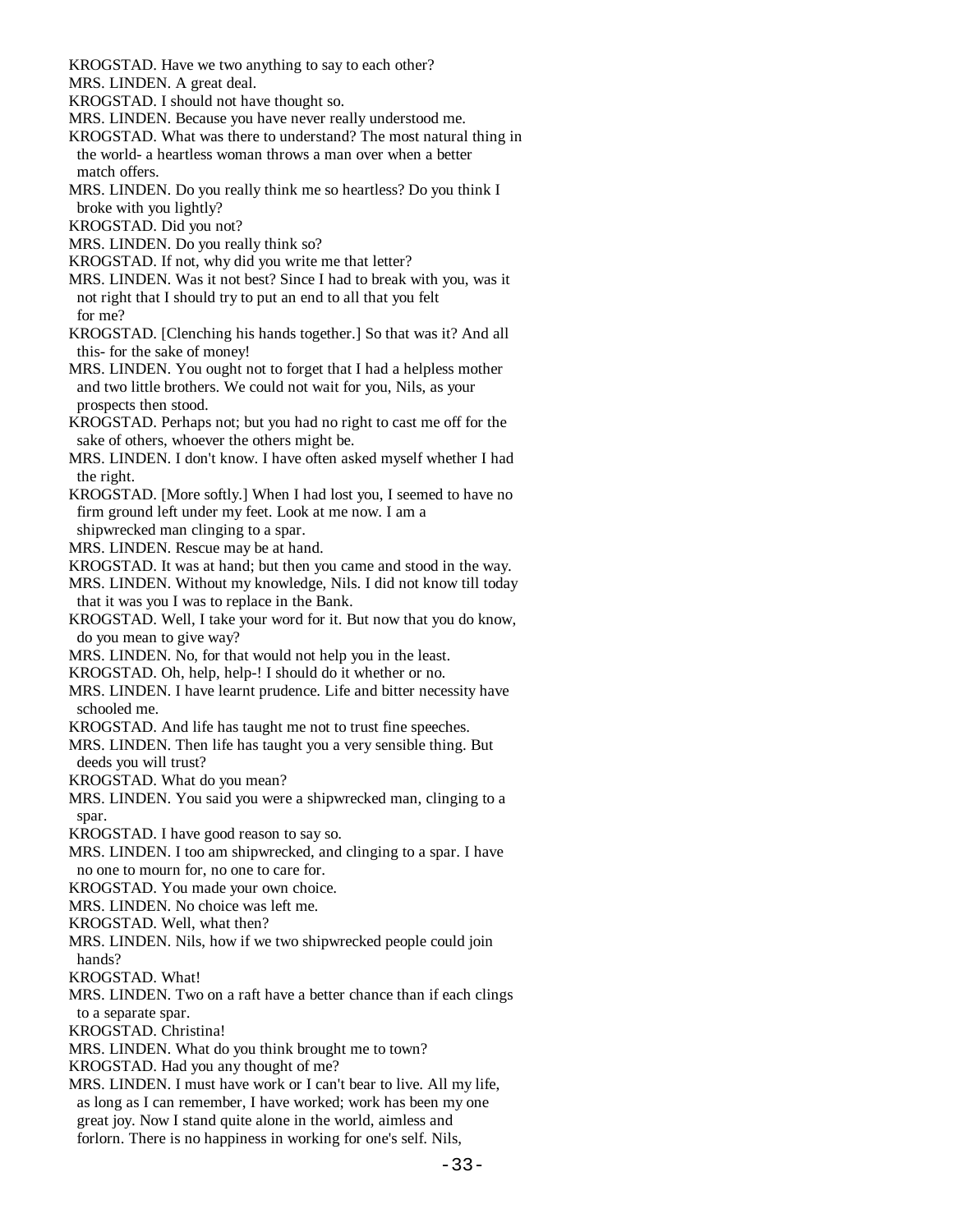give me somebody and something to work for. KROGSTAD. I cannot believe in all this. It is simply a woman's romantic craving for self-sacrifice. MRS. LINDEN. Have you ever found me romantic? KROGSTAD. Would you really-? Tell me: do you know all my past? MRS. LINDEN. Yes. KROGSTAD. And do you know what people say of me? MRS. LINDEN. Did you not say just now that with me you could have been another man? KROGSTAD. I am sure of it. MRS. LINDEN. Is it too late? KROGSTAD. Christina, do you know what you are doing? Yes, you do; I see it in your face. Have you the courage then-? MRS. LINDEN. I need some one to be a mother to, and your children need a mother. You need me, and I- I need you. Nils, I believe in your better self. With you I fear nothing. KROGSTAD. [Seizing her hands.] Thank you- thank you, Christina. Now I shall make others see me as you do.- Ah, I forgot- MRS. LINDEN. [Listening.] Hush! The tarantella! Go! go! KROGSTAD. Why? What is it? MRS. LINDEN. Don't you hear the dancing overhead? As soon as that is over they will be here. KROGSTAD. Oh yes, I shall go. Nothing will come of this, after all. Of course, you don't know the step I have taken against the Helmers. MRS. LINDEN. Yes, Nils, I do know. KROGSTAD. And yet you have the courage to-? MRS. LINDEN. I know to what lengths despair can drive a man. KROGSTAD. Oh, if I could only undo it! MRS. LINDEN. You could. Your letter is still in the box. KROGSTAD. Are you sure? MRS. LINDEN. Yes; but- KROGSTAD. [Looking to her searchingly.] Is that what it all means? You want to save your friend at any price. Say it out- is that your idea? MRS. LINDEN. Nils, a woman who has once sold herself for the sake of others, does not do so again. KROGSTAD. I shall demand my letter back again. MRS. LINDEN. No, no. KROGSTAD. Yes, of course. I shall wait till Helmer comes; I shall tell him to give it back to me- that it's only about my dismissal- that I don't want it read- MRS. LINDEN. No, Nils, you must not recall the letter. KROGSTAD. But tell me, wasn't that just why you got me to come here? MRS. LINDEN. Yes, in my first alarm. But a day has passed since then, and in that day I have seen incredible things in this house. Helmer must know everything; there must be an end to this unhappy secret. These two must come to a full understanding. They must have done with all these shifts and subterfuges. KROGSTAD. Very well, if you like to risk it. But one thing I can do, and at once- MRS. LINDEN. [Listening.] Make haste! Go, go! The dance is over; we're not safe another moment. KROGSTAD. I shall wait for you in the street. MRS. LINDEN. Yes, do; you must see me home. KROGSTAD. I never was so happy in all my life! [KROGSTAD goes out by the outer door. The door between the room and the hall remains open. MRS. LINDEN. [Arranging the room and getting her outdoor things together.] What a change! What a change! To have some one to work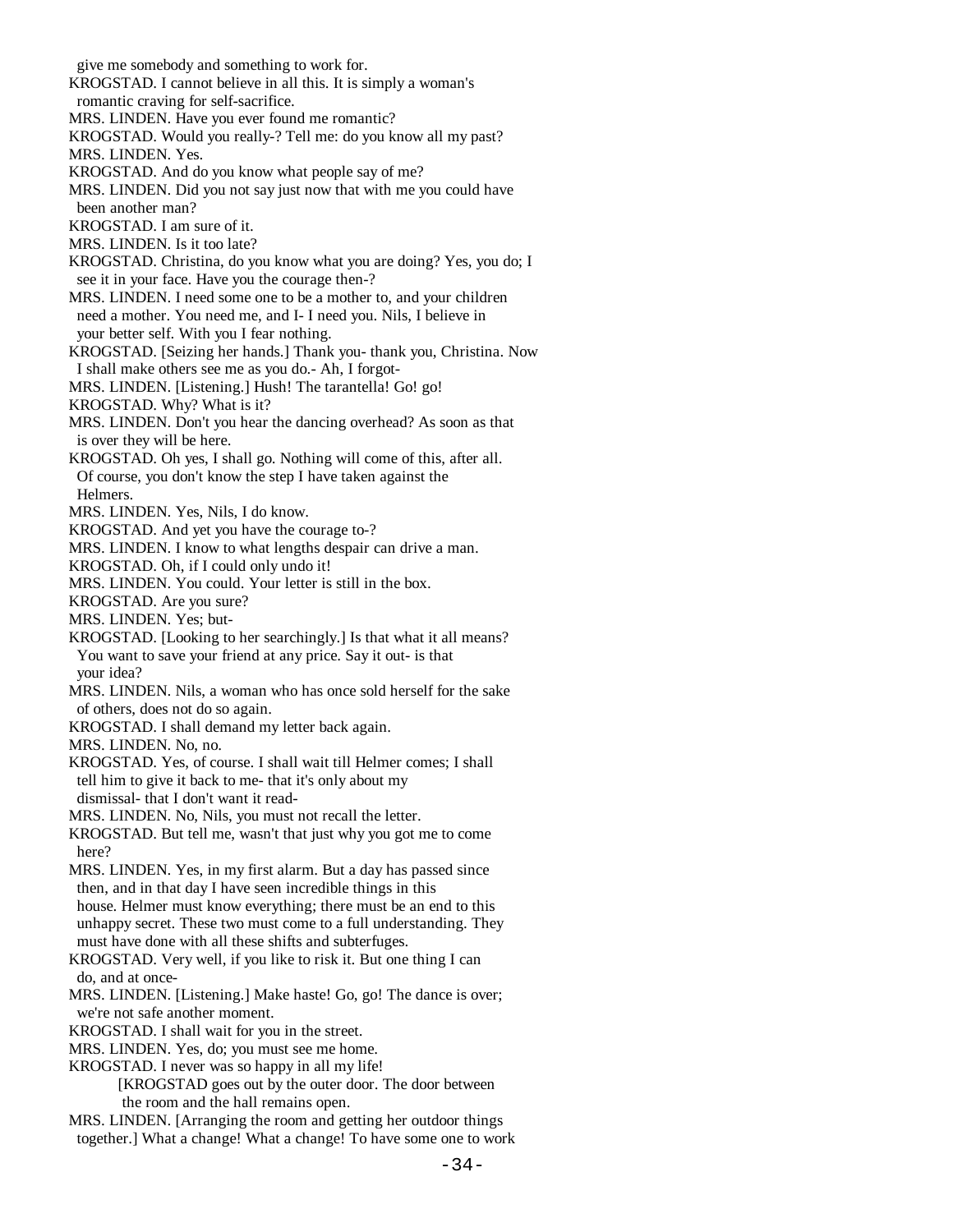for, to live for; a home to make happy! Well, it shall not be my fault if I fail.- I wish they would come.- [Listens.] Ah, here they are! I must get my things on.

 [Takes bonnet and cloak. HELMER'S and NORA'S voices are heard outside, a key is turned in the lock, and HELMER drags NORA almost by force into the hall. She wears the Italian costume with a large black shawl over it. He is in evening dress and wears a black domino, open.

NORA. [Struggling with him in the doorway.] No, no, no! I won't go

in! I want to go upstairs again; I don't want to leave so early!

 NORA. Oh, please, please, Torvald, I beseech you- only one hour more!

 HELMER. Not one minute more, Nora dear; you know what we agreed. Come, come in; you're catching cold here.

> [He leads her gently into the room in spite of her resistance.

MRS. LINDEN. Good-evening.

NORA. Christina!

HELMER. What, Mrs. Linden! You here so late?

 MRS. LINDEN. Yes, I ought to apologise. I did so want to see Nora in her costume.

NORA. Have you been sitting here waiting for me?

 MRS. LINDEN. Yes; unfortunately I came too late. You had gone upstairs already, and I felt I couldn't go away without seeing you.

 HELMER. [Taking Nora's shawl off.] Well then, just look at her! I assure you she's worth it. isn't she lovely, Mrs. Linden?

MRS. LINDEN. Yes, I must say-

 HELMER. Isn't she exquisite? Every one said so. But she's dreadfully obstinate, dear little creature. What's to be done with her? Just think, I had almost to force her away.

 NORA. Oh, Torvald, you'll be sorry some day that you didn't let me stay, if only for one half-hour more.

 HELMER. There! You hear her, Mrs. Linden? She dances her tarantella with wild applause, and well she deserved it, I must say- though there was, perhaps, a little too much nature in her rendering of the idea- more than was, strictly speaking, artistic. But never mind- the point is, she made a great success, a tremendous success. Was I to let her remain after that- to weaken the impression? Not if I know it. I took my sweet little Capri girl my capricious little Capri girl, I might say- under my arm; a rapid turn round the room, a curtsey to all sides, and- as they say in novels- the lovely apparition vanished! An exit should always be effective, Mrs. Linden; but I can't get Nora to see it. By Jove! it's warm here. [Throws his domino on a chair and opens the door to his room.] What! No light there? Oh, of course. Excuse me-

[Goes in and lights candle.

NORA. [Whispers breathlessly.] Well?

MRS. LINDEN. [Softly.] I've spoken to him.

NORA. And-?

MRS. LINDEN. Nora- you must tell your husband everything-

NORA. [Tonelessly.] I knew it!

 MRS. LINDEN. You have nothing to fear from Krogstad; but you must speak out.

NORA. I shall not speak!

MRS. LINDEN. Then the letter will.

 NORA. Thank you, Christina. Now I know what I have to do. Hush-! HELMER. [Coming back.] Well, Mrs. Linden, have you admired her? MRS. LINDEN. Yes; and now I must say good-night.

HELMER. But, my dearest girl-!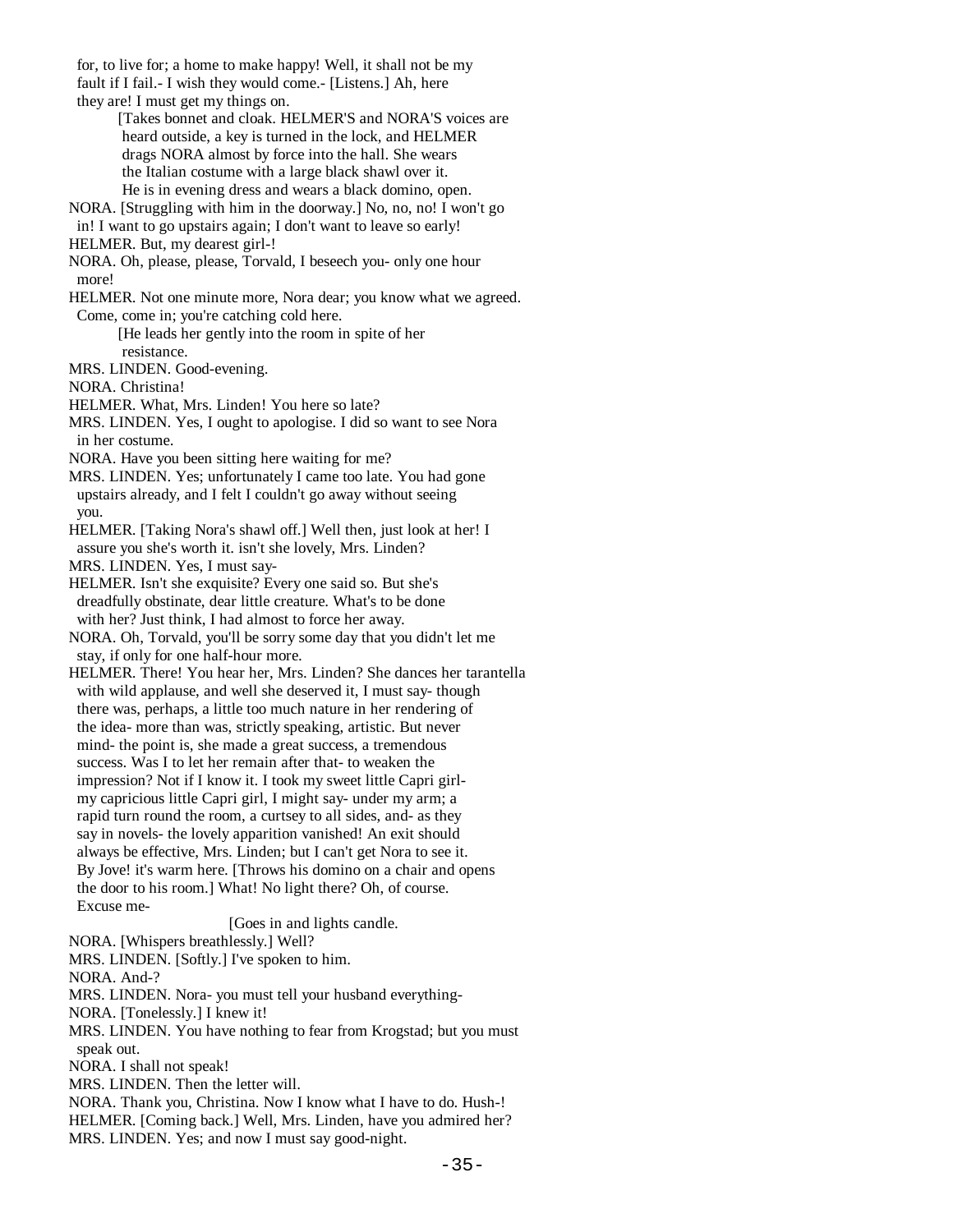HELMER. What, already? Does this knitting belong to you?

MRS. LINDEN. [Takes it.] Yes, thanks; I was nearly forgetting it.

HELMER. Then you do knit?

MRS. LINDEN. Yes.

- HELMER. Do you know, you ought to embroider instead?
- MRS. LINDEN. Indeed! Why?

 HELMER. Because it's so much prettier. Look now! You hold the embroidery in the left hand, so, and then work the needle with the right hand, in a long, graceful curve- don't you?

MRS. LINDEN. Yes, I suppose so.

 HELMER. But knitting is always ugly. Just look- your arms close to your sides, and the needles going up and down- there's something Chinese about it.- They really gave us splendid champagne to-night.

 MRS. LINDEN. Well, good-night, Nora, and don't be obstinate any more.

HELMER. Well said, Mrs. Linden!

MRS. LINDEN. Good-night, Mr. Helmer.

 HELMER. [Accompanying her to the door.] Good-night, good-night; I hope you'll get safely home. I should be glad to- but you have such a short way to go. Good-night, good-night. [She goes; HELMER shuts the door after her and comes forward again.] At last we've got rid of her: she's a terrible bore.

NORA. Aren't you very tired, Torvald?

HELMER. No, not in the least.

NORA. Nor sleepy?

 HELMER. Not a bit. I feel particularly lively. But you? You do look tired and sleepy.

NORA. Yes, very tired. I shall soon sleep now.

 HELMER. There, you see. I was right after all not to let you stay longer.

NORA. Oh, everything you do is right.

 HELMER. [Kissing her forehead.] Now my lark is speaking like a reasonable being. Did you notice how jolly Rank was this evening? NORA. Indeed? Was he? I had no chance of speaking to him.

 HELMER. Nor I, much; but, I haven't seen him in such good spirits for a long time. [Looks at NORA a little, then comes nearer her.] It's splendid to be back in our own home, to be quite alone together!- Oh, you enchanting creature!

NORA. Don't look at me in that way, Torvald.

 HELMER. I am not to look at my dearest treasure?- at all the loveliness that is mine, mine only, wholly and entirely mine?

 NORA. [Goes to the other side of the table.] You mustn't say these things to me this evening.

 HELMER. [Following.] I see you have the tarantella still in your blood- and that makes you all the more enticing. Listen! the other people are going now. [More softly.] Nora- soon the whole house will be still.

NORA. Yes, I hope so.

 HELMER. Yes, don't you, Nora darling? When we are among strangers, do you know why I speak so little to you, and keep so far away, and only steal a glance at you now and then- do you know why I do it? Because I am fancying that we love each other in secret, that I am secretly betrothed to you, and that no one dreams that there is anything between us.

 NORA. Yes, yes, yes. I know all your thoughts are with me. HELMER. And then, when the time comes to go, and I put the shawl about your smooth, soft shoulders, and this glorious neck of yours, I imagine you are my bride, that our marriage is just over, that I am bringing you for the first time to my home- that I am alone with you for the first time- quite alone with you, in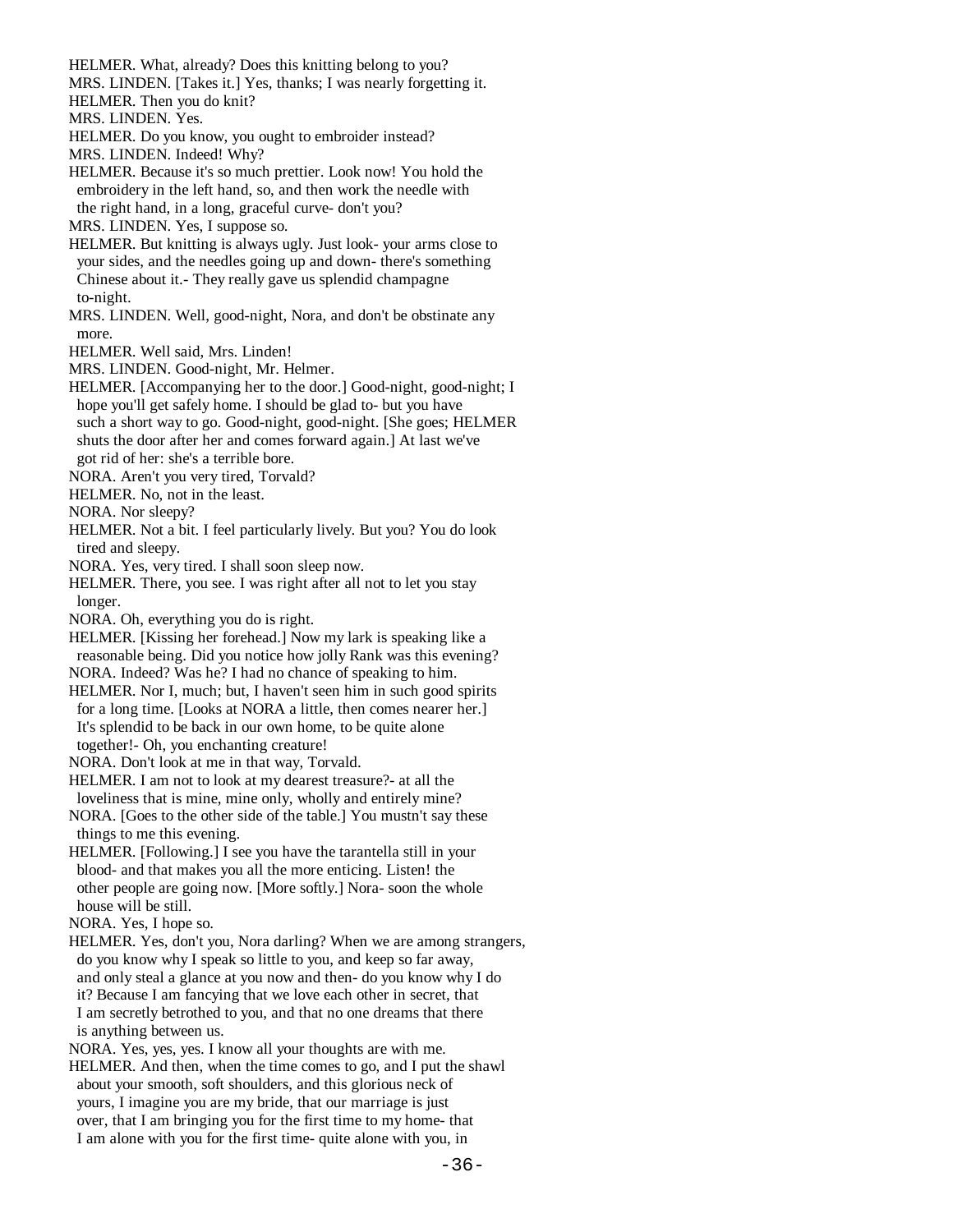your trembling loveliness! All this evening I have been longing for you, and you only. When I watched you swaying and whirling in the tarantella- my blood boiled- I could endure it no longer; and

that's why I made you come home with me so early-

NORA. Go now, Torvald! Go away from me. I won't have all this.

HELMER. What do you mean? Ah, I see you're teasing me, little Nora! Won't- won't! Am I not your husband-?

[A knock at the outer door.

NORA. [Starts.] Did you hear-?

HELMER. [Going towards the hall.] Who's there?

RANK. [Outside.] It is I; may I come in for a moment?

HELMER. [In a low tone, annoyed.] Oh, what can he want just now? [Aloud.] Wait a moment. [Opens door.] Come, it's nice of you to look in.

 RANK. I thought I heard your voice, and that put it into my head. [Looks round.] Ah, this dear old place! How cosy you two are here!

HELMER. You seemed to find it pleasant enough upstairs, too.

 RANK. Exceedingly. Why not? Why shouldn't one take one's share of everything in this world? All one can, at least, and as long as one can. The wine was splendid-

HELMER. Especially the champagne.

 RANK. Did you notice it? It's incredible the quantity I contrived to get down.

NORA. Torvald drank plenty of champagne, too.

RANK. Did he?

NORA. Yes, and it always puts him in such spirits.

 RANK. Well, why shouldn't one have a jolly evening after a well-spent day?

 HELMER. Well-spent! Well, I haven't much to boast of in that respect.

RANK. [Slapping him on the shoulder.] But I have, don't you see?

NORA. I suppose you have been engaged in a scientific

investigation, Doctor Rank?

RANK. Quite right.

 HELMER. Bless me! Little Nora talking about scientific investigations!

NORA. Am I to congratulate you on the result?

RANK. By all means.

NORA. It was good then?

RANK. The best possible, both for doctor and patient- certainty.

NORA. [Quickly and searchingly.] Certainty?

 RANK. Absolute certainty. Wasn't I right to enjoy myself after that?

NORA. Yes, quite right, Doctor Rank.

 HELMER. And so say I, provided you don't have to pay for it to-morrow.

RANK. Well, in this life nothing is to be had for nothing.

NORA. Doctor Rank- I'm sure you are very fond of masquerades?

RANK. Yes, when there are plenty of amusing disguises-

NORA. Tell me, what shall we two be at our next masquerade?

HELMER. Little featherbrain! Thinking of your next already!

RANK. We two? I'll tell you. You must go as a good fairy.

HELMER. Ah, but what costume would indicate that?

RANK. She has simply to wear her everyday dress.

 HELMER. Capital! But don't you know what you will be yourself? RANK. Yes, my dear friend, I am perfectly clear upon that point.

HELMER. Well?

RANK. At the next masquerade I shall be invisible.

HELMER. What a comical idea!

RANK. There's a big black hat- haven't you heard of the invisible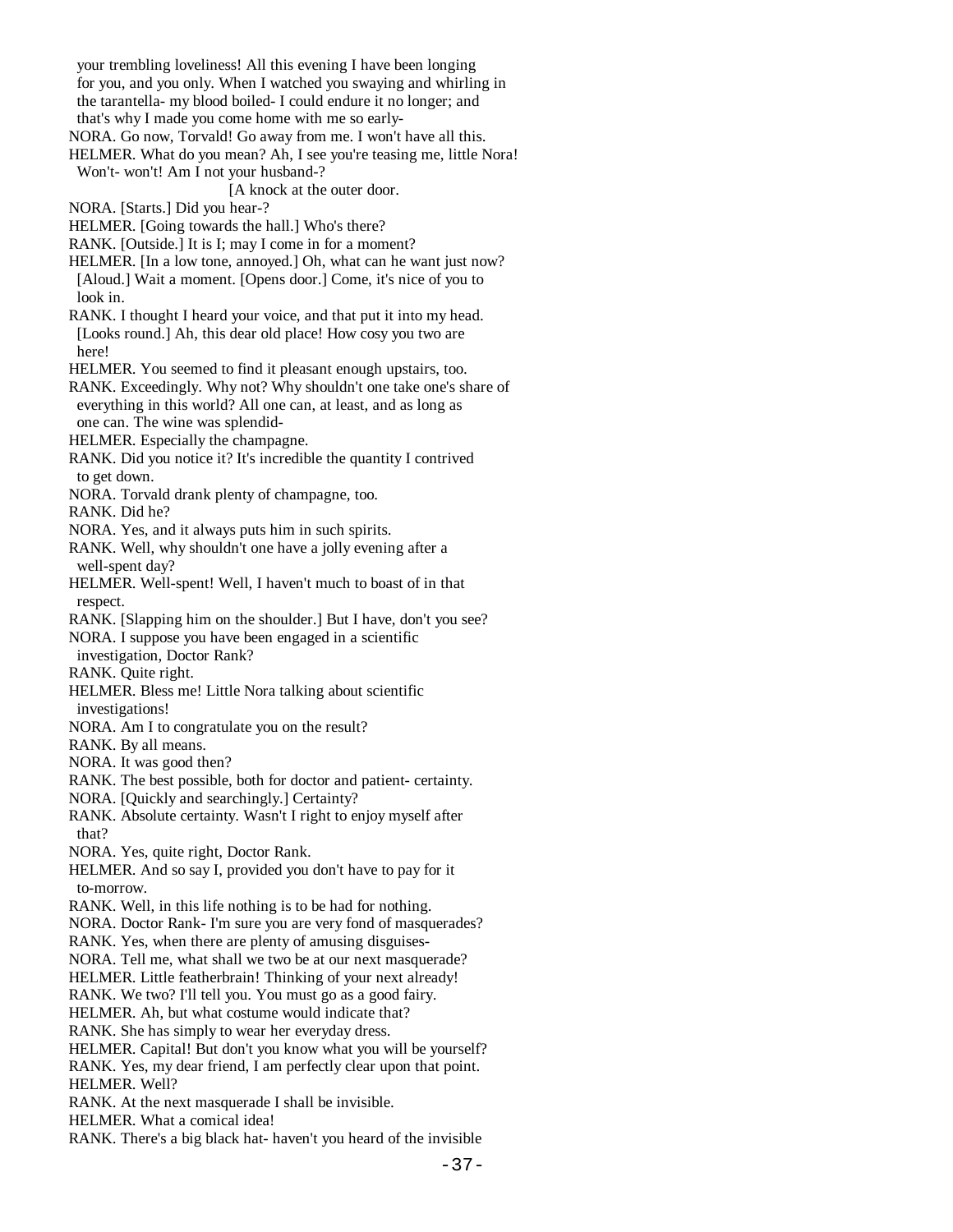hat? It comes down all over you, and then no one can see you. HELMER. [With a supressed smile.] No, you're right there. RANK. But I'm quite forgetting what I came for. Helmer, give me a cigar- one of the dark Havanas. HELMER. With the greatest pleasure. [Hands cigar-case. RANK. [Takes one and cuts the end off.] Thank you. NORA. [Striking a wax match.] Let me give you a light. RANK. A thousand thanks. [She holds the match. He lights his cigar at it. RANK. And now, good-bye! HELMER. Good-bye, good-bye, my dear fellow. NORA. Sleep well, Doctor Rank. RANK. Thanks for the wish. NORA. Wish me the same. RANK. You? Very well, since you ask me- Sleep well. And thanks for the light. [He nods to them both and goes out. HELMER. [In an undertone.] He's been drinking a good deal. NORA. [Absently.] I daresay. [HELMER takes his bunch of keys from his pocket and goes into the hall.] Torvald, what are you doing there? HELMER. I must empty the letter-box; it's quite full; there will be no room for the newspapers to-morrow morning. NORA. Are you going to work to-night? HELMER. You know very well I am not.- Why, how is this? Some one has been at the lock. NORA. The lock-? HELMER. I'm sure of it. What does it mean? I can't think that the servants-? Here's a broken hair-pin. Nora, it's one of yours. NORA. [Quickly.] It must have been the children- HELMER. Then you must break them of such tricks.- There! At last I've got it open. [Takes contents out and calls into the kitchen.] Ellen!- Ellen, just put the hall door lamp out. [He returns with letters in his hand, and shuts the inner door. HELMER. Just see how they've accumulated. [Turning them over.] Why, what's this? NORA. [At the window.] The letter! Oh no, no, Torvald! HELMER. Two visiting-cards- from Rank. NORA. From Doctor Rank? HELMER. [Looking at them.] Doctor Rank. They were on the top. He must just have put them in. NORA. Is there anything on them? HELMER. There's a black cross over the name. Look at it. What an unpleasant idea! It looks just as if he were announcing his own death. NORA. So he is. HELMER. What! Do you know anything? Has he told you anything? NORA. Yes. These cards mean that he has taken his last leave of us. He is going to shut himself up and die. HELMER. Poor fellow! Of course I knew we couldn't hope to keep him long. But so soon-! And to go and creep into his lair like a wounded animal- NORA. When we must go, it is best to go silently. Don't you think so, Torvald? HELMER. [Walking up and down.] He had so grown into our lives, I can't realise that he is gone. He and his sufferings and his loneliness formed a sort of cloudy background to the sunshine of our happiness.- Well, perhaps it's best as it is- at any rate for him. [Stands still.] And perhaps for us too, Nora. Now we two are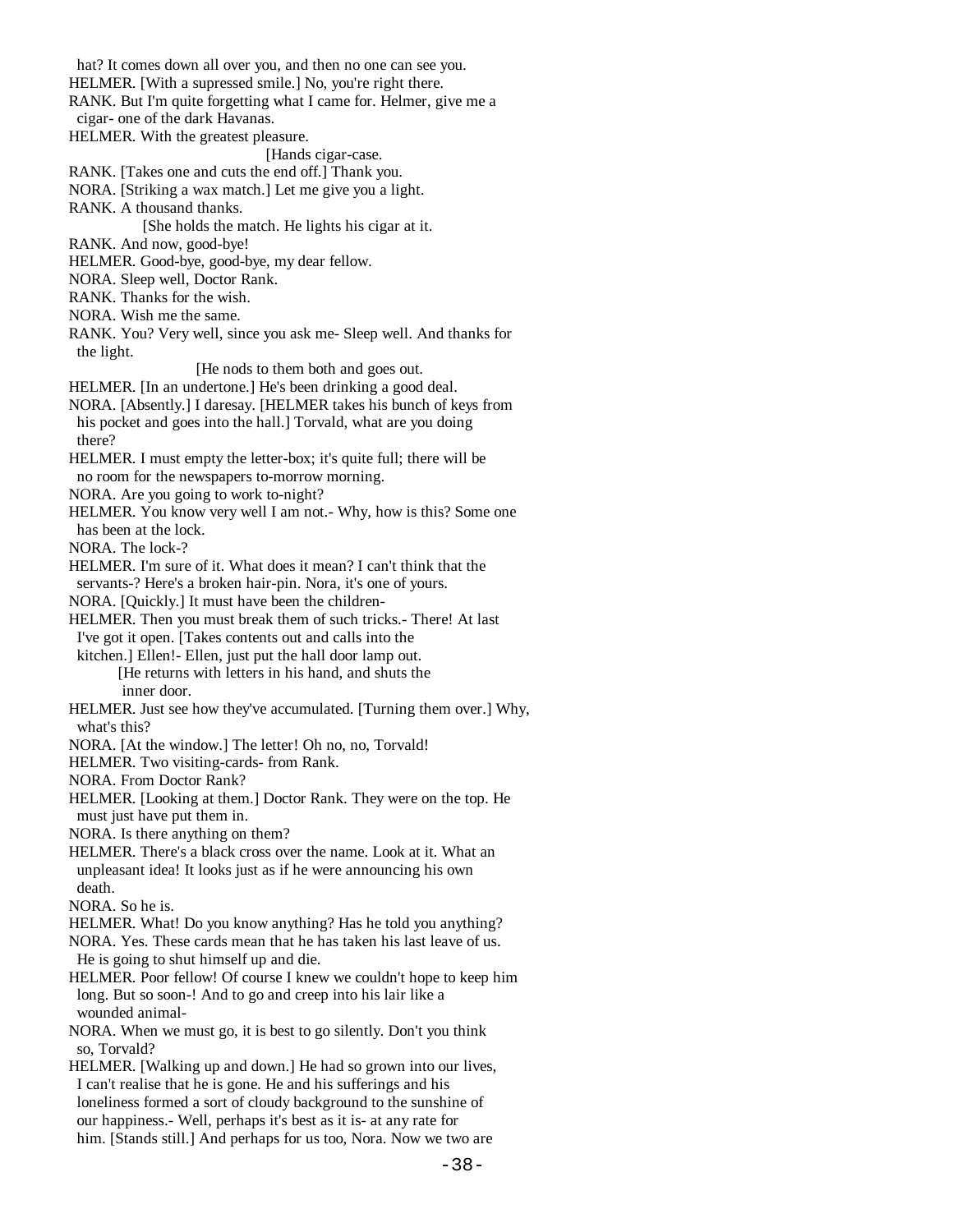thrown entirely upon each other. [Takes her in his arms.] My darling wife! I feel as if I could never hold you close enough. Do you know, Nora, I often wish some danger might threaten you, that I might risk body and soul, and everything, everything, for your dear sake. NORA. [Tears herself from him and says firmly.] Now you shall read your letters, Torvald. HELMER. No, no; not to-night. I want to be with you, my sweet wife. NORA. With the thought of your dying friend-? HELMER. You are right. This has shaken us both. Unloveliness has come between us- thoughts of death and decay. We must seek to cast them off. Till then- we will remain apart. NORA. [Her arms round his neck.] Torvald! Good-night! good-night! HELMER. [Kissing her forehead.] Good-night, my little song-bird. Sleep well, Nora. Now I shall go and read my letters. [He goes with the letters in his hand into his room and shuts the door. NORA. [With wild eyes, gropes about her, seizes HELMER'S domino, throws it round her, and whispers quickly, hoarsely, and brokenly.] Never to see him again. Never, never, never. [Throws her shawl over her head.] Never to see the children again. Never, never.- Oh that black, icy water! Oh that bottomless-! If it were only over! Now he has it; he's reading it. Oh, no, no, no, not yet. Torvald, good-bye-! Good-bye, my little ones-! [She is rushing out by the hall; at the same moment HELMER flings his door open, and stands there with an open letter in his hand. HELMER. Nora! NORA. [Shrieks.] Ah-! HELMER. What is this? Do you know what is in this letter? NORA. Yes, I know. Let me go! Let me pass! HELMER. [Holds her back.] Where do you want to go? NORA. [Tries to break away from him.] You shall not save me, Torvald. HELMER. [Falling back.] True! Is what he writes true? No, no, it is impossible that this can be true. NORA. It is true. I have loved you beyond all else in the world. HELMER. Pshaw- no silly evasions! NORA. [A step nearer him.] Torvald-! HELMER. Wretched woman- what have you done! NORA. Let me go- you shall not save me! You shall not take my guilt upon yourself! HELMER. I don't want any melodramatic airs. [Locks the outer door.] Here you shall stay and give an account of yourself. Do you understand what you have done? Answer! Do you understand it? NORA. [Looks at him fixedly, and says with a stiffening expression.] Yes; now I begin fully to understand it. HELMER. [Walking up and down.] Oh! what an awful awakening! During all these eight years- she who was my pride and my joy- a hypocrite, a liar- worse, worse- a criminal. Oh, the unfathomable hideousness of it all! Ugh! Ugh! [NORA says nothing, and continues to look fixedly at him. HELMER. I ought to have known how it would be. I ought to have foreseen it. All your father's want of principle- be silent!- all your father's want of principle you have inherited- no religion, no morality, no sense of duty. How I am punished for screening him! I did it for your sake; and you reward me like this. NORA. Yes- like this.

HELMER. You have destroyed my whole happiness. You have ruined my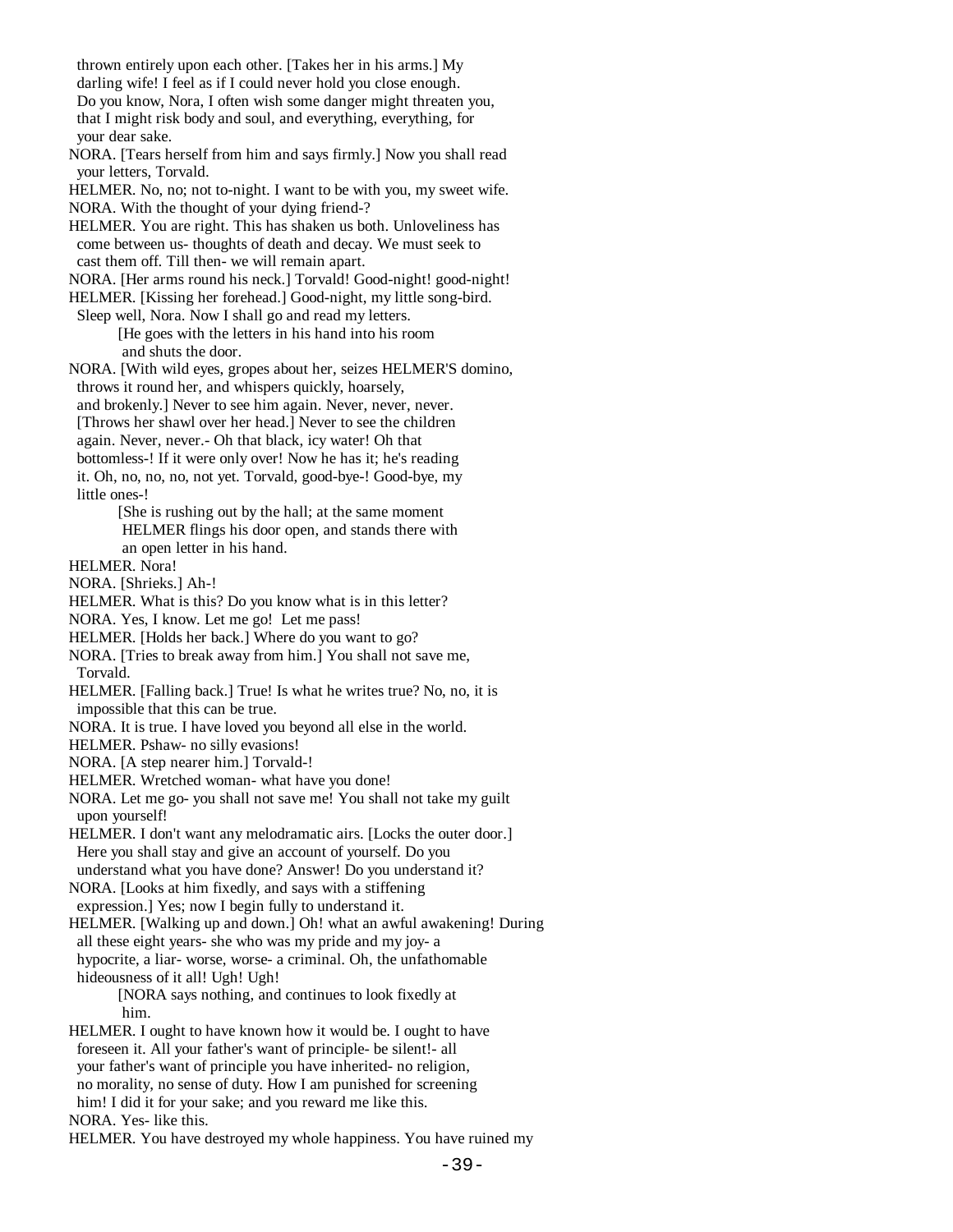future. Oh, it's frightful to think of! I am in the power of a scoundrel; he can do whatever he pleases with me, demand whatever he chooses; he can domineer over me as much as he likes, and I must submit. And all this disaster and ruin is brought upon me by an unprincipled woman!

NORA. When I am out of the world, you will be free.

 HELMER. Oh, no fine phrases. Your father, too, was always ready with them. What good would it do me, if you were "out of the world," as you say? No good whatever! He can publish the story all the same; I might even be suspected of collusion. People will think I was at the bottom of it all and egged you on. And for all this I have you to thank- you whom I have done nothing but pet and spoil during our whole married life. Do you understand now what you have done to me?

NORA. [With cold calmness.] Yes.

 HELMER. The thing is so incredible, I can't grasp it. But we must come to an understanding. Take that shawl off. Take it off, I say! I must try to pacify him in one way or another- the matter must be hushed up, cost what it may.- As for you and me, we must make no outward change in our way of life- no outward change, you understand. Of course, you will continue to live here. But the children cannot be left in your care. I dare not trust them to you.- Oh, to have to say this to one I have loved so tenderly whom I still-! But that must be a thing of the past. Henceforward there can be no question of happiness, but merely of saving the ruins, the shreds, the show- [A ring; HELMER starts.] What's that? So late! Can it be the worst? Can he-? Hide yourself, Nora; say you are ill.

> [NORA stands motionless. HELMER goes to the door and opens it.

 ELLEN. [Half dressed, in the hall.] Here is a letter for you, ma'am.

 HELMER. Give it to me. [Seizes the letter and shuts the door.] Yes, from him. You shall not have it. I shall read it.

NORA. Read it?

 HELMER. [By the lamp.] I have hardly the courage to. We may both be lost, both you and I. Ah! I must know. [Hastily tears the letter open; reads a few lines, looks at an enclosure; with a cry of joy.] Nora!

[Nora looks inquiringly at him.

 HELMER. Nora!- Oh! I must read it again.- Yes, yes, it is so. I am saved! Nora, I am saved!

NORA. And I?

 HELMER. You too, of course; we are both saved, both of us. Look here- he sends you back your promissory note. He writes that he regrets and apologises, that a happy turn in his life- Oh, what matter what he writes. We are saved, Nora! No one can harm you. Oh, Nora, Nora-; but first to get rid of this hateful thing. I'll just see- [Glances at the I.O.U.] No, I will not look at it; the whole thing shall be nothing but a dream to me. [Tears the I.O.U. and both letters in pieces. Throws them into the fire and watches them burn.] There! it's gone!- He said that ever since Christmas Eve- Oh, Nora, they must have been three terrible days for you! NORA. I have fought a hard fight for the last three days.

 HELMER. And in your agony you saw no other outlet but- No; we won't think of that horror. We will only rejoice and repeat- it's over, all over! Don't you hear, Nora? You don't seem able to grasp it. Yes, it's over. What is this set look on your face? Oh, my poor Nora, I understand; you cannot believe that I have forgiven you. But I have, Nora; I swear it. I have forgiven everything. I know that what you did was all for love of me.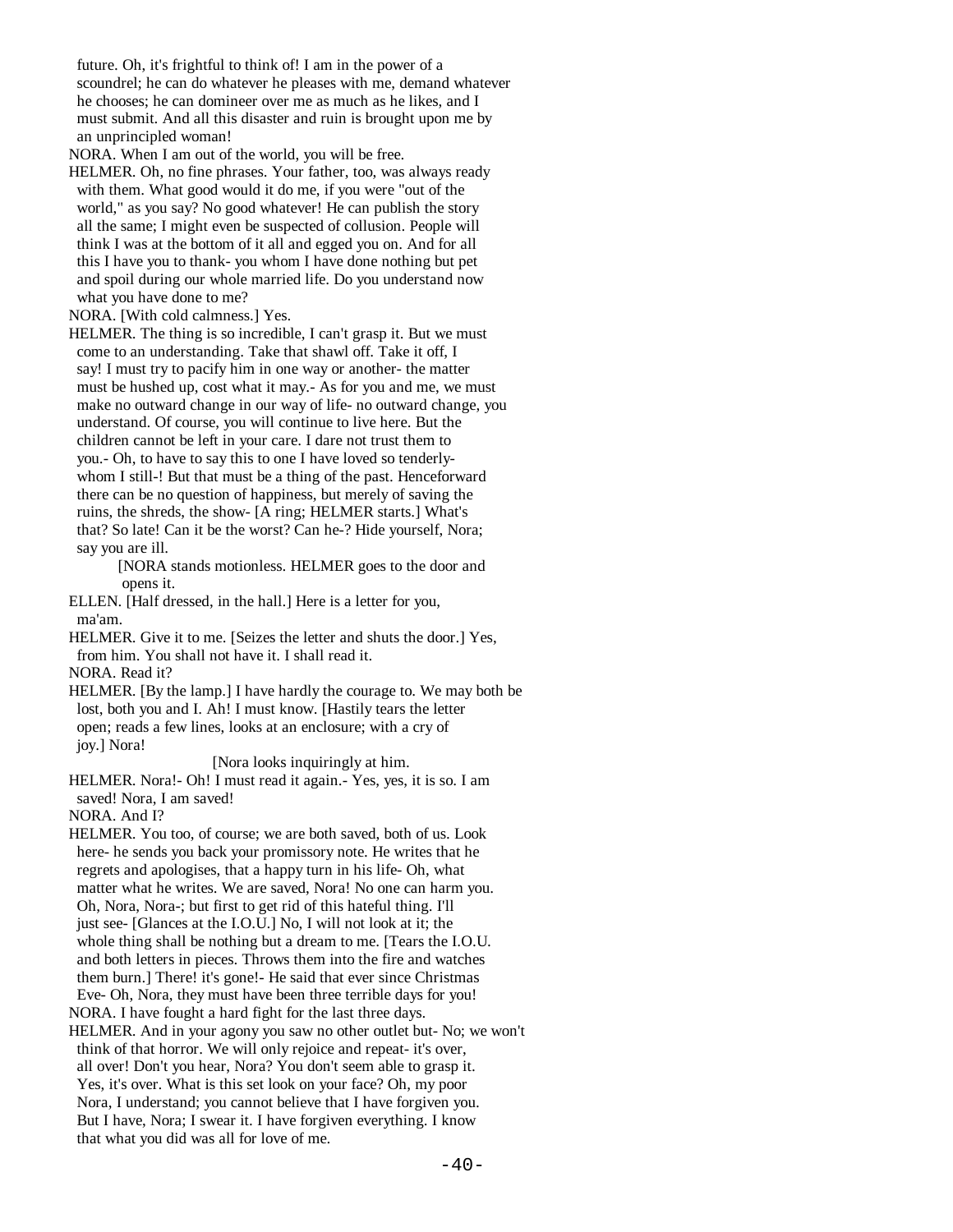### NORA. That is true.

 HELMER. You loved me as a wife should love her husband. It was only the means that, in your inexperience, you misjudged. But do you think I love you the less because you cannot do without guidance? No, no. Only lean on me; I will counsel you, and guide you. I should be no true man if this very womanly helplessness did not make you doubly dear in my eyes. You mustn't dwell upon the hard things I said in my first moment of terror, when the world seemed to be tumbling about my ears. I have forgiven you, Nora- I swear I have forgiven you.

NORA. I thank you for your forgiveness.

[Goes out, to the right.

 HELMER. No, stay-! [Looking through the doorway.] What are you going to do?

NORA. [Inside.] To take off my masquerade dress.

 HELMER. [In the doorway.] Yes, do, dear. Try to calm down, and recover your balance, my scared little song-bird. You may rest secure. I have broad wings to shield you. [Walking up and down near the door.] Oh, how lovely- how cosy our home is, Nora! Here you are safe; here I can shelter you like a hunted dove whom I have saved from the claws of the hawk. I shall soon bring your poor beating heart to rest; believe me, Nora, very soon. To-morrow all this will seem quite different- everything will be as before. I shall not need to tell you again that I forgive you; you will feel for yourself that it is true. How could you think I could find it in my heart to drive you away, or even so much as to reproach you? Oh, you don't know a true man's heart, Nora. There is something indescribably sweet and soothing to a man in having forgiven his wife- honestly forgiven her, from the bottom of his heart. She becomes his property in a double sense. She is as though born again; she has become, so to speak, at once his wife and his child. That is what you shall henceforth be to me, my bewildered, helpless darling. Don't be troubled about anything, Nora; only open your heart to me, and I will be both will and conscience to you. [NORA enters in everyday dress.] Why, what's this? Not gone to bed You have changed your dress?

NORA. Yes, Torvald; now I have changed my dress.

HELMER. But why now, so late-?

NORA. I shall not sleep to-night.

HELMER. But, Nora dear-

 NORA. [Looking at her watch.] It's not so late yet. Sit down, Torvald; you and I have much to say to each other.

[She sits at one side of the table.

 HELMER. Nora- what does this mean? Your cold, set face- NORA. Sit down. It will take some time. I have much to talk over with you.

[HELMER sits at the other side of the table.

HELMER. You alarm me, Nora. I don't understand you.

 NORA. No, that is just it. You don't understand me; and I have never understood you- till to-night. No, don't interrupt. Only listen to what I say.- We must come to a final settlement, Torvald.

HELMER. How do you mean?

 NORA. [After a short silence.] Does not one thing strike you as we sit here?

HELMER. What should strike me?

 NORA. We have been married eight years. Does it not strike you that this is the first time we two, you and I, man and wife, have talked together seriously?

HELMER. Seriously! What do you call seriously?

NORA. During eight whole years, and more- ever since the day we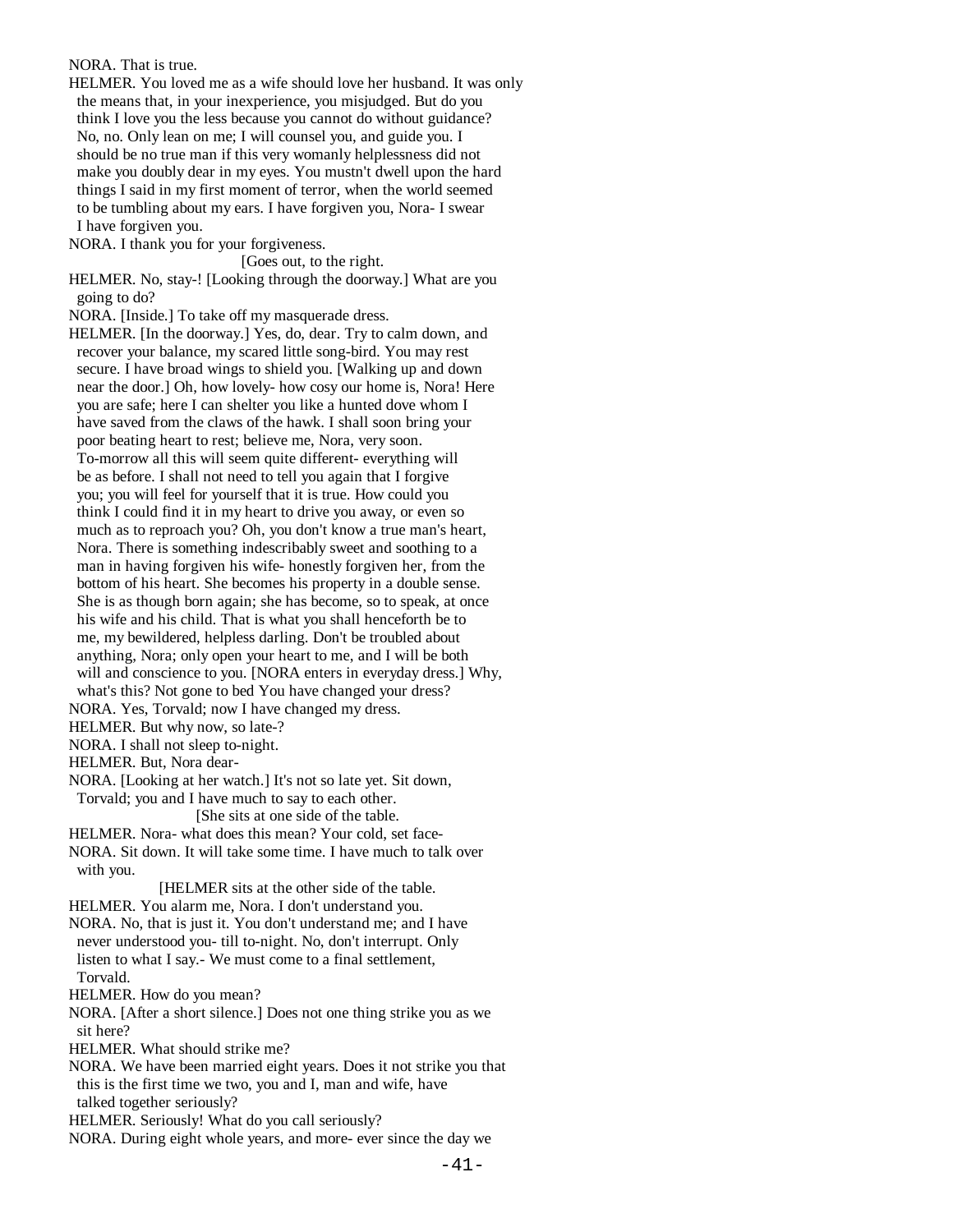first met- we have never exchanged one serious word about serious things.

 HELMER. Was I always to trouble you with the cares you could not help me to bear?

 NORA. I am not talking of cares. I say that we have never yet set ourselves seriously to get to the bottom of anything.

 HELMER. Why, my dearest Nora, what have you to do with serious things?

 NORA. There we have it! You have never understood me.- I have had great injustice done me, Torvald; first by father, and then by you.

 HELMER. What! By your father and me?- By us, who have loved you more than all the world?

 NORA. [Shaking her head.] You have never loved me. You only thought it amusing to be in love with me.

HELMER. Why, Nora, what a thing to say!

 NORA. Yes, it is so, Torvald. While I was at home with father, he used to tell me all his opinions, and I held the same opinions. If I had others I said nothing about them, because he wouldn't have liked it. He used to call me his doll-child, and played with me as I played with my dolls. Then I came to live in your house-

HELMER. What an expression to use about our marriage!

- NORA. [Undisturbed.] I mean I passed from father's hands into yours. You arranged everything according to your taste; and I got the same tastes as you; or I pretended to- I don't know which both ways, perhaps; sometimes one and sometimes the other. When I look back on it now, I seem to have been living here like a beggar, from hand to mouth. I lived by performing tricks for you, Torvald. But you would have it so. You and father have done me a great wrong. It is your fault that my life has come to nothing.
- HELMER. Why, Nora, how unreasonable and ungrateful you are! Have you not been happy here?
- NORA. No, never. I thought I was; but I never was.

HELMER. Not- not happy!

 NORA. No; only merry. And you have always been so kind to me. But our house has been nothing but a play-room. Here I have been your doll-wife, just as at home I used to be papa's doll-child. And the children, in their turn, have been my dolls. I thought it fun when you played with me, just as the children did when I played with them. That has been our marriage, Torvald.

 HELMER. There is some truth in what you say, exaggerated and overstrained though it be. But henceforth it shall be different. Play-time is over; now comes the time for education.

NORA. Whose education? Mine, or the children's?

HELMER. Both, my dear Nora.

- NORA. Oh, Torvald, you are not the man to teach me to be a fit wife for you.
- HELMER. And you can say that?

 NORA. And I- how have I prepared myself to educate the children? HELMER. Nora!

 NORA. Did you not say yourself, a few minutes ago, you dared not trust them to me?

 HELMER. In the excitement of the moment! Why should you dwell upon that?

 NORA. No- you were perfectly right. That problem is beyond me. There is another to be solved first- I must try to educate

 myself. You are not the man to help me in that. I must set about it alone. And that is why I am leaving you.

HELMER. [Jumping up.] What- do you mean to say-?

 NORA. I must stand quite alone if I am ever to know myself and my surroundings; so I cannot stay with you.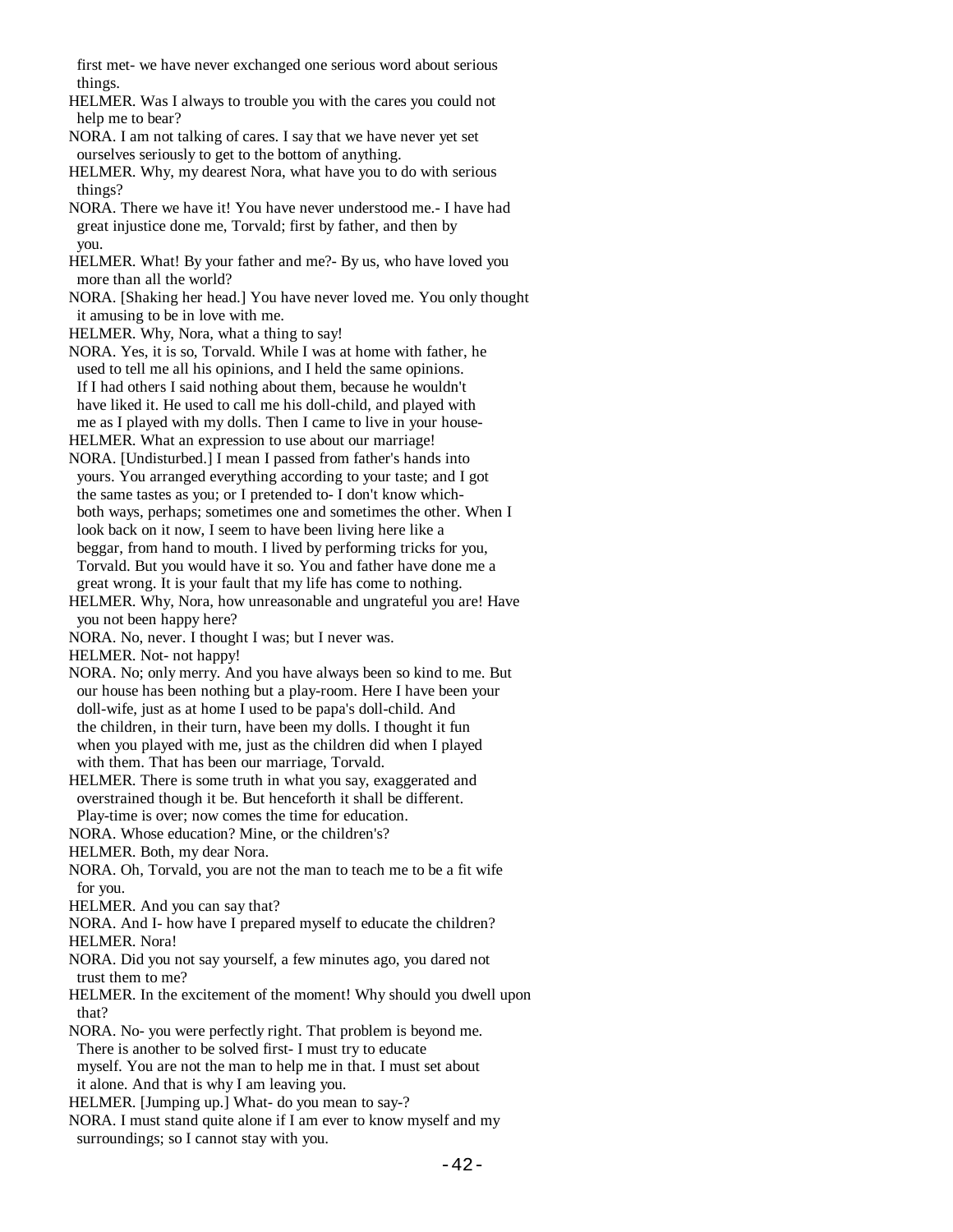HELMER. Nora! Nora!

 NORA. I am going at once. I daresay Christina will take me in for to-night-

- HELMER. You are mad! I shall not allow it! I forbid it!
- NORA. It is of no use your forbidding me anything now. I shall take with me what belongs to me. From you I will accept nothing, either now or afterwards.
- HELMER. What madness this is!
- NORA. To-morrow I shall go home- I mean to what was my home. It will be easier for me to find some opening there.
- HELMER. Oh, in your blind inexperience-
- NORA. I must try to gain experience, Torvald.
- HELMER. To forsake your home, your husband, and your children! And you don't consider what the world will say.
- NORA. I can pay no heed to that. I only know that I must do it.
- HELMER. This is monstrous! Can you forsake your holiest duties in this way?
- NORA. What do you consider my holiest duties?
- HELMER. Do I need to tell you that? Your duties to your husband and your children.
- NORA. I have other duties equally sacred.
- HELMER. Impossible! What duties do you mean?
- NORA. My duties towards myself.
- HELMER. Before all else you are a wife and a mother.
- NORA. That I no longer believe. I believe that before all else I am a human being, just as much as you are- or at least that I should try to become one. I know that most people agree with you, Torvald, and that they say so in books. But henceforth I can't be satisfied with what most people say, and what is in books. I must think things out for myself, and try to get clear about them.
- HELMER. Are you not clear about your place in your own home? Have you not an infallible guide in questions like these? Have you not religion?
- NORA. Oh, Torvald, I don't really know what religion is.
- HELMER. What do you mean?
- NORA. I know nothing but what Pastor Hansen told me when I was confirmed. He explained that religion was this and that. When I get away from all this and stand alone, I will look into that matter too. I will see whether what he taught me is right, or, at any rate, whether it is right for me.
- HELMER. Oh, this is unheard of! And from so young a woman! But if religion cannot keep you right, let me appeal to your conscience for I suppose you have some moral feeling? Or, answer me: perhaps you have none?
- NORA. Well, Torvald, it's not easy to say. I really don't know- I am all at sea about these things. I only know that I think quite differently from you about them. I hear, too, that the laws are different from what I thought: but I can't believe that they can be right. It appears that a woman has no right to spare her dying father, or to save her husband's life! I don't believe that.
- HELMER. You talk like a child. You don't understand the society in which you live.
- NORA. No, I do not. But now I shall try to learn. I must make up my mind which is right- society or I.
- HELMER. Nora, you are ill; you are feverish; I almost think you are out of your senses.
- NORA. I have never felt so much clearness and certainty as to-night.
- HELMER. You are clear and certain enough to forsake husband and children?
- NORA. Yes, I am.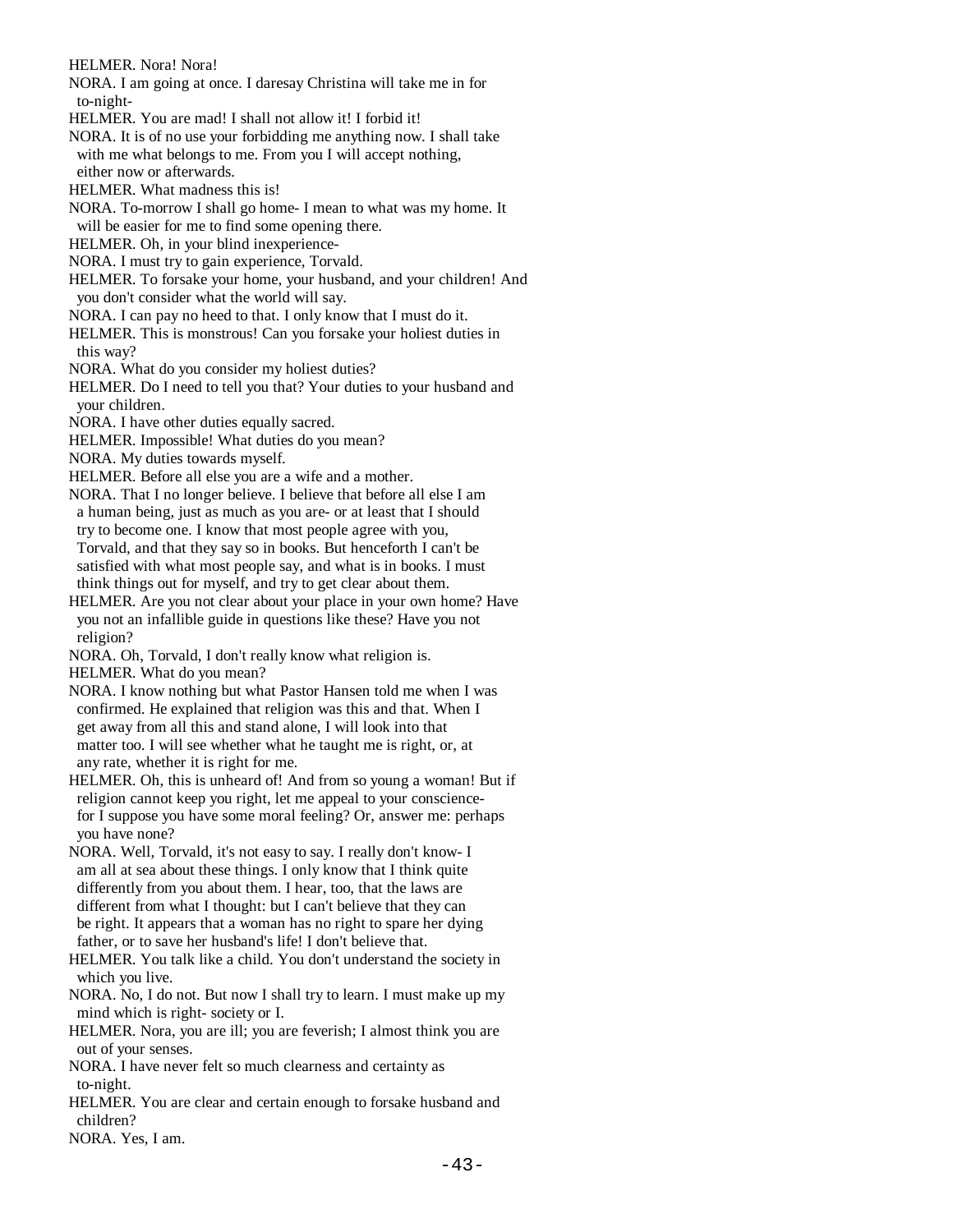HELMER. Then there is only one explanation possible.

NORA. What is that?

HELMER. You no longer love me.

NORA. No; that is just it.

HELMER. Nora!- Can you say so!

- NORA. Oh, I'm so sorry, Torvald; for you've always been so kind to me. But I can't help it. I do not love you any longer.
- HELMER. [Mastering himself with difficulty.] Are you clear and certain on this point too?
- NORA. Yes, quite. That is why I will not stay here any longer.
- HELMER. And can you also make clear to me how I have forfeited your love?
- NORA. Yes, I can. It was this evening, when the miracle did not happen; for then I saw you were not the man I had imagined.
- HELMER. Explain yourself more clearly; I don't understand
- NORA. I have waited so patiently all these eight years. for of course I saw clearly enough that miracles don't happen every day. When this crushing blow threatened me, I said to myself so confidently, "Now comes the miracle!" When Krogstad's letter lay in the box, it never for a moment occurred to me that you would think of submitting to that man's conditions. I was convinced that you would say to him, "Make it known to all the world"; and that then-
- HELMER. Well? When I had given my own wife's name up to disgrace and shame-?
- NORA. Then I firmly believed that you would come forward, take everything upon yourself, and say, "I am the guilty one." HELMER. Nora-!
- NORA. You mean I would never have accepted such a sacrifice? No, certainly not. But what would my assertions have been worth in opposition to yours?- That was the miracle that I hoped for and dreaded. And it was to hinder that that I wanted to die.
- HELMER. I would gladly work for you day and night, Nora- bear sorrow and want for your sake. But no man sacrifices his honour, even for one he loves.
- NORA. Millions of women have done so.
- HELMER. Oh, you think and talk like a silly child.
- NORA. Very likely. But you neither think nor talk like the man I can share my life with. When your terror was over- not for what threatened me, but for yourself- when there was nothing more to fear- then it seemed to you as though nothing had happened. I was your lark again, your doll, just as before- whom you would take twice as much care of in future, because she was so weak and fragile. [Stands up.] Torvald- in that moment it burst upon me that I had been living here these eight years with a strange man, and had borne him three children.- Oh, I can't bear to think of it! I could tear myself to pieces!
- HELMER. [Sadly.] I see it, I see it; an abyss has opened between us.- But, Nora, can it never be filled up?
- NORA. As I now am, I am no wife for you.
- HELMER. I have strength to become another man.
- NORA. Perhaps- when your doll is taken away from you.
- HELMER. To part- to part from you! No, Nora, no; I can't grasp the thought.
- NORA. [Going into room on the right.] The more reason for the thing to happen.
	- [She comes back with out-door things and a small travelling-bag, which she places on a chair.
- HELMER. Nora, Nora, not now! Wait till to-morrow.
- NORA. [Putting on cloak.] I can't spend the night in a strange man's house.